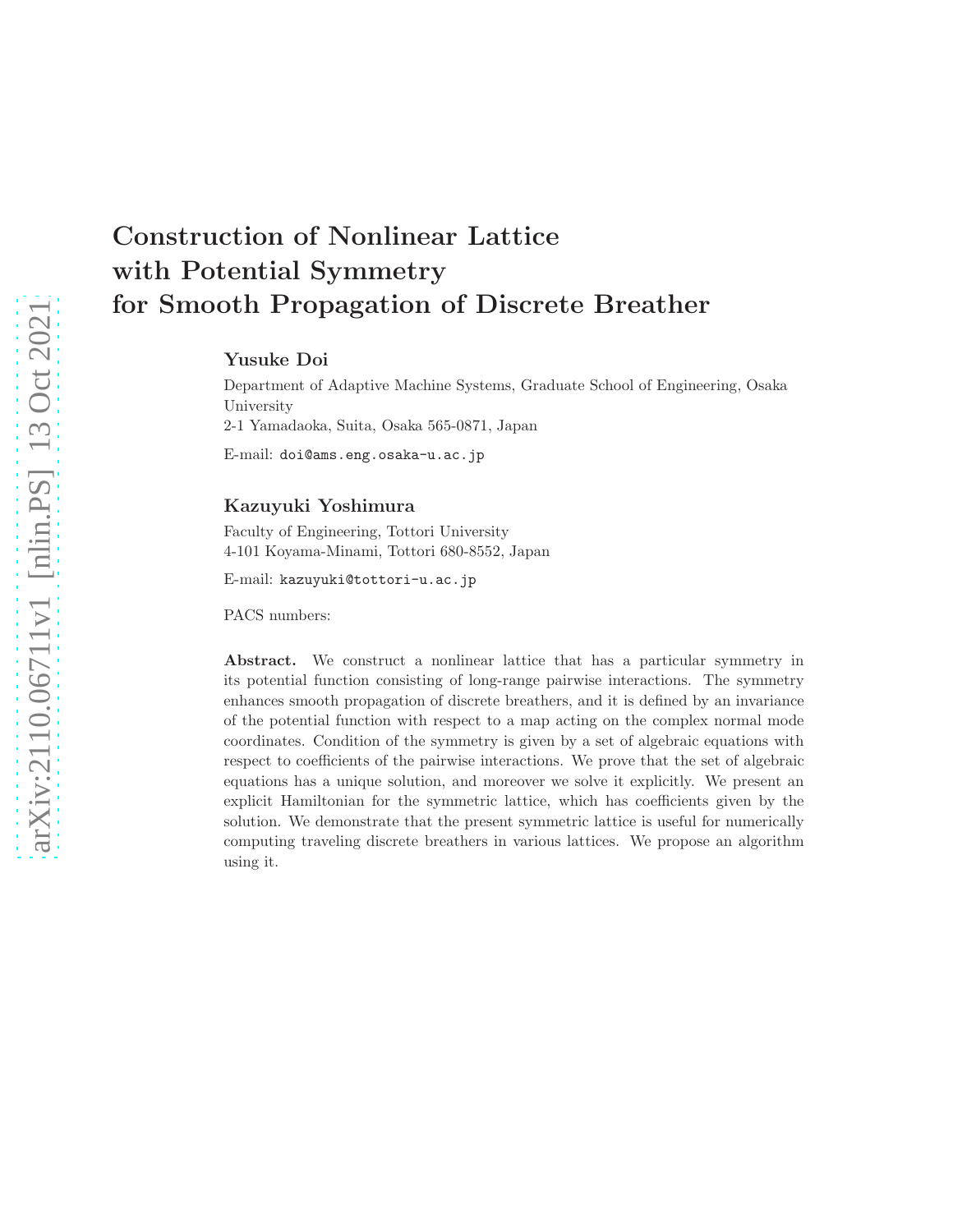# 1. Introduction

Wave propagation is one of the fundamental phenomena in physics. It has been of crucial importance to understand the nature of wave propagation in spatially discrete media. For example, phonons are plane waves in crystals, and their characteristics dominate various material properties such as thermal transport. In addition to the discreteness, a variety of discrete media are inherently nonlinear. Therefore, wave propagation in nonlinear discrete media has been of increasing importance.

*Discrete breathers* (DBs) are space-localized modes that ubiquitously emerge in a variety of nonlinear discrete media. The concept of DB was introduced by Takeno and Sievers [\[1\]](#page-34-0), and it has been of great interest [\[2,](#page-34-1) [3\]](#page-34-2). Two types of DBs are known to be possible, i.e., stationary and traveling DBs. Long-lived traveling DBs have been found numerically in various nonlinear lattice models [\[4,](#page-34-3) [5,](#page-34-4) [6,](#page-34-5) [7\]](#page-34-6): they propagate along the lattices without noticeable decay for a long time. Such traveling DBs are of considerable interest from the viewpoint of energy transport, and their properties have been investigated [\[8,](#page-34-7) [9,](#page-34-8) [10,](#page-34-9) [11\]](#page-34-10).

Discreteness effects manifest in propagation property of traveling DB. The lattice discreteness in general tends to reduce the mobility of DB: for instance, an approximate traveling DB produced by perturbing a stationary DB loses its velocity during its propagation, and it is eventually trapped at a certain lattice site [\[7\]](#page-34-6). On the other hand, it is possible to precisely compute a traveling DB solution without velocity loss by combining the Newton method with numerical integration of the equations of motion. A remarkable feature is that it does not propagate with a constant velocity but with periodically varying velocity, i.e., the non-smooth propagation [\[9,](#page-34-8) [12\]](#page-34-11). The period of this velocity variation is just a time needed for propagating one lattice space. Both the velocity loss of an approximate traveling DB and the velocity variation of a precise traveling DB vanish in the continuum limit, where the DB is very weakly localized [\[10,](#page-34-9) [13\]](#page-34-12). This fact indicates that the two features are just manifestations of the lattice discreteness effects.

A fundamental issue is to clarify the origin of such discreteness effects, in other words, an essential property of the lattice potential that causes the discreteness effects. Addressing this issue, we pointed out the relevance of a particular symmetry of the lattice potential [\[10\]](#page-34-9). Recently, we have proposed a nonlinear lattice having this symmetry, which has a potential function consisting of pairwise long-range interactions. We have numerically demonstrated that this lattice allows constant-velocity traveling DBs and moreover exhibits a high mobility of approximate traveling DBs, i.e., the lattice is free from the discreteness effect [\[12\]](#page-34-11). In contrast, it is possible to break the symmetry by adding a perturbation to the lattice potential. As the perturbation increases, the velocity variation of precise traveling DB becomes larger (cf. Sec. 5) and the velocity loss of approximate traveling DB also increases [\[12\]](#page-34-11). These results indicate that breaking the symmetry is the origin of the discreteness effects in propagation of DBs.

It also should be emphasized that the ballistic thermal transport has been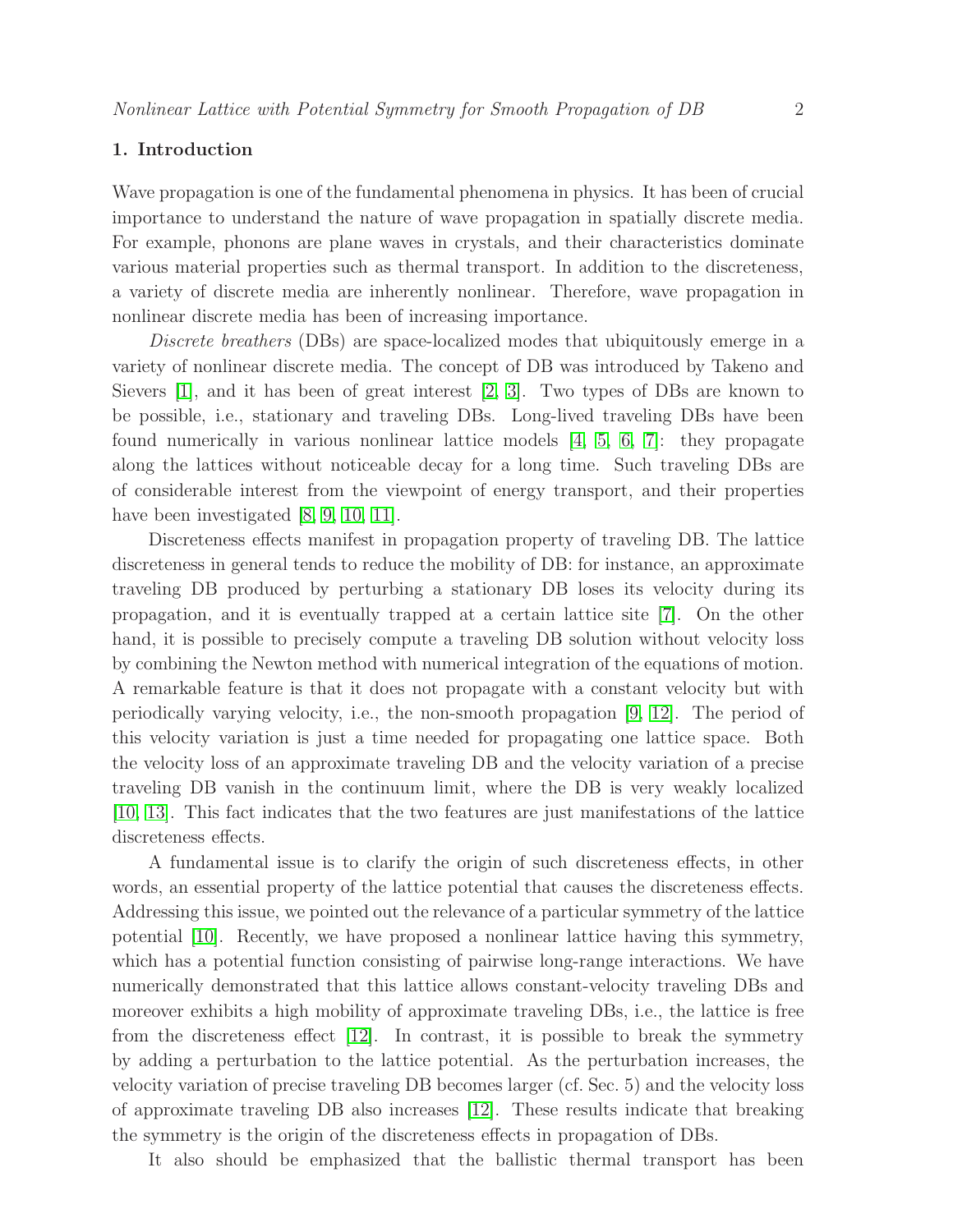numerically observed in lattices with the potential symmetry [\[16,](#page-34-13) [17,](#page-34-14) [18\]](#page-34-15). In addition, when the symmetry is broken by adding a perturbation of the potential, the lattice exhibits a transition from the ballistic to a non-ballistic (but still anomalous) thermal transport as the lattice size increases [\[17\]](#page-34-14). The threshold lattice size  $N_c$  depends on the magnitude of the perturbation:  $N_c$  decreases as the perturbation is increased. These observations indicate that the thermal resistance appears and becomes stronger as the symmetry breaks gradually. Thus, it is expected that a study of the thermal transport by gradually breaking the symmetry in the present lattice will lead to a better understanding of the mechanism of thermal resistance. The present symmetric lattice may be of much significance also from the point of view of thermal transport.

In our previous paper [\[12\]](#page-34-11), we stated that there exists such a symmetric lattice without a proof. In the present paper, we give a proof of its existence. Moreover, we give an explicit Hamiltonian for the symmetric lattice. Analytical expressions for the coefficients appearing in the symmetric lattice's potential were not given, but they were only numerically obtained in [\[12\]](#page-34-11). Here, we obtain the coefficients explicitly.

The symmetric lattice is useful for numerically computing traveling DB solutions. Precise computation of traveling DB usually employs the Newton method, which needs a good approximate solution as an initial guess. This approximation is obtained by perturbing a stationary DB, but this method does not always work successfully because the domain of convergence of the Newton method is very small for ordinary nonlinear lattices such as the Fermi-Pasta-Ulam (FPU) lattice and the approximation is not precise enough. A useful feature of the symmetric lattice is that it is possible to find a precise enough approximation by perturbation. Given a lattice model to compute a traveling DB such as the FPU one, our idea for the algorithm is to introduce a lattice that has a potential function parameterized between the symmetric lattice and the given one, compute a precise traveling DB for the symmetric lattice case, and then continue it to the given lattice case by gradually changing the parameter value. This idea has already been proposed in [\[14,](#page-34-16) [15\]](#page-34-17). However, only the four-particle symmetric lattice was constructed at that point, and the N-particle one has been lacking. The present lattice is an extension of the four-particle symmetric lattice to an arbitrary degrees of freedom. We demonstrate that our algorithm using the present lattice successfully works for computing traveling DBs in the FPU lattice.

The rest of paper is organized as follows. In section [2,](#page-3-0) the definition of the symmetric lattice is given. In section [3,](#page-4-0) we give a pairwise interaction symmetric lattice, as well as the main results on the existence and uniqueness of the proposed model. The explicit expression of the proposed model is also given. In section [4,](#page-7-0) the numerical method for finding traveling DBs using the proposed model is presented. In section [5,](#page-15-0) we discuss physical effects of breaking the symmetry. In section [6,](#page-15-1) we give a preliminary discussion of the proof. In section [7](#page-16-0) and [8,](#page-19-0) several lemmas are proved to prepare the proof of main result. The proof of main result is given in section [9.](#page-28-0)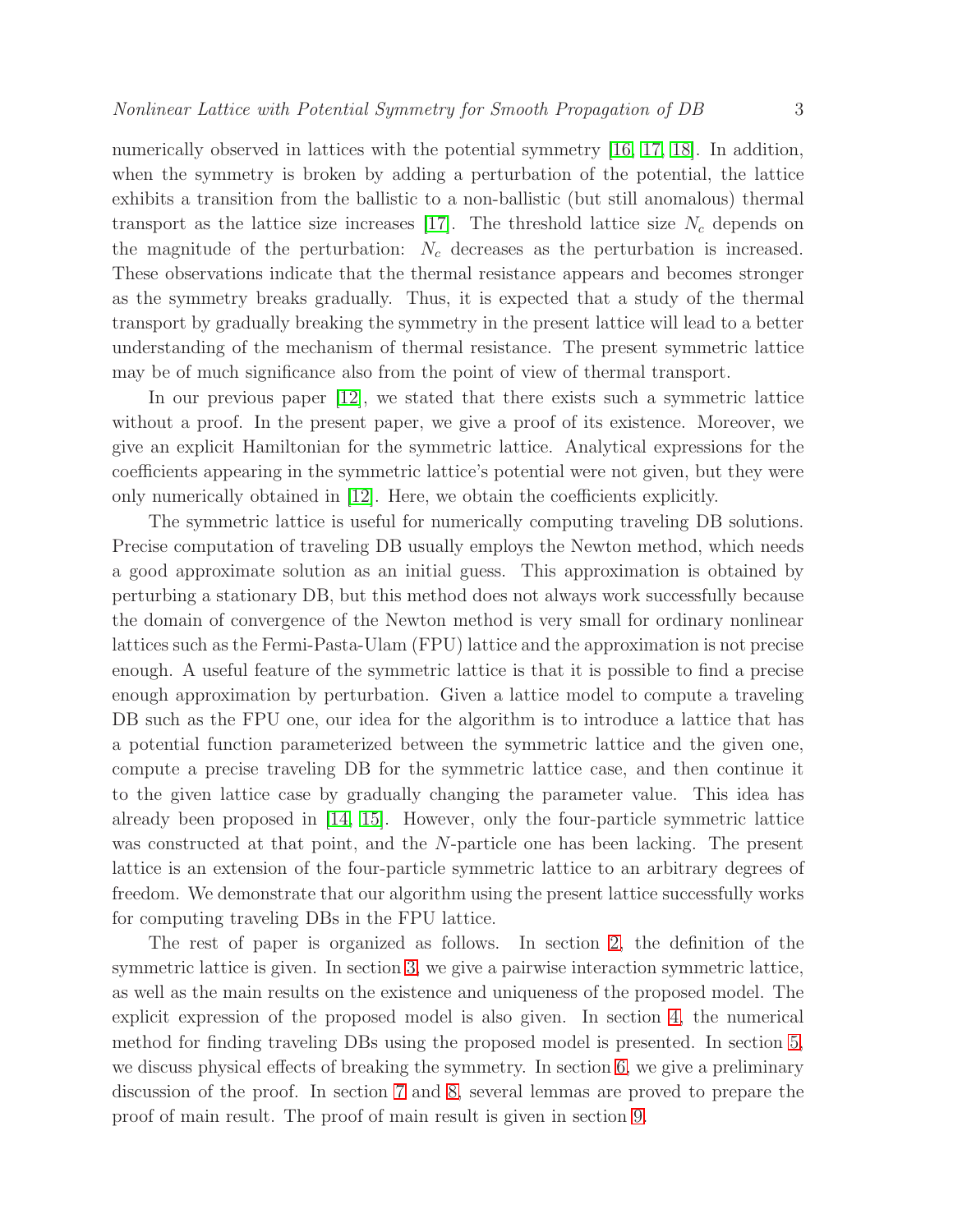# <span id="page-3-0"></span>2. Definition of symmetric lattice

Let us consider a nonlinear lattice described by the Hamiltonian

<span id="page-3-2"></span>
$$
H = \frac{1}{2} \sum_{n=1}^{N} p_n^2 + \Phi(q_1, q_2, \dots, q_N), \tag{1}
$$

where  $p_n \in \mathbb{R}$  and  $q_n \in \mathbb{R}$  represent the linear momentum and the position of nth particle, respectively, N is the number of particles of the system, and  $\Phi(q_1, q_2, \ldots, q_N)$ :  $\mathbb{R}^N \to \mathbb{R}$  is a  $C^2$  function of  $(q_1, q_2, \ldots, q_N)$ . We assume the case of even N and the periodic boundary conditions  $p_{N+1} = p_1$ ,  $p_0 = p_N$ ,  $q_{N+1} = q_1$  and  $q_0 = q_N$ .

Consider the variable transformation defined by

<span id="page-3-1"></span>
$$
q_n = \frac{(-1)^n}{\sqrt{N}} \sum_{m=-N/2+1}^{N/2} U_m \exp\left[-i\frac{2\pi n}{N}m\right], \quad n = 1, 2, \cdots, N,
$$
 (2)

where  $U_m \in \mathbb{C}$ ,  $m = -N/2 + 1, -N/2 + 2, \ldots, N/2$  are called the complex normal mode coordinates. Note that the  $N/2$ th mode represents the uniform displacement of the lattice. Substituting Eq. [\(2\)](#page-3-1), Hamiltonian [\(1\)](#page-3-2) can be written in terms of  $U_m$  and reads

<span id="page-3-4"></span>
$$
H = \frac{1}{2} \sum_{m=-N_h}^{N_h+1} \dot{U}_m \dot{U}_{-m} + \Phi(\mathbf{U}, U_{N/2}), \tag{3}
$$

where  $N_h = N/2 - 1$  and  $\mathbf{U} = (U_{-N_h}, U_{-N_h+1}, \dots, U_{N_h})$ . The potential  $\Phi(\mathbf{U}, U_{N/2})$  can be decomposed as

<span id="page-3-3"></span>
$$
\Phi(\mathbf{U}, U_{N/2}) = \Phi(\mathbf{U}, 0) + \mathcal{G}(\mathbf{U}, U_{N/2}),
$$
\n(4)

where  $\mathcal{G}(\mathbf{U}, U_{N/2}) \equiv \Phi(\mathbf{U}, U_{N/2}) - \Phi(\mathbf{U}, 0).$ 

Consider the map  $\mathcal{T}_{\lambda}: \mathbb{C}^{N-1} \to \mathbb{C}^{N-1}$  defined by

<span id="page-3-6"></span>
$$
\mathcal{T}_{\lambda}: U_m \mapsto U_m \exp(-im\lambda), \quad m = -N_h, \dots, N_h,
$$
\n(5)

where  $\lambda$  is a real parameter. This map  $\mathcal{T}_{\lambda}$  forms a one-parameter transformation group. When  $\lambda = 2\pi/N$ , given an arbitrary displacement pattern  $\mathbf{q} = (q_1, q_2, \dots, q_N)$  satisfying  $U_{N/2} = \sum_{n=1}^{N} q_n / \sqrt{N} = 0$ , the map  $\mathcal{T}_{\lambda}$  represents successive operations of shifting q by one lattice spacing and reversing the sign of the resulting displacement. Therefore,  $\mathcal{T}_{\lambda}$ with an arbitrary  $\lambda$  may be regarded as a continuous extension of this one-lattice-space shifting and sign-inverting transformation.

The  $U_{N/2}$ -independent part of potential function  $\Phi(\mathbf{U},0)$  in Eq. [\(4\)](#page-3-3) can be divided into two parts:  $\Phi_s(U)$  and  $\Phi_a(U)$ . The former part is invariant with respect to the map  $\mathcal{T}_{\lambda}$  for any  $\lambda \in \mathbb{R}$  and any  $\mathbf{U} \in \mathbb{C}^{N-1}$ , i.e.,  $\Phi_{\rm s}(\mathcal{T}_{\lambda} \mathbf{U}) = \Phi_{\rm s}(\mathbf{U})$ , while  $\Phi_{a}(U) = \Phi(U, 0) - \Phi_{s}(U)$  is the rest part of  $\Phi(U, 0)$  and not invariant with respect to  $\mathcal{T}_{\lambda}$  for any  $\lambda$ . We call the former part  $\Phi_{s}(\mathbf{U})$  the symmetric part. This decomposition in Eq.[\(3\)](#page-3-4) provides

<span id="page-3-5"></span>
$$
H = \frac{1}{2} \sum_{m=-N_h}^{N_h+1} \dot{U}_m \dot{U}_{-m} + \Phi_s(\mathbf{U}) + \Psi(\mathbf{U}, U_{N/2}), \tag{6}
$$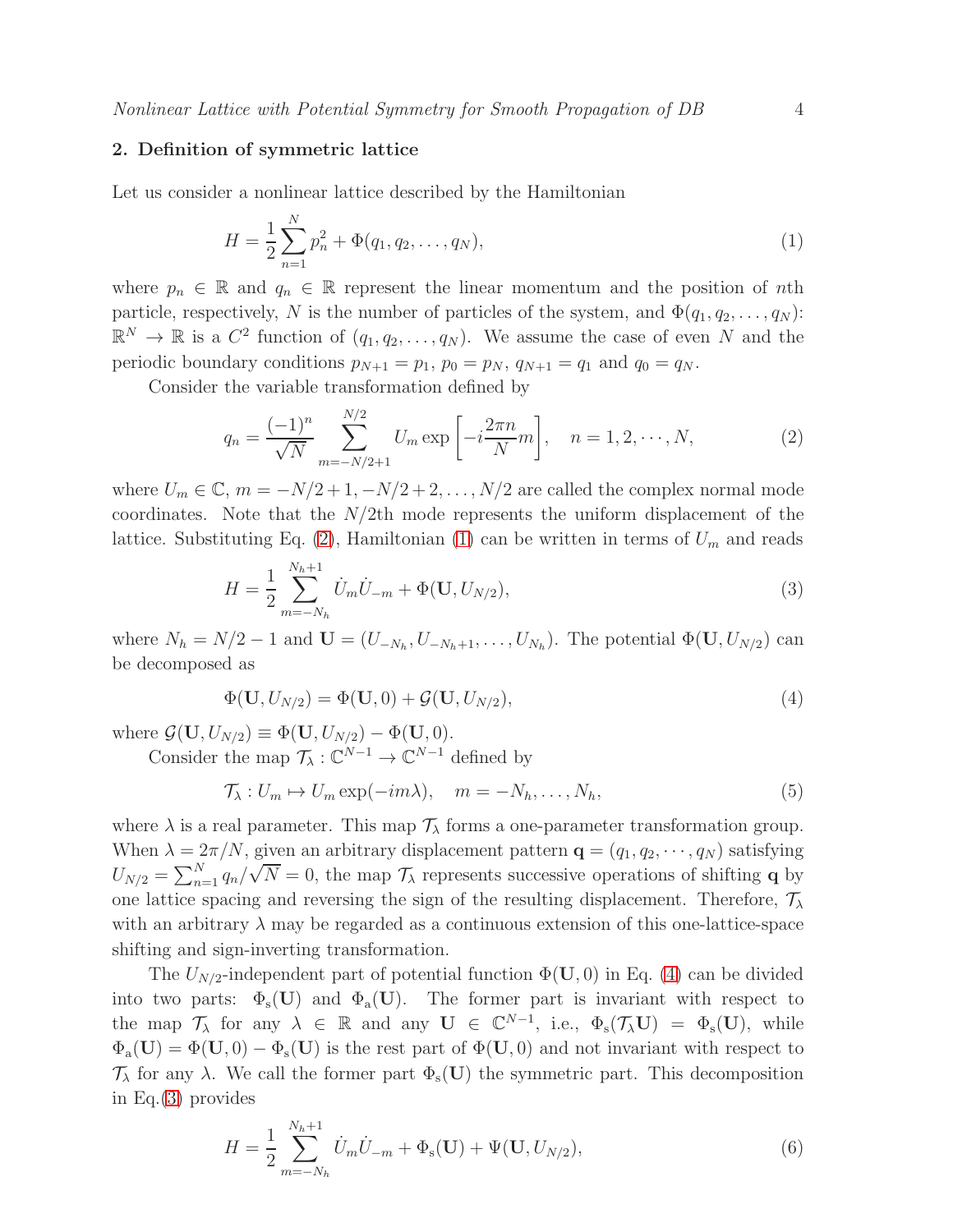where  $\Psi = \Phi_a(\mathbf{U}) + \mathcal{G}(\mathbf{U}, U_{N/2})$  is the asymmetric part of the whole potential  $\Phi(\mathbf{U}, U_{N/2})$ . Let  $\mathcal{I} = \{(\mathbf{q}, \mathbf{p}) \in \mathbb{R}^{2N} \mid \sum_{n=1}^{N} q_n = \sum_{n=1}^{N} p_n = 0\}$ . This is the subspace which is specified by  $U_{N/2} = U_{N/2} = 0$ . We give the following definition.

<span id="page-4-4"></span>**Definition 1.** The lattice [\(3\)](#page-3-4) or [\(6\)](#page-3-5) is said to be a symmetric lattice if  $\mathcal I$  is an invariant *subspace and*  $\Psi(\mathbf{U}, 0) = 0$ .

By this definition, the Hamiltonian of the reduced dynamical system on  $\mathcal I$  of a symmetric lattice is given in the form

<span id="page-4-1"></span>
$$
H = \frac{1}{2} \sum_{m=-N_h}^{N_h} \dot{U}_m \dot{U}_{-m} + \Phi_s(\mathbf{U}).
$$
 (7)

It has been reported that the following two propositions hold in the symmetric lattice[\[15\]](#page-34-17).

**Proposition 2.** Suppose that the symmetric lattice [\(7\)](#page-4-1) has a solution  $U_m(t)$  =  $u_m(t), m = -N_h, \ldots, N_h, U_{N/2}(t) = 0.$  Then for any  $\lambda \in \mathbb{R}, U_m(t) =$  $u_m(t) \exp(-im\lambda), m = -N_h, \ldots, N_h, U_{N/2}(t) = 0$  *is also a solution.* 

Proposition 3. *The symmetric lattice [\(7\)](#page-4-1) has an additional first integral given by*

<span id="page-4-3"></span>
$$
I = \sum_{m=1}^{N/2-1} m(\dot{U}_m U_{-m} - U_m \dot{U}_{-m}).
$$
\n(8)

# <span id="page-4-0"></span>3. Model and main result

It is possible to construct a symmetric lattice from any lattice system defined by Hamiltonian [\(3\)](#page-3-4), because it is enough to eliminate its asymmetric terms. However, such a model is in general unphysical when it is transformed into the Hamiltonian in terms of  $q_n$ . For example, such lattice is not composed of pairwise interactions. Our purpose is to construct a symmetric lattice that has a potential consisting of pairwise interactions only.

In section [2,](#page-3-0) we considered the symmetric lattice defined for even  $N$ . For simplicity of the proof, we restrict the following discussion to the case that  $N$  is a multiple of 4, i.e,  $N/2$  is even. We have not given the proof for the case that  $N/2$  is odd. However, it may be possible to prove as the same manner. Let us consider the Hamiltonian which has pairwise interaction terms as follows:

<span id="page-4-2"></span>
$$
H = \sum_{n=1}^{N} \frac{1}{2} p_n^2 + \sum_{n=1}^{N} \left[ \frac{\mu_0}{2} q_n^2 + \frac{\mu_1}{2} (q_{n+1} - q_n)^2 \right] + \frac{1}{4} \sum_{n=1}^{N} \sum_{r=1}^{N/2} b_r (q_{n+r} - q_n)^4,
$$
\n(9)

where  $b_r \in \mathbb{R}$  is a constant which represents the coupling strength between the rth neighboring particles,  $\mu_0$  and  $\mu_1$  are the coefficients of harmonic on-site potential and harmonic intersite potential, respectively. Hamiltonian [\(9\)](#page-4-2) reduces to the FPU-type lattice when  $\mu_0 = 0$  and  $b_r = 0$   $(r \geq 2)$ .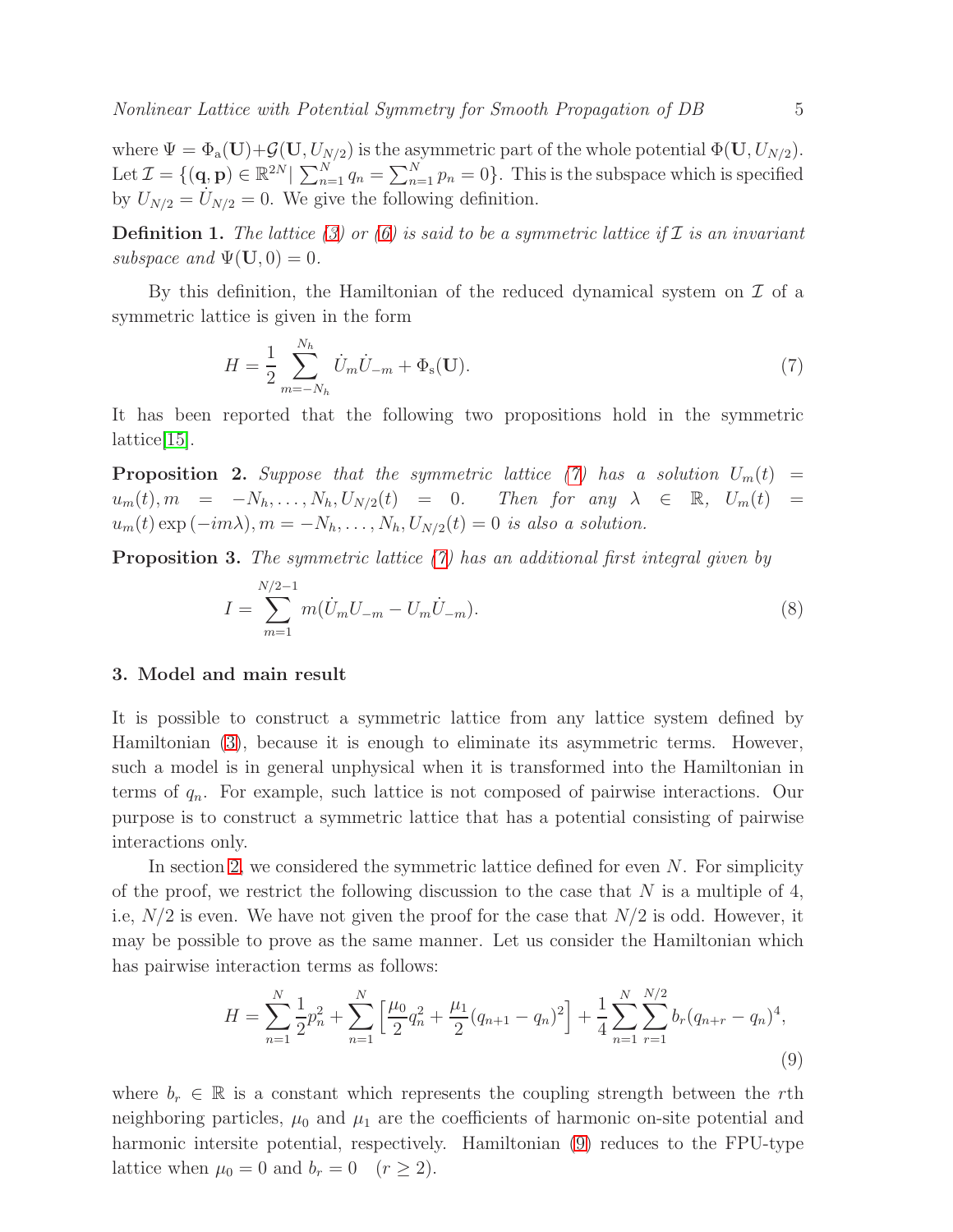Substituting Eq. [\(2\)](#page-3-1) into Eq. [\(9\)](#page-4-2), we rewrite the Hamiltonian in terms of  $U_m$  into the form

<span id="page-5-0"></span>
$$
H = \frac{1}{2} \sum_{m=-N_h}^{N_h+1} \dot{U}_m \dot{U}_{-m} + \Phi_s(\mathbf{U}) + \Phi_a(\mathbf{U}) + \frac{\mu_0}{2} U_{N/2}^2.
$$
 (10)

It is easy to see that Hamiltonian [\(10\)](#page-5-0) has the invariant subspace  $\mathcal{I}$ . Comparing Eq.[\(10\)](#page-5-0) with Eq.[\(6\)](#page-3-5), we see  $\Psi(\mathbf{U}, U_{N/2}) = \Phi_a(\mathbf{U}) + (\mu_0/2)U_{N/2}^2$ . This asymmetric part reduces  $\Psi(\mathbf{U},0) = \Phi_{\mathbf{a}}(\mathbf{U})$  on  $\mathcal{I}$ . In order to construct a symmetric lattice, it is enough to consider  $\Phi_{a}(\mathbf{U})$  as the asymmetric part. The symmetric part and asymmetric part in the lattice potential are given as follows:

$$
\Phi_{s}(\mathbf{U}) = \frac{1}{2} \sum_{m=-N_{h}}^{N_{h}} \left[ \mu_{0} + 4\mu_{1} \cos^{2}\left(\frac{\pi m}{N}\right) \right] U_{m} U_{-m} + \frac{4}{N} \sum_{i,j,k,l=-N_{h}}^{N_{h}} \phi^{(i,j,k,l)}(\mathbf{b}) U_{i} U_{j} U_{k} U_{l} \Delta(i+j+k+l)
$$
\n(11)

<span id="page-5-1"></span>
$$
\Phi_{a}(\mathbf{U}) = -\frac{4}{N} \sum_{i,j,k,l=-N_{h}}^{N_{h}} \psi^{(i,j,k,l)}(\mathbf{b}) U_{i} U_{j} U_{k} U_{l} \Delta(i+j+k+l+N) -\frac{4}{N} \sum_{i,j,k,l=-N_{h}}^{N_{h}} \psi^{(i,j,k,l)}(\mathbf{b}) U_{i} U_{j} U_{k} U_{l} \Delta(i+j+k+l-N) \qquad (12)
$$

with

$$
\phi^{(i,j,k,l)}(\mathbf{b}) = \sum_{q=1}^{N/2} b_q f_q^{(i,j,k,l)}
$$
\n(13)

$$
\psi^{(i,j,k,l)}(\mathbf{b}) = -\sum_{q=1}^{N/2} (-1)^q b_q f_q^{(i,j,k,l)}, \qquad (14)
$$

where  $\mathbf{b} = [b_1, b_2, \dots, b_{N/2}]^T$  and

$$
f_q^{(i,j,k,l)} = \begin{cases} c_{iq}c_{jq}c_{kq}c_{lq} & \text{for odd } q\\ s_{iq}s_{jq}s_{kq}s_{lq} & \text{for even } q, \end{cases}
$$
(15)

where  $c_{\alpha} = \cos(\alpha \pi/N)$  and  $s_{\alpha} = \sin(\alpha \pi/N)$ . The function  $\Delta(d)$  is defined by

$$
\Delta(d) = \begin{cases} 1 & \text{if } d = 0 \\ 0 & \text{otherwise.} \end{cases}
$$
 (16)

Let  $S_{\pm} = \{(i, j, k, l) \in \mathbb{Z}^4 | -N_h \leq i, j, k, l \leq N_h, i+j+k+l = \pm N \}$ . The lattice [\(10\)](#page-5-0) becomes symmetric if and only if the asymmetric part [\(12\)](#page-5-1) vanishes. The condition  $\Phi_{a}(U) = 0$  is equivalent to

<span id="page-5-2"></span>
$$
\psi^{(i,j,k,l)}(\mathbf{b}) = 0, \quad \forall (i,j,k,l) \in \mathcal{S}_{\pm}.
$$
\n(17)

As for Eq. [\(17\)](#page-5-2), we can readily obtain the following lemma.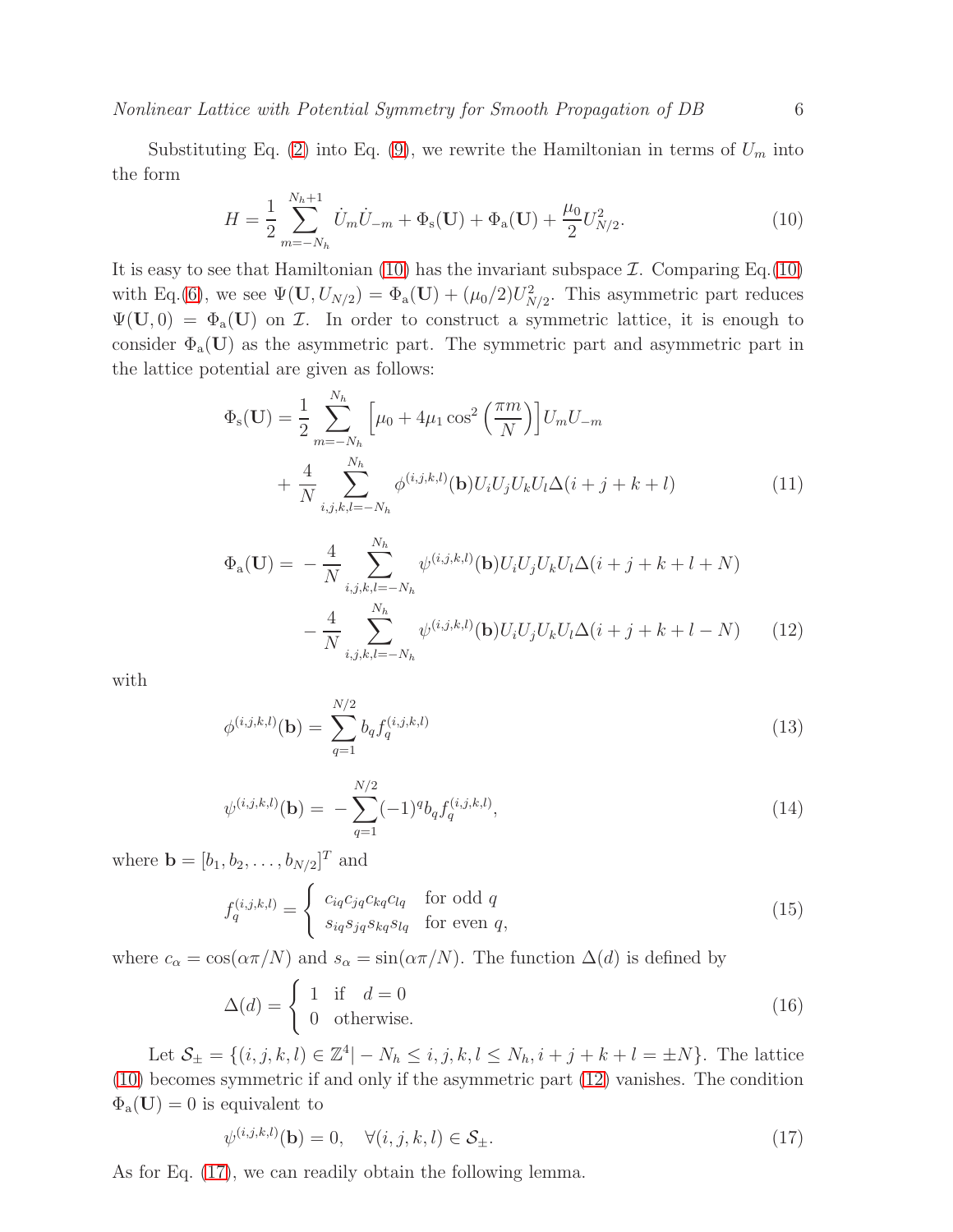<span id="page-6-0"></span>**Lemma 4.** Suppose that  $\psi^{(i,j,k,l)}(\mathbf{b}) = 0$  holds for  $(i, j, k, l) \in \mathbb{Z}^4$  and  $\mathbf{b} \in \mathbb{R}^{N/2}$ , then *we have*  $\psi^{(-i,-j,-k,-l)}(\mathbf{b}) = 0.$ 

**Proof:** For any  $q \in \mathbb{Z}$ ,  $s_{-(2q-1)i} = -s_{(2q-1)i}$  and  $c_{-2qi} = c_{2qi}$  hold. This fact implies  $f_q^{(-i,-j,-k,-l)} = f_q^{(i,j,k,l)}$ . Therefore, we have  $\psi^{(-i,-j,-k,-l)}(\mathbf{b}) = \psi^{(i,j,k,l)}(\mathbf{b})$ .

Since Eq.[\(17\)](#page-5-2) is invariant under any exchange of indices, we can restrict our discussion to the subset  $S_0 = \{(i, j, k, l) | -N_h \le i \le j \le k \le l \le N_h, i+j+k+l =$  $\pm N$ }  $\subset \mathcal{S}_{\pm}$  without loss of generality. Using this fact and Lemma [4,](#page-6-0) we can further restrict our discussions to the set  $S = \{(i, j, k, l) | -N_h \le i \le j \le k \le l \le$  $N_h$ ,  $i + j + k + l = N$   $\subset S_0$ . Finally, it is enough to discuss the equations in the set S instead of Eq. [\(17\)](#page-5-2) which is in the set  $S_{\pm}$ . Therefore, we consider the equations

<span id="page-6-3"></span>
$$
\psi^{(i,j,k,l)}(\mathbf{b}) = 0, \forall (i,j,k,l) \in S. \tag{18}
$$

Let  $S_1 = \{(0, n + 1, N/2 - n, N/2 - 1)|1 \le n \le N/4 - 1\} \subset S$  and  $S_2 =$  $\{(2 - m, m, N/2 - 1, N/2 - 1)|m = 1 \text{ or } 3 \leq m \leq N/4 + 1\} \subset S$ . The following lemma holds:

<span id="page-6-1"></span>**Lemma 5.** Let  $N \in \mathbb{N}$  be a multiple of 4. Equations  $\psi^{(i,j,k,l)}(\mathbf{b}) = 0, \forall (i,j,k,l) \in S_1 \cup S_2$ *are* N/2−1 *linearly independent equations and therefore they have a nontrivial solution*  $\mathbf{b} \neq 0$ *. Moreover, this nontrivial solution* **b** *also solves the other equations in* S.

We briefly describe the procedure of our proof of Lemma [5](#page-6-1) below:

- (i) Showing that  $N/4 1$  equations  $\psi^{(i,j,k,l)}(\mathbf{b}) = 0, \forall (i,j,k,l) \in S_1$  are linearly independent by showing the matrix rank of this set of equations is  $N/4 - 1$ ;
- (ii) Showing that  $N/4$  equations  $\psi^{(i,j,k,l)}(\mathbf{b}) = 0, \forall (i,j,k,l) \in S_2$  are linearly independent provided that (i) is satisfied, by showing the matrix rank of this set of equations is  $N/4$ ;
- (iii) Showing that the nontrivial solution obtained by (i) and (ii) solves the other all equations  $\psi^{(i,j,k,l)}(\mathbf{b}) = 0, \forall (i,j,k,l) \in S \setminus (S_1 \cup S_2).$

The proof of this lemma will be given in Secs. [7](#page-16-0) and [8.](#page-19-0)

The solution b of the set of equations in Lemma [5](#page-6-1) can also be explicitly obtained as in Lemma 6. Its detailed derivation will be given in [Appendix D.](#page-31-0)

**Lemma 6.** Let  $N \in \mathbb{N}$  be a multiple of 4 and  $b_1$  be a nonzero constant. The nontrivial solution of equations  $\psi^{(i,j,k,l)}(\mathbf{b}) = 0, \forall (i,j,k,l) \in S_1 \cup S_2$  is given by

<span id="page-6-2"></span>
$$
b_r = \begin{cases} \frac{b_1 \sin^2 \frac{\pi}{N}}{\sin^2 \frac{r\pi}{N}} & (r = 1, 2, \cdots, N/2 - 1),\\ \frac{b_1}{2} \sin^2 \frac{\pi}{N} & (r = \frac{N}{2}). \end{cases} \tag{19}
$$

Combining Lemmas 5 and 6, we can obtain the following main theorem. The lattice model given in the following main theorem is called *the pairwise interaction symmetric lattice* (PISL)[\[12\]](#page-34-11).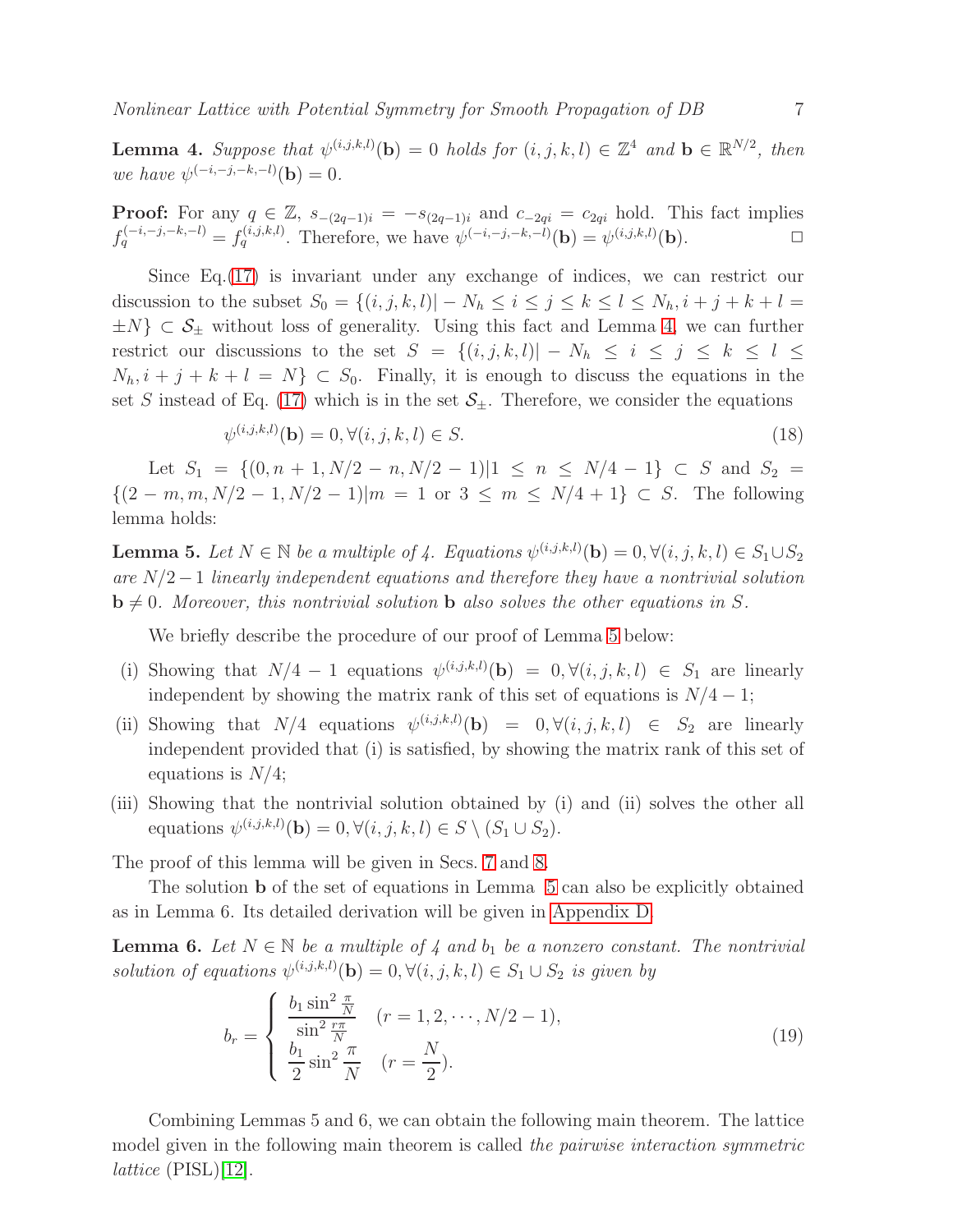**Theorem 7.** Let  $N \in \mathbb{N}$  be a multiple of 4 and  $\mathbf{b} = (b_1, b_2, \dots, b_{N/2})$  be a nontrivial solution of equations  $\psi^{(i,j,k,l)}(\mathbf{b}) = 0, \forall (i,j,k,l) \in S_1 \cup S_2$ . Then, the lattice defined by *the Hamiltonian [\(9\)](#page-4-2) is a symmetric lattice, and the explicit expression of Hamiltonian [\(9\)](#page-4-2) is given as follows:*

<span id="page-7-3"></span>
$$
H = \frac{1}{2} \sum_{n=1}^{N} p_n^2 + \frac{1}{2} \sum_{n=1}^{N} \left[ \mu_0 q_n^2 + \mu_1 (q_{n+1} - q_n)^2 \right]
$$
  
+ 
$$
\frac{1}{4} \sum_{n=1}^{N} \sum_{r=1}^{N/2-1} \frac{b_1 \sin^2 \frac{\pi}{N}}{\sin^2 \frac{r\pi}{N}} (q_{n+r} - q_n)^4 + \frac{1}{8} \sum_{n=1}^{N} b_1 \sin^2 \left( \frac{\pi}{N} \right) (q_{n+N/2} - q_n)^4,
$$
(20)

<span id="page-7-0"></span>*where*  $b_1$  *is an arbitrary nonzero constant.* 

## 4. Calculation method for traveling DB

It has been reported in our previous work[\[12\]](#page-34-11) that one of the good features of the PISL is that DBs in the PISL have smooth mobility, that is, each traveling DB propagates with a constant velocity. It has been also reported that the PISL has a rather large tolerance in the initial perturbation that generates a smoothly propagating traveling DB from a stationary DB. These results indicate the proposed model is useful for obtaining an initial guess for finding a traveling DB by iteration method. We propose the following procedure [\(i\)](#page-7-1)-[\(vii\)](#page-9-0) for computing a traveling DB solution, which utilizes the PISL.

(i) Consider the following lattice which has a parameter  $C$  controlling the symmetry of lattice (PISL for  $C = 1$  and FPU- $\beta$  for  $C = 0$ ).

$$
H = \sum_{n=1}^{N} \left[ \frac{1}{2} p_n^2 + \frac{1}{2} (q_{n+1} - q_n)^2 + \frac{b_1}{4} (q_{n+1} - q_n)^4 \right] + \frac{C}{4} \sum_{n=1}^{N} \sum_{r=2}^{N/2} b_r (q_{n+r} - q_n)^4,
$$
\n(21)

where  $b_r$  is given by Eq. [\(19\)](#page-6-2). This lattice was named the *translational asymmetry controlled lattice (TASCL)* [\[15\]](#page-34-17). The equations of motion are given by

<span id="page-7-2"></span>
$$
\dot{q}_n = p_n,
$$
\n
$$
\dot{p}_n = q_{n+1} + q_{n-1} - 2q_n + b_1 \left[ (q_{n+1} - q_n)^3 + (q_{n-1} - q_n)^3 \right]
$$
\n
$$
+ C \sum_{r=2}^{N/2} b_r \left[ (q_{n+r} - q_n)^3 + (q_{n-r} - q_n)^3 \right],
$$
\n(23)

where  $n = 1, 2, \dots, N$ . Denote  $(\mathbf{q}, \mathbf{p}) = (q_1, \dots, q_N, p_1, \dots, p_N)$ . The temporal evolution of a solution with its initial condition  $(q(0), p(0))$  is obtained by integrating Eqs. [\(22\)](#page-7-2) and [\(23\)](#page-7-2). This temporal evolution over the duration  $\tau$  induces the map  $\mathcal{F}_{C,\tau}: \mathbb{R}^{2N} \to \mathbb{R}^{2N}$  as follows:

<span id="page-7-1"></span>
$$
\mathcal{F}_{C,\tau}(\mathbf{q}(0),\mathbf{p}(0)) = (\mathbf{q}(\tau),\mathbf{p}(\tau)).
$$
\n(24)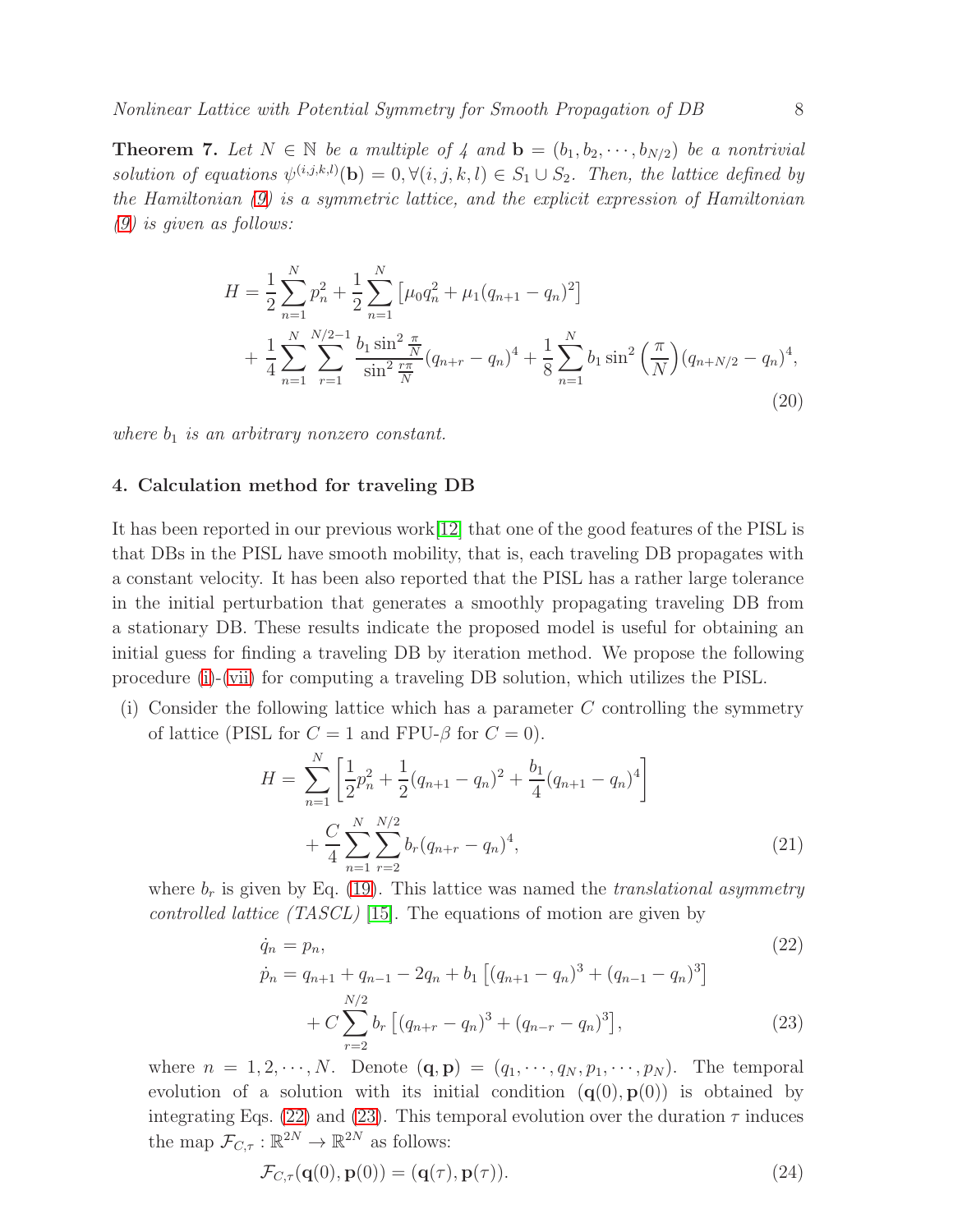(ii) Construct an approximate stationary DB with a prescribed angular frequency  $\omega_{\text{DB}}$ in the symmetric lattice  $(C = 1)$ . Assume the approximate stationary DB solution in the form

<span id="page-8-0"></span>
$$
q_n(t) = a_n \cos \omega_{\text{DB}} t, \quad n = 1, 2, \cdots, N,
$$
\n<sup>(25)</sup>

where  $a_n$  represents the spatial profile of stationary DB. Substituting Eq. [\(25\)](#page-8-0) into Eqs. [\(22\)](#page-7-2) and [\(23\)](#page-7-2) and performing the rotating wave approximation, we obtain the algebraic equations for  $a_n$  as follows:

<span id="page-8-1"></span>
$$
a_{n+1} + a_{n-1} - (2 - \omega_{DB}^2)a_n + \frac{3b_1}{4} [(a_{n+1} - a_n)^3 + (a_{n-1} - a_n)^3]
$$
  
+ 
$$
\frac{3}{4} \sum_{r=2}^{N/2} b_r [(a_{n+r} - a_n)^3 + (a_{n-r} - a_n)^3] = 0, \quad n = 1, 2, \dots, N. \tag{26}
$$

The particle amplitudes  $a_n$ ,  $n = 1, 2, \cdots N$ , of the approximate stationary DB are obtained by numerically solving Eq.[\(26\)](#page-8-1).

(iii) Construct a precise numerical solution of stationary DB with the angular frequency  $\omega_{\text{DB}}$  in the symmetric lattice  $(C = 1)$  under the constraint  $U_{N/2} = 0$ . This is performed by finding the periodic orbit in the phase space. Let  $(\mathbf{q}^{(s)}(0), \mathbf{p}^{(s)}(0))$  be the initial state of the stationary DB and  $T = 2\pi/\omega_{\text{DB}}$  be its internal oscillation period. The temporal evolution map  $\mathcal{F}_{1,T}(\mathbf{q}^{(s)}(0), \mathbf{p}^{(s)}(0))$  is defined by integration of Eqs. [\(22\)](#page-7-2) and [\(23\)](#page-7-2) with  $C = 1$  over the period T. The initial state has to satisfy the condition

<span id="page-8-2"></span>
$$
\mathcal{F}_{1,T}(\mathbf{q}^{(s)}(0),\mathbf{p}^{(s)}(0)) = (\mathbf{q}^{(s)}(0),\mathbf{p}^{(s)}(0)).
$$
\n(27)

This is an equation for  $(\mathbf{q}^{(s)}(0), \mathbf{p}^{(s)}(0))$ . Solve Eq. [\(27\)](#page-8-2) by the Newton method with using  $(a_1, \dots, a_N, 0, \dots, 0)$  as an initial guess for  $(\mathbf{q}^{(\mathrm{s})}(0), \mathbf{p}^{(\mathrm{s})}(0))$ .

(iv) Construct an approximate traveling DB with velocity  $v_{DB} = r/s$  [site/period] in the symmetric lattice  $(C = 1)$  under the constraint  $U_{N/2} = 0$  by adding small perturbation to the stationary DB obtained in step [\(iii\)](#page-8-2). The parameters  $r$  and s are integers. This means that the traveling DB propagates  $r$  lattice spacings during s internal oscillating periods sT, where  $T = 2\pi/\omega_{\text{DB}}$ . It is natural to take the perturbation parallel to the direction  $d\mathcal{T}_{\lambda}[\mathbf{U}]/d\lambda$ , since the map  $\mathcal{T}_{\lambda}$  represents a translational shift of DB along the lattice. Let  $\delta U_m$  be each component of the perturbation vector, and we set

$$
\delta U_m = -imU_m \cdot \delta l, \quad m = -N/2 + 1, \cdots, N/2 - 1 \tag{28}
$$

from a simple calculation of  $d/d\lambda (U_m \exp(-im\lambda)) = -imU_m \exp(-im\lambda)$  and  $\delta U_{N/2} = 0$  from  $U_{N/2} = 0$ . The parameter  $\delta l$  determines the magnitude of perturbation. The perturbation  $\delta \mathbf{p} = (\delta p_1, \delta p_2, \cdots, \delta p_N)$  in the physical space is given by

<span id="page-8-3"></span>
$$
\delta p_n = -\delta l \frac{(-1)^n}{\sqrt{N}} \sum_{m=-N/2+1}^{N/2} imU_m \exp\left[-i\frac{2\pi n}{N}m\right], \quad n = 1, 2, \cdots, N.
$$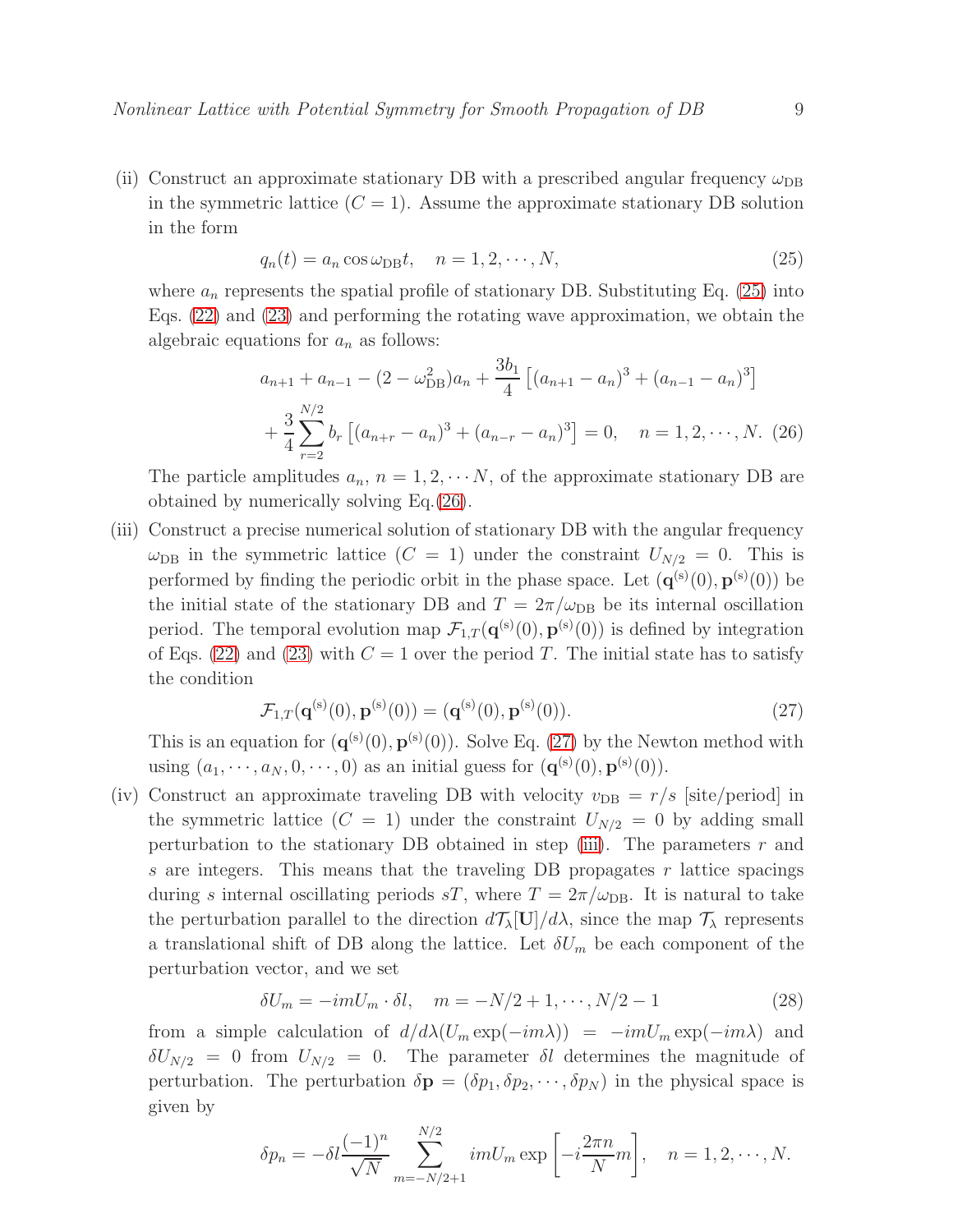(29)

Fig. [1](#page-12-0) shows the relation between the parameter  $\delta l$  and the velocity  $v_{\text{DB}}$  of the traveling DB constructed by the perturbation [\(29\)](#page-8-3). The detailed procedure for estimating the velocity  $v_{DB}$  of the approximate traveling DB is described in [Appendix A.](#page-29-0) It is found that the velocity  $v_{DB}$  is proportional to  $\delta l$  in a certain range. Therefore, the parameter  $\delta l$  is adjusted so that the traveling DB has the prescribed velocity  $v_{DB}$  (cf. [Appendix A\)](#page-29-0). We obtain the initial state of the approximate traveling DB solution as  $\bar{\mathbf{X}}^{(t)}(0) = (\mathbf{q}^{(s)}(0), \mathbf{p}^{(s)}(0) + \delta \mathbf{p}).$ 

(v) Consider the TASCL with  $C \in [0, 1]$ . For the prescribed values  $T_{\text{DB}} = 2\pi/\omega_{\text{DB}}$  and  $v_{\text{DB}} = r/s$ , define the map  $\mathcal{M}_C : \mathbb{R}^{2N} \to \mathbb{R}^{2N}$  as follows:

$$
\mathcal{M}_C = (-1)^r \mathcal{S}_r \circ \mathcal{F}_{C,sT},\tag{30}
$$

where  $S_r : \mathbb{R}^{2N} \to \mathbb{R}^{2N}$  is the map that represents the cyclic permutation as follows:

<span id="page-9-5"></span>
$$
S_r(q_1, \cdots, q_N, p_1, \cdots, p_N) = (q_{1-r}, \cdots, q_{N-r}, p_{1-r}, \cdots, p_{N-r}),
$$
 (31)

Note that if the index  $i-r$   $(i = 1, 2, \dots, N)$  of  $q_{i-r}$  in RHS is not positive, it should be interpreted as  $i - r + N$  since we consider periodic boundary conditions. Let  $(q^{(t)}(0), p^{(t)}(0))$  be the initial state of the traveling DB with  $\omega_{\text{DB}}$  and  $v_{\text{DB}}$ . The initial state has to satisfy the condition

<span id="page-9-1"></span>
$$
\mathcal{M}_C(\mathbf{q}^{(t)}(0), \mathbf{p}^{(t)}(0)) = (\mathbf{q}^{(t)}(0), \mathbf{p}^{(t)}(0)).
$$
\n(32)

This is an equation for  $(q^{(t)}(0), p^{(t)}(0))$ . It is possible to solve it by using the Newton method to find the solution precisely. Denote the solution of Eq. [\(32\)](#page-9-1) with  $\mathbf{X}^{(\text{t})}_C$  $C^{(t)}(0) = (\mathbf{q}^{(t)}(0), \mathbf{p}^{(t)}(0)).$ 

- <span id="page-9-2"></span>(vi) Consider the symmetric lattice  $(C = 1)$ . Solve Eq. [\(32\)](#page-9-1) by the Newton method with using  $\bar{\mathbf{X}}^{(t)}(0)$  in step [\(iv\)](#page-8-3) as an initial guess to obtain  $\mathbf{X}_1^{(t)}$  $\binom{1}{1}$  $(0)$ .
- <span id="page-9-0"></span>(vii) Continue the solution  $\mathbf{X}_1^{(t)}$  $\mathbf{X}_1^{(t)}(0)$  in step [\(vi\)](#page-9-2) to the solution  $\mathbf{X}_0^{(t)}$  $_{0}^{(0)}(0)$  for the FPU- $\beta$ lattice  $(C = 0)$ . This continuation is performed by repeatedly solving Eq. [\(32\)](#page-9-1) with gradually reducing the parameter C until  $C = 0$ . Let  $\Delta C > 0$  be a small constant and  $\mathbf{X}_C^{(t)}$  $C^{(0)}_C(0)$  be the solution of Eq. [\(32\)](#page-9-1) for C. Equation (32) for  $C - \Delta C$  can be solved by using  $X_C^{(t)}$  $C^{(1)}(0)$  as an initial guess for the Newton method.

In steps [\(iii\)](#page-8-2), [\(vi\)](#page-9-2), and [\(vii\)](#page-9-0), we have to find a fixed point  $\mathbf{z} = (\mathbf{q}(0), \mathbf{p}(0))$  of a map by solving the equation of the form

<span id="page-9-3"></span>
$$
\mathcal{F}[\mathbf{z}] = \mathbf{z},\tag{33}
$$

where  $\mathcal{F}: \mathbb{R}^{2N} \to \mathbb{R}^{2N}$  is a continuously differentiable map. A fixed point **z** can be found by using the Newton method described below. Let  $z_0$  be a point that is close to the fixed point **z** of the map F. Let  $\Delta = \mathbf{z} - \mathbf{z}_0$  be the deviation. Substituting  $z = z_0 + \Delta$  into Eq. [\(33\)](#page-9-3) and performing the Taylor expansion with respect to  $\Delta$ , we obtain

<span id="page-9-4"></span>
$$
\mathcal{F}[\mathbf{z}_0] + D\mathcal{F} \cdot \mathbf{\Delta} - (\mathbf{z}_0 + \mathbf{\Delta}) \simeq \mathbf{0},\tag{34}
$$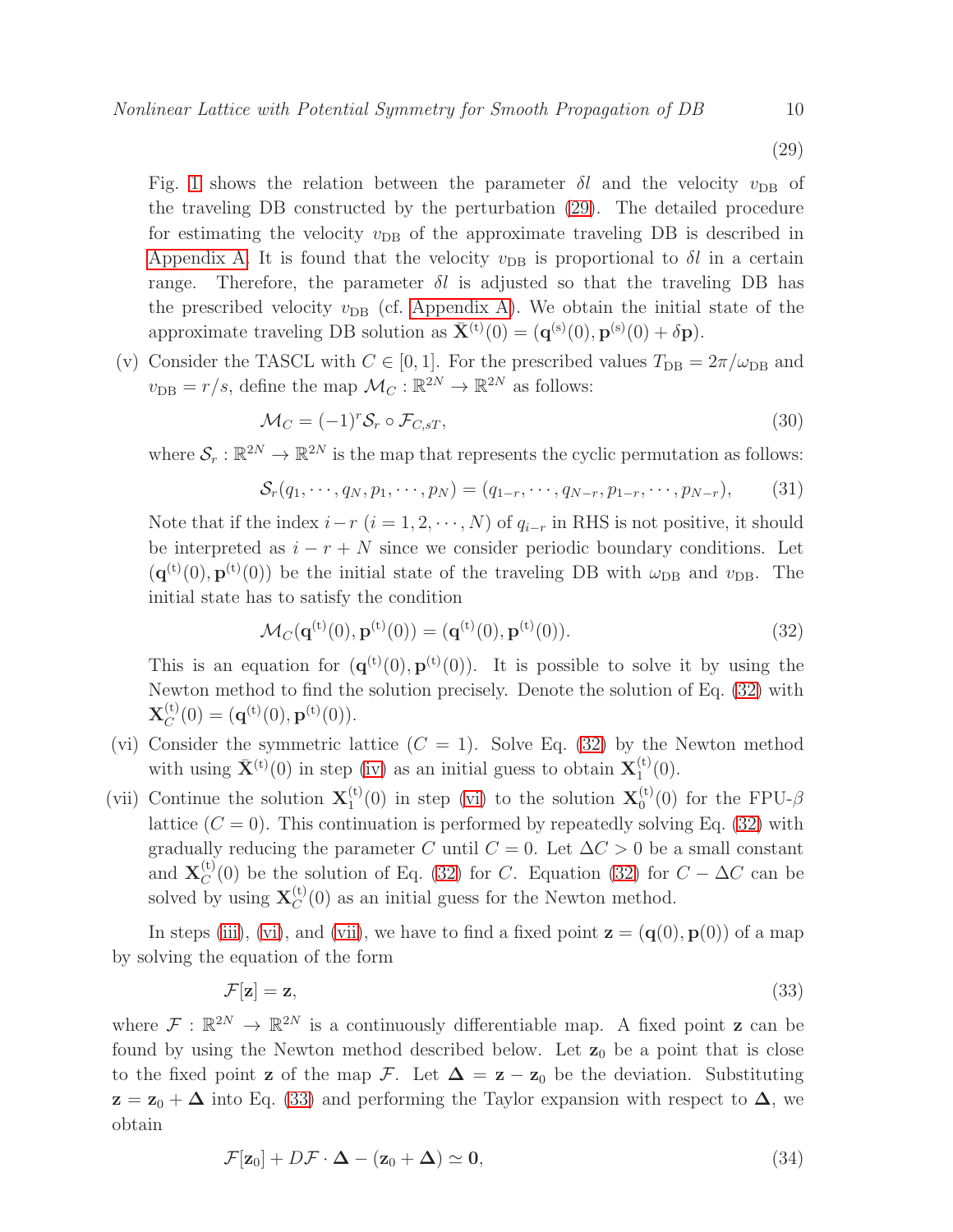where  $D\mathcal{F}$  is the Jacobian matrix of  $\mathcal F$  evaluated at  $\mathbf{z}_0$ . From [\(34\)](#page-9-4), we obtain

<span id="page-10-0"></span>
$$
\Delta = -(D\mathcal{F} - I)^{-1}(\mathcal{F}[\mathbf{z}_0] - \mathbf{z}_0). \tag{35}
$$

Equation [\(35\)](#page-10-0) gives the improved approximation  $z'_0 = z_0 + \Delta$ . We can obtained an accurate numerical solution of Eq. [\(33\)](#page-9-3) by repeating this calculation until  $|\Delta|$  becomes sufficiently small.

In the case of temporal evolution map  $\mathcal{F}_{C,T}$ , its Jacobian matrix  $D\mathcal{F}_{C,T}$  can be evaluated from the variational equation of Eqs. [\(22\)](#page-7-2) and [\(23\)](#page-7-2). which is given by

<span id="page-10-1"></span>
$$
\dot{\xi}_n = \eta_n,
$$
\n
$$
\dot{\eta}_n = \xi_{n+1} + \xi_{n-1} - 2\xi_n
$$
\n
$$
+ 3b_1 \left[ (q_{n+1} - q_n)^2 (\xi_{n+1} - \xi_n) + (q_{n-1} - q_n)^2 (\xi_{n-1} - \xi_n) \right]
$$
\n
$$
+ 3C \sum_{r=2}^{N/2} b_r \left[ (q_{n+r} - q_n)^2 (\xi_{n+r} - \xi_n) + (q_{n-r} - q_n)^2 (\xi_{n-r} - \xi_n) \right]
$$
\n(37)

where  $n = 1, 2, \dots, N$ ,  $\xi_n$  and  $\eta_n$  are variations in  $q_n$  and  $p_n$ , respectively. Integration of Eq. [\(37\)](#page-10-1) over the period T induces the temporal evolution map  $\mathcal{G}_T : \mathbb{R}^{2N} \to \mathbb{R}^{2N}$  given by

$$
\mathcal{G}_T[(\xi(0), \eta(0))] = (\xi(T), \eta(T)),\tag{38}
$$

The Jacobian matrix  $D\mathcal{F}_{C,T}$  is given by

$$
D\mathcal{F}_{C,T} = (\mathcal{G}_T[\Delta_1]^t, \mathcal{G}_T[\Delta_2]^t, \cdots, \mathcal{G}_T[\Delta_{2N}]^t),
$$
\n(39)

where the superscript t stands for the transposition and  $\Delta_n$  is 2N vector in which only nth component is one and the other components are zero.

In the case of map  $\mathcal{M}_C$ , its Jacobian matrix  $D\mathcal{M}_C$ , which is needed in steps [\(vi\)](#page-9-2) and [\(vii\)](#page-9-0), is given by

$$
D\mathcal{M}_C = (-1)^r S_r \circ (\mathcal{G}_{sT}[\Delta_1]^t, \mathcal{G}_{sT}[\Delta_2]^t, \cdots, \mathcal{G}_{sT}[\Delta_{2N}]^t).
$$
(40)

where  $S_r$  is the matrix that represents the map [\(31\)](#page-9-5).

It should be noted that Eq. [\(27\)](#page-8-2) in step [\(iii\)](#page-8-2) is degenerate because of the translational invariance of equation of motion due to the conservation of total angular momentum and the arbitrariness of spatial symmetry of profile of stationary DB due to the extra conserved quantity of the symmetric lattices (see Eq. [\(8\)](#page-4-3)). Therefore, we perform the Newton method under the constraint of  $\sum_{n=1}^{N} q_n = 0$  and keeping the spatial symmetry of profile of stationary DB, i.e., the even or odd mode. Moreover, Eq. [\(27\)](#page-8-2) is degenerate because of the arbitrariness of the initial point along the periodic orbit. In order to remove this degeneracy, we consider the constraint of  $\mathbf{p}^{(s)}(0) = \mathbf{0}$  [\[2\]](#page-34-1).

As the same manner, Eq.[\(32\)](#page-9-1) in steps [\(vi\)](#page-9-2) and [\(vii\)](#page-9-0) is degenerate because of the translational invariance of equation of motion and the arbitrariness of the initial point along the trajectory of the traveling DB. In order to remove this degeneracy, we perform the calculation under the constraints of  $\sum_{n=1}^{N} q_n = \sum_{n=1}^{N} p_n = 0$ , and  $q_l > 0$  and  $p_l = 0$ , where  $l$  is the index of a particle that has the maximum amplitude.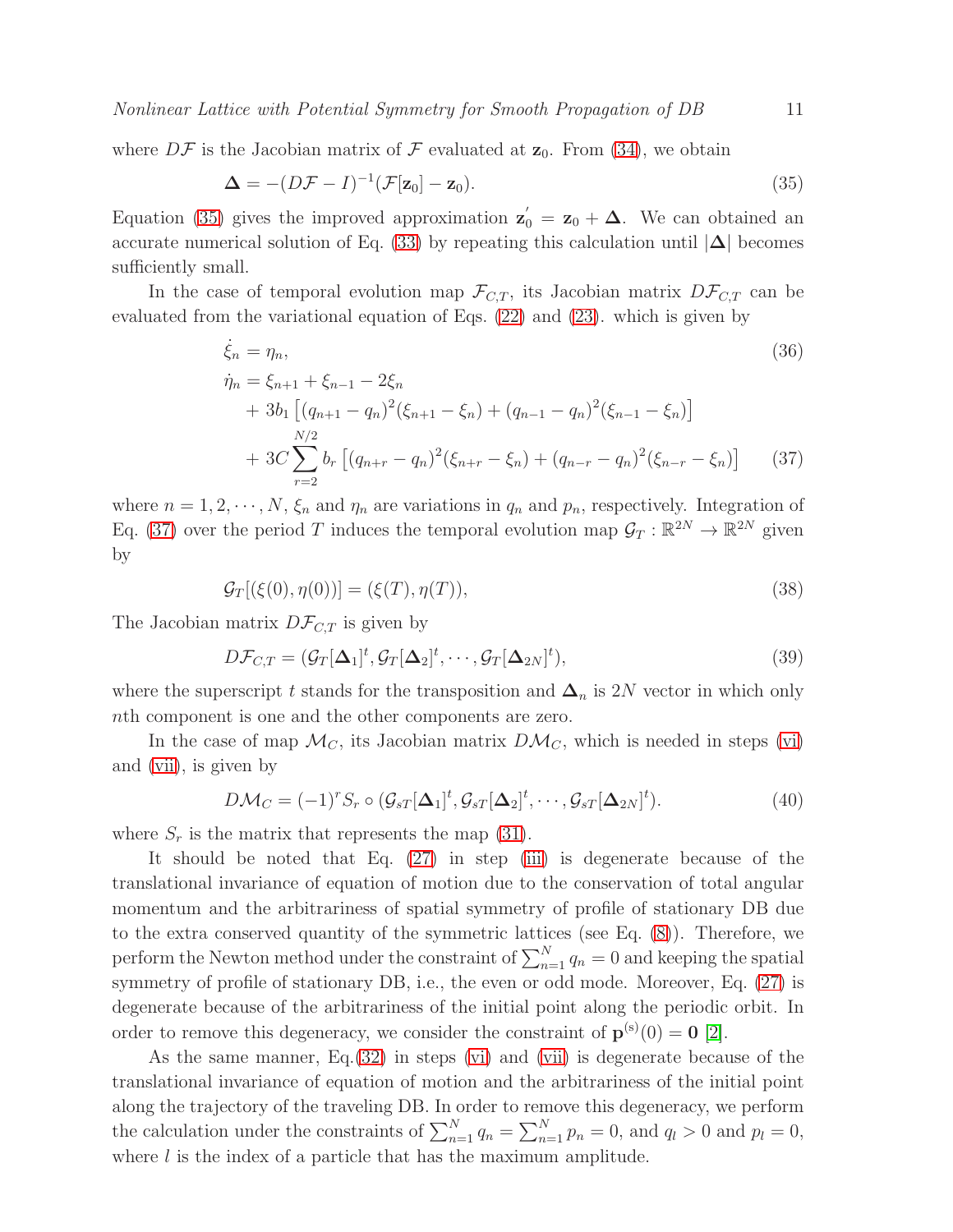Examples of the numerical solutions obtained by the above-mentioned procedure are presented in Fig. [2.](#page-13-0) The internal period of DB is  $T_{\text{DB}} = 2$  and the velocity  $v_{\text{DB}} = 1/10$ . Fig. [2](#page-13-0) shows particle energy profiles of DBs with different values of C. The particle energy is defined by

$$
e_n = \frac{1}{2}p_n^2 + \frac{1}{4} \left[ (q_n - q_{n-1})^2 + (q_{n+1} - q_n)^2 \right] + \frac{b_1}{8} \left[ (q_n - q_{n-1})^4 + (q_{n+1} - q_n)^4 \right] + \frac{C}{8} \sum_{r=2}^{N/2} b_r \left[ (q_n - q_{n-r})^4 + (q_{n+r} - q_n)^4 \right].
$$
 (41)

In the symmetric case  $(C = 1)$ , the traveling DB has no constant tail. By decreasing C, the spatially extended tail gradually appears. The trajectory of averaged center position of traveling DB with different  $C$  is presented in Fig. [3.](#page-14-0) The center position of traveling DB is defined by

$$
x(t) = \sum_{n=1}^{N} ne_n.
$$
\n
$$
(42)
$$

We perform the short-time average of  $x(t)$  by

$$
X(t) = \frac{1}{2\tau} \int_{t-\tau}^{t+\tau} x(t)dt
$$
\n(43)

in order to reduce fluctuations of  $x(t)$  due to the internal vibration of traveling DB. Figure [3](#page-14-0) shows the averaged center position  $X(t)$ . The DB travels with a constant velocity in the symmetric case  $(C = 1)$ . The slope of the trajectory is 1/20, which is equal to  $v_{\text{DB}}/T$ . In the FPU- $\beta$  lattice case  $(C = 0)$ , the velocity of DB periodically varies, but the averaged slope of the trajectory still coincides with 1/20. These numerical results in Figs. [2](#page-13-0) and [3](#page-14-0) demonstrate that the proposed calculation method works well and successfully computes the traveling DB in the  $FPU-\beta$  lattice.

In step [\(iv\)](#page-8-3), we can obtain a good approximate traveling DB in the PISL which has a constant velocity. This is quite different from the case in the  $FPU-\beta$  lattice because a traveling DB constructed from the perturbation gradually decreases its velocity. An advantage of the proposed method is that it is possible to obtain the traveling DB with a constant velocity easily.

In this section, we focus on the calculation method for the traveling DB in the  $FPU-\beta$  lattice. The proposed calculation method may apply to compute traveling DBs by the continuation in the other nonlinear lattices such as the nonlinear Klein-Gordon lattices and FPU- $\alpha\beta$  lattice, provided that no bifurcation occurs during the continuation from the PISL.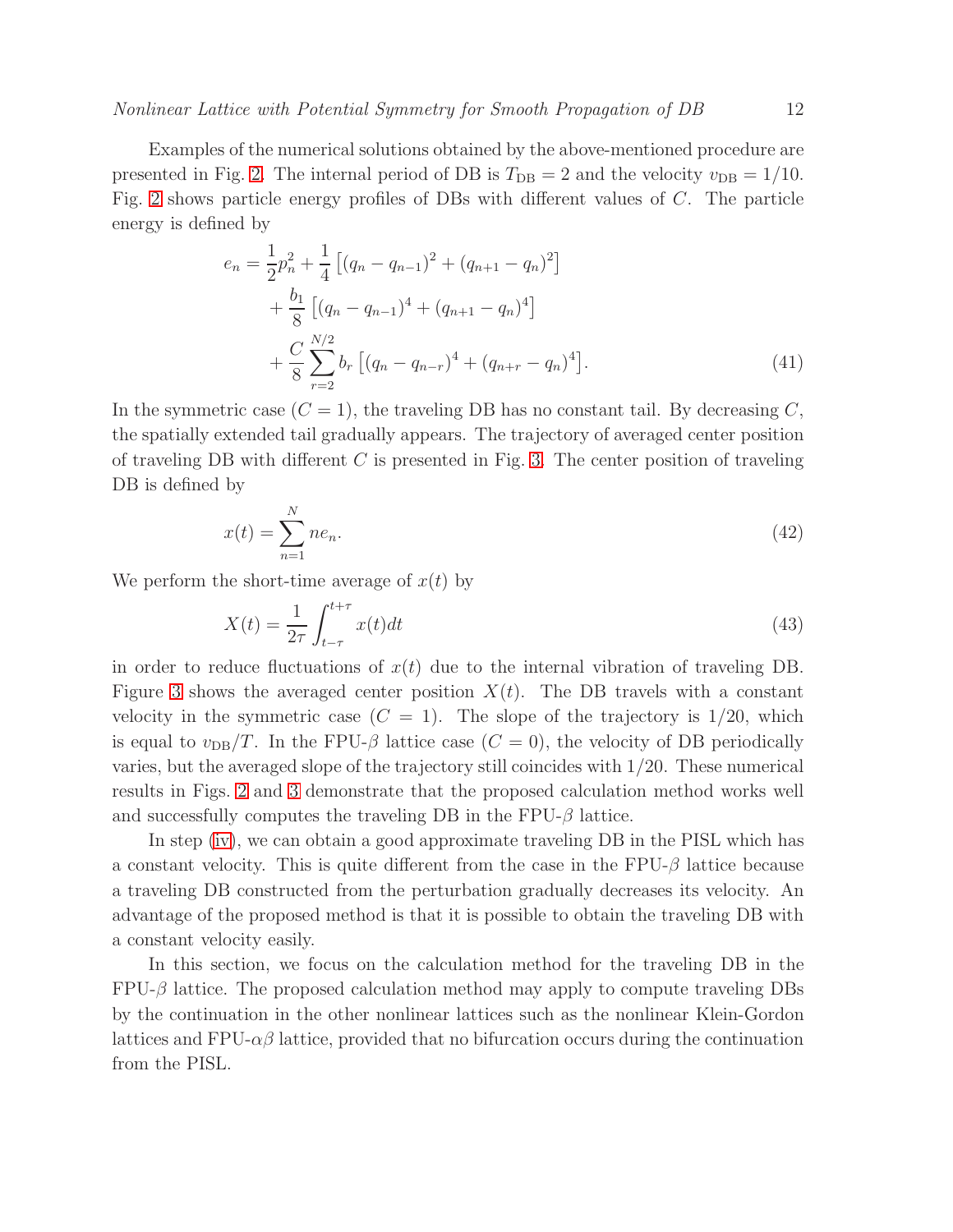

<span id="page-12-0"></span>Figure 1. Relation between  $\delta l$  and the velocity of approximate traveling DB  $v_{\text{DB}}$ . The period of internal vibration of the stationary DB is  $T_{\rm DB} = 2.$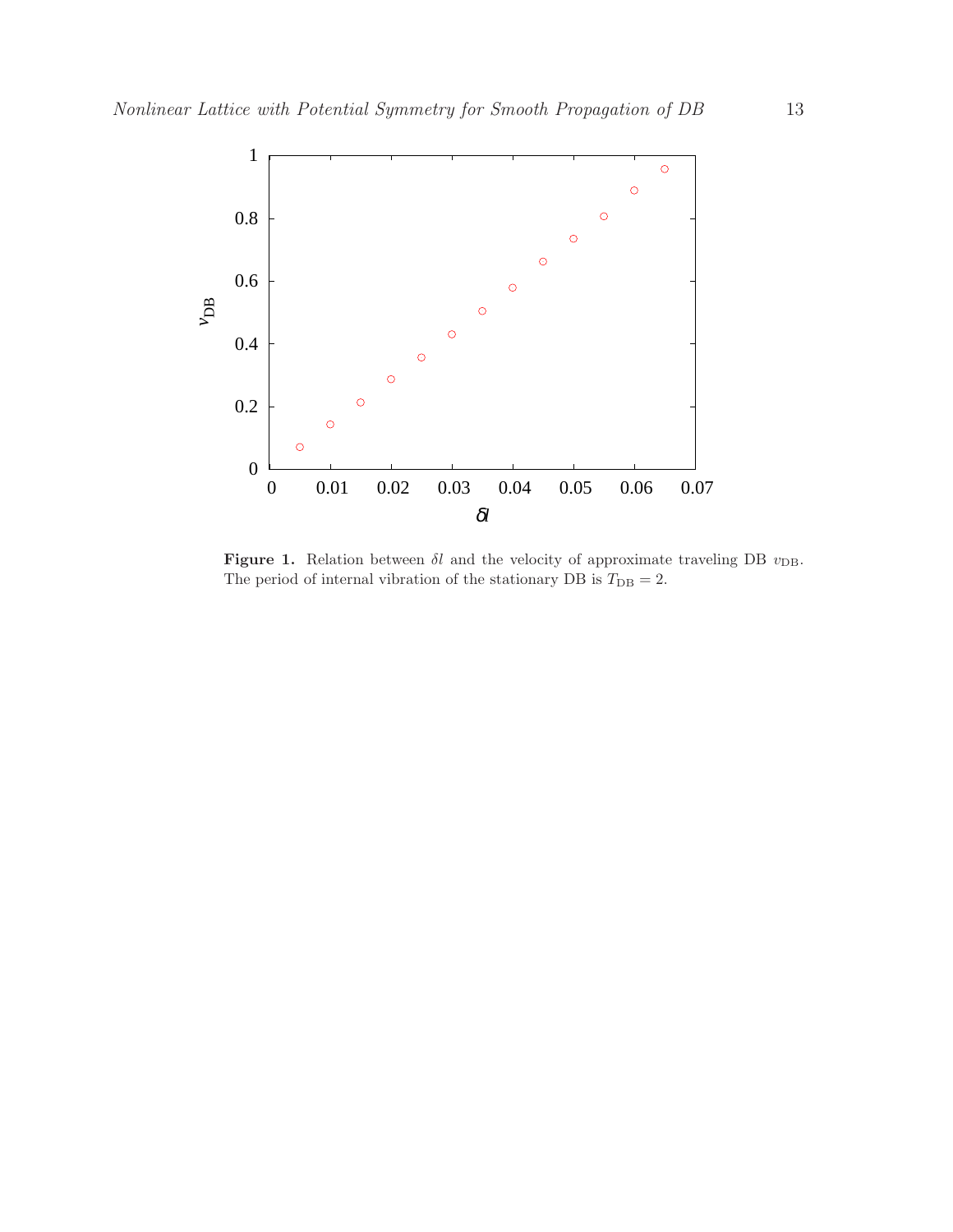

<span id="page-13-0"></span>Figure 2. Energy profile of DBs obtained by the iteration method,  $T_{\text{DB}} = 2$  and  $v_{\rm DB} = 1/10.$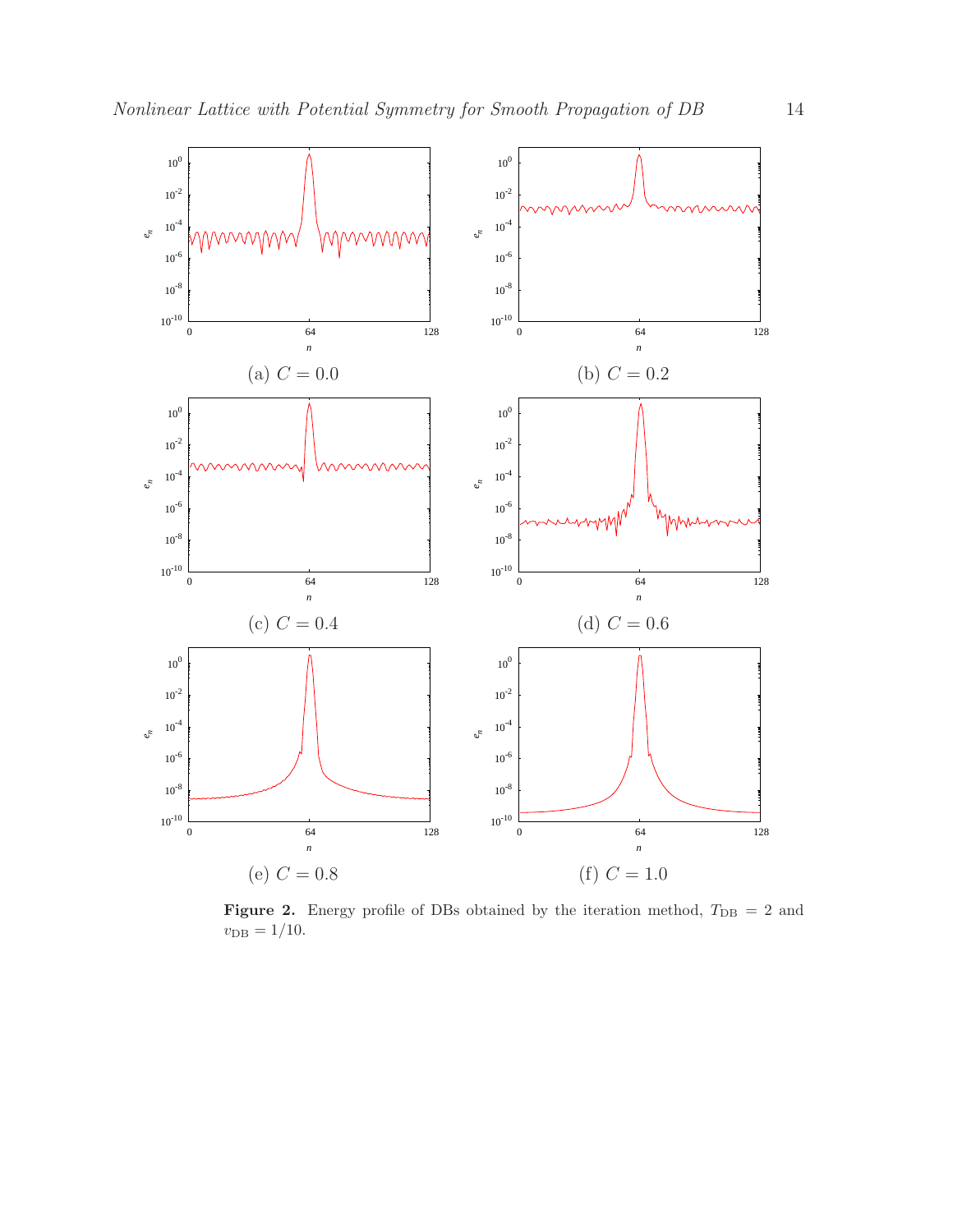

<span id="page-14-0"></span>**Figure 3.** Trajectory of traveling DB with  $v_{\text{DB}} = 1/10$  and  $T_{\text{DB}} = 2\pi/\omega_{\text{DB}} = 2$  in (a)symmetric lattice  $(C = 1)$  and (b)FPU- $\beta$  lattice  $(C = 0)$  with  $N = 128$ .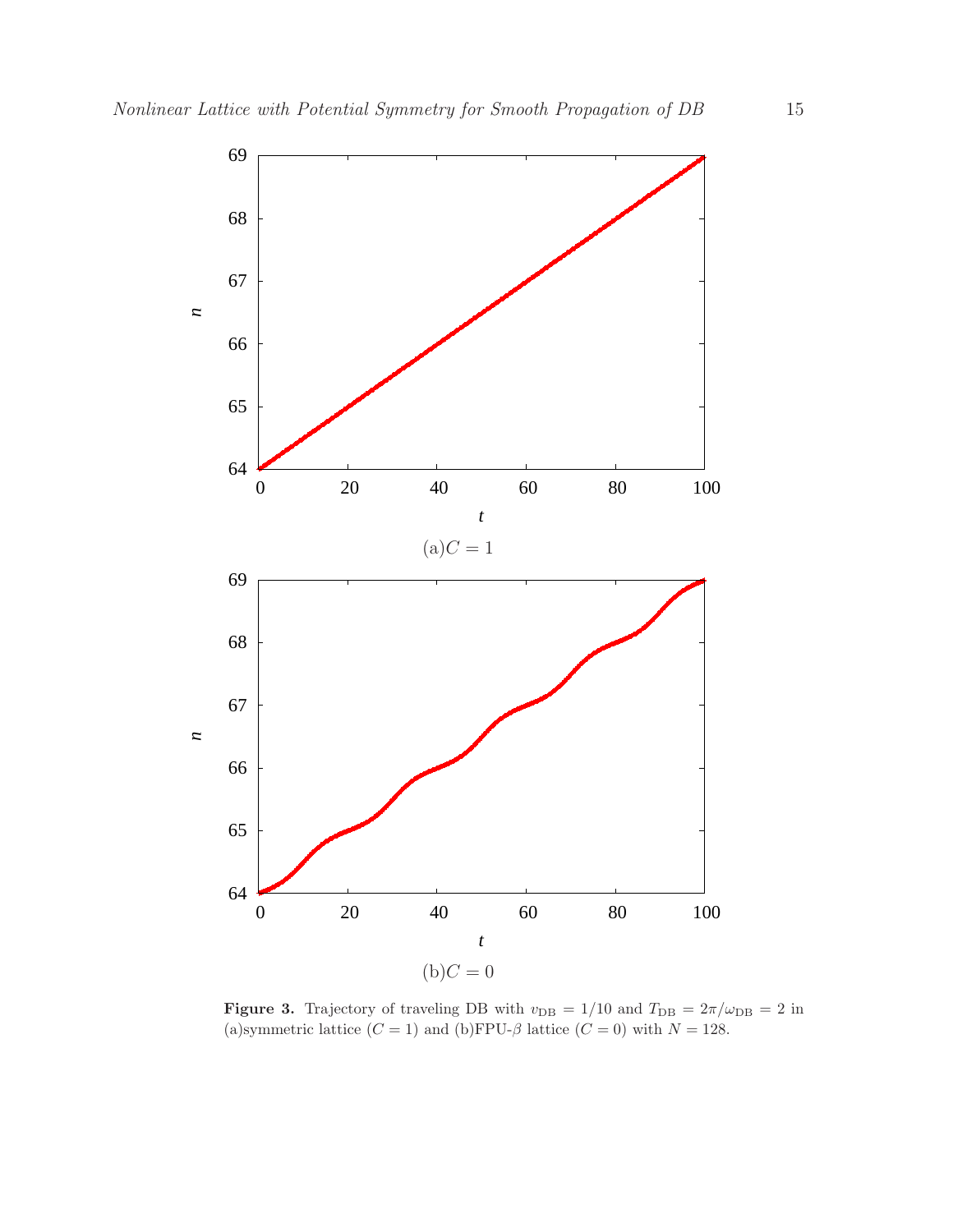# <span id="page-15-0"></span>5. Truncated PISL and effects of breaking symmetry

It is useful for investigating effects of breaking the symmetry to construct *a truncated PISL*, in which only up to M-th nearest neighbor interactions are considered:

<span id="page-15-2"></span>
$$
H = \frac{1}{2} \sum_{n=1}^{N} p_n^2 + \frac{1}{2} \sum_{n=1}^{N} \left[ \mu_0 q_n^2 + \mu_1 (q_{n+1} - q_n)^2 \right] + \frac{1}{4} \sum_{n=1}^{N} \sum_{r=1}^{M} b_r (q_{n+r} - q_n)^4.
$$
 (44)

The lattice [\(44\)](#page-15-2) can be regarded as the PISL with the perturbation term  $\Delta H$  as follows:

<span id="page-15-3"></span>
$$
\Delta H(M) = -\frac{1}{4} \sum_{n=1}^{N} \sum_{r=M+1}^{N/2} b_1 (q_{n+r} - q_n)^4.
$$
\n(45)

This perturbation breaks the symmetry of lattice. The parameter M corresponds to the magnitude of perturbation. As the parameter  $M$  becomes smaller, the magnitude of perturbation becomes larger.

When the perturbation [\(45\)](#page-15-3) is introduced, the averaged center position  $X(t)$  of a traveling DB deviates from the straight line  $x_{s}(t) = (v_{DB}/T_{DB})t$  which corresponds to the case of a constant velocity. Figure [4](#page-16-1) shows the deviation for different values of M. The magnitude of deviation becomes larger as M decreases, i.e., the magnitude of perturbation becomes larger. It can be concluded that one of the symmetry breaking effects is the variation of DB's velocity. In addition to this effect, the symmetry breaking causes the velocity loss of approximate traveling DB (cf. Supplemental Material of [\[12\]](#page-34-11)) and a degradation of the ballistic thermal transport observed in the symmetric case [\[17\]](#page-34-14).

## <span id="page-15-1"></span>6. Decomposition of Eq. [\(18\)](#page-6-3)

We have assumed that  $N$  is a multiple of 4. Under this assumption, equations [\(18\)](#page-6-3) can be rewritten to

$$
c_i c_j c_k c_l b_1 - s_{2i} s_{2j} s_{2k} s_{2l} b_2 \dots - s_{\frac{N}{2}i} s_{\frac{N}{2}j} s_{\frac{N}{2}k} s_{\frac{N}{2}l} b_{N/2} = 0.
$$
 (46)

The function  $\psi^{(i,j,k,l)}(\mathbf{b})$  can be decomposed into two parts as follows:

$$
\psi^{(i,j,k,l)}(\mathbf{b}) = \psi_{\text{odd}}^{(i,j,k,l)}(\mathbf{b}_{\text{odd}}) - \psi_{\text{even}}^{(i,j,k,l)}(\mathbf{b}_{\text{even}}),\tag{47}
$$

where

$$
\psi_{\text{odd}}^{(i,j,k,l)}(\mathbf{b}_{\text{odd}}) = \sum_{s=1}^{N/4} b_{2s-1} c_{(2s-1)i} c_{(2s-1)j} c_{(2s-1)k} c_{(2s-1)l},\tag{48}
$$

$$
\psi_{\text{even}}^{(i,j,k,l)}(\mathbf{b}_{\text{even}}) = \sum_{s=1}^{N/4} b_{2s} s_{2si} s_{2sj} s_{2sk} s_{2sl},\tag{49}
$$

and,  $\mathbf{b}_{\text{odd}} = [b_1, b_3, \cdots, b_{N/2-1}]^T$  and  $\mathbf{b}_{\text{even}} = [b_2, b_4, \cdots, b_{N/2}]^T$  are  $N/4$  vectors.

We will discuss the equations for  $b_{2s-1}$  and  $b_{2s}$  separately in the following sections.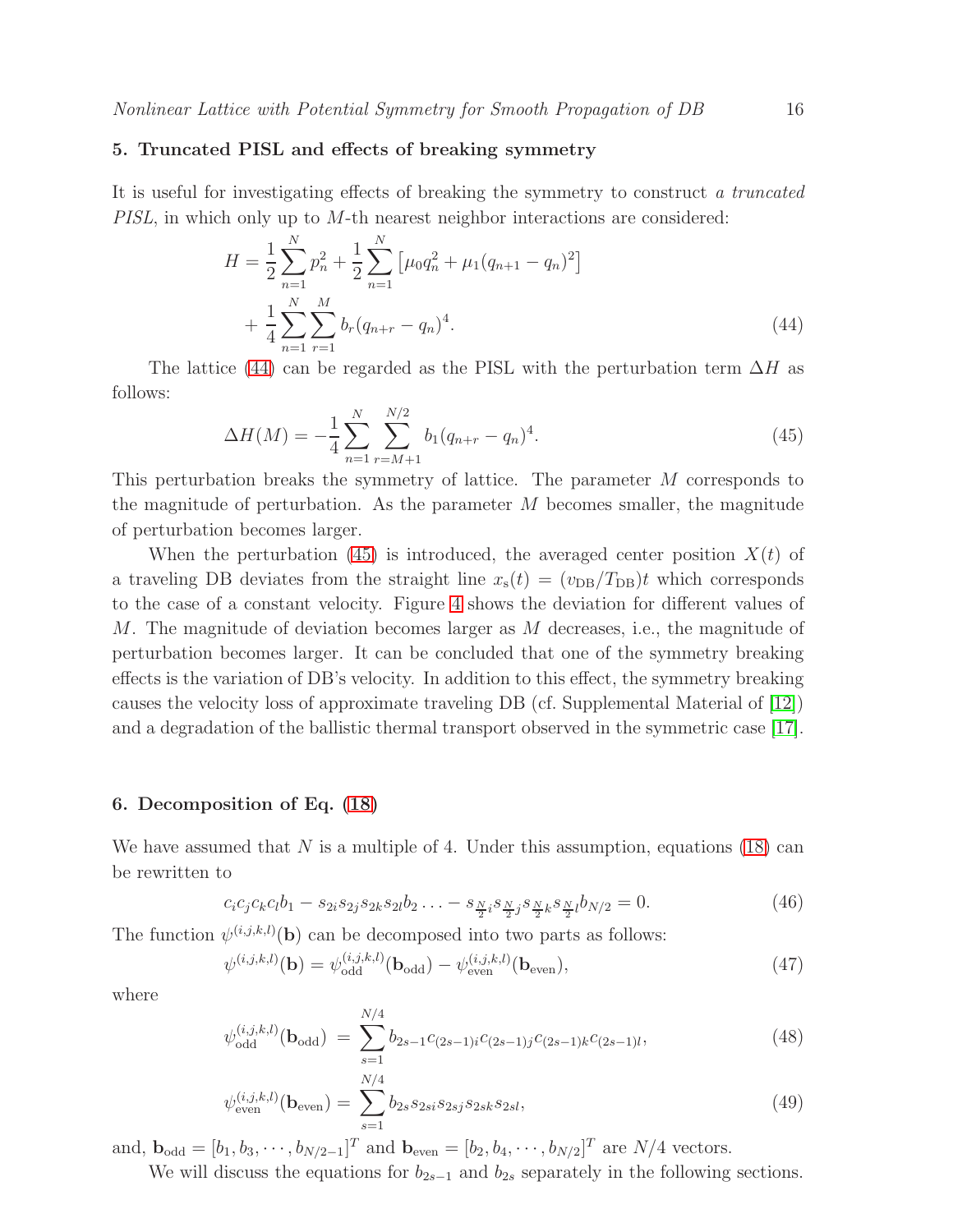

<span id="page-16-1"></span>**Figure 4.** Deviation of the averaged position of traveling DB  $X(t)$  from the straight trajectory  $x_s(t) = (v_{DB}/T_{DB})t$  with  $v_{DB} = 1/10$  and  $T_{DB} = 2\pi/\omega_{DB} = 2$  in the truncated PISL with  $N = 128$ , and  $M = 20, 30, 40, 50, 60$ . The case of full PISL  $M = 64$  is also presented.

# <span id="page-16-0"></span>7. Equations for  $b_{2s-1}$

The set S can be divided into two subsets  $T_1 = \{(i = 0, j, k, l) | -N_h \leq j \leq k \leq l \leq k \leq l \leq k \leq l \leq k \leq l \leq k \leq l \leq k \leq l \leq k \leq l \leq k \leq l \leq k \leq l \leq k \leq l \leq k \leq l \leq k \leq l \leq k \leq l \leq k \leq l \leq k \leq l \leq k \leq l \leq k \leq l \leq k \leq l \leq k \leq l \$  $N_h, j + k + l = N$   $\subset S$  and  $T_2 = S \setminus T_1$ . When  $(i, j, k, l) \in T_1$ , all terms corresponding to  $s_0$  vanish. Therefore,  $\psi^{(i,j,k,l)}(\mathbf{b}) = 0 \ \forall (i,j,k,l) \in T_1$  reduces to

<span id="page-16-2"></span>
$$
\psi_{\text{odd}}^{(i,j,k,l)}(\mathbf{b}_{\text{odd}}) = \sum_{s=1}^{N/4} b_{2s-1} c_{(2s-1)i} c_{(2s-1)j} c_{(2s-1)k} c_{(2s-1)l} = 0. \quad \forall (i,j,k,l) \in T_1.
$$
\n(50)

We consider the equations  $\psi^{(i,j,k,l)}(\mathbf{b}) = 0 \ \forall (i,j,k,l) \in S_1 = \{ (0,n+1,N/2 - 1) \}$  $n, N/2-1$ | $1 ≤ n ≤ N/4-1$ } ⊂  $T_1$ . Substituting  $(i, j, k, l) = (0, n+1, N/2-n, N/2-1)$ into the LHS of [\(50\)](#page-16-2), we obtain

$$
\psi_{\text{odd}}^{(0,n+1,N/2-n,N/2-1)}(\mathbf{b}_{\text{odd}}) = \sum_{s=1}^{N/4} b_{2s-1} c_0 c_{(2s-1)(n+1)} c_{(2s-1)(N/2-n)} c_{(2s-1)(N/2-1)}
$$

$$
= \frac{1}{4} \sum_{s=1}^{N/4} b_{2s-1} \left[ -1 - c_{2(2s-1)(n+1)} + c_{2(2s-1)} + c_{2(2s-1)n} \right]
$$
(51)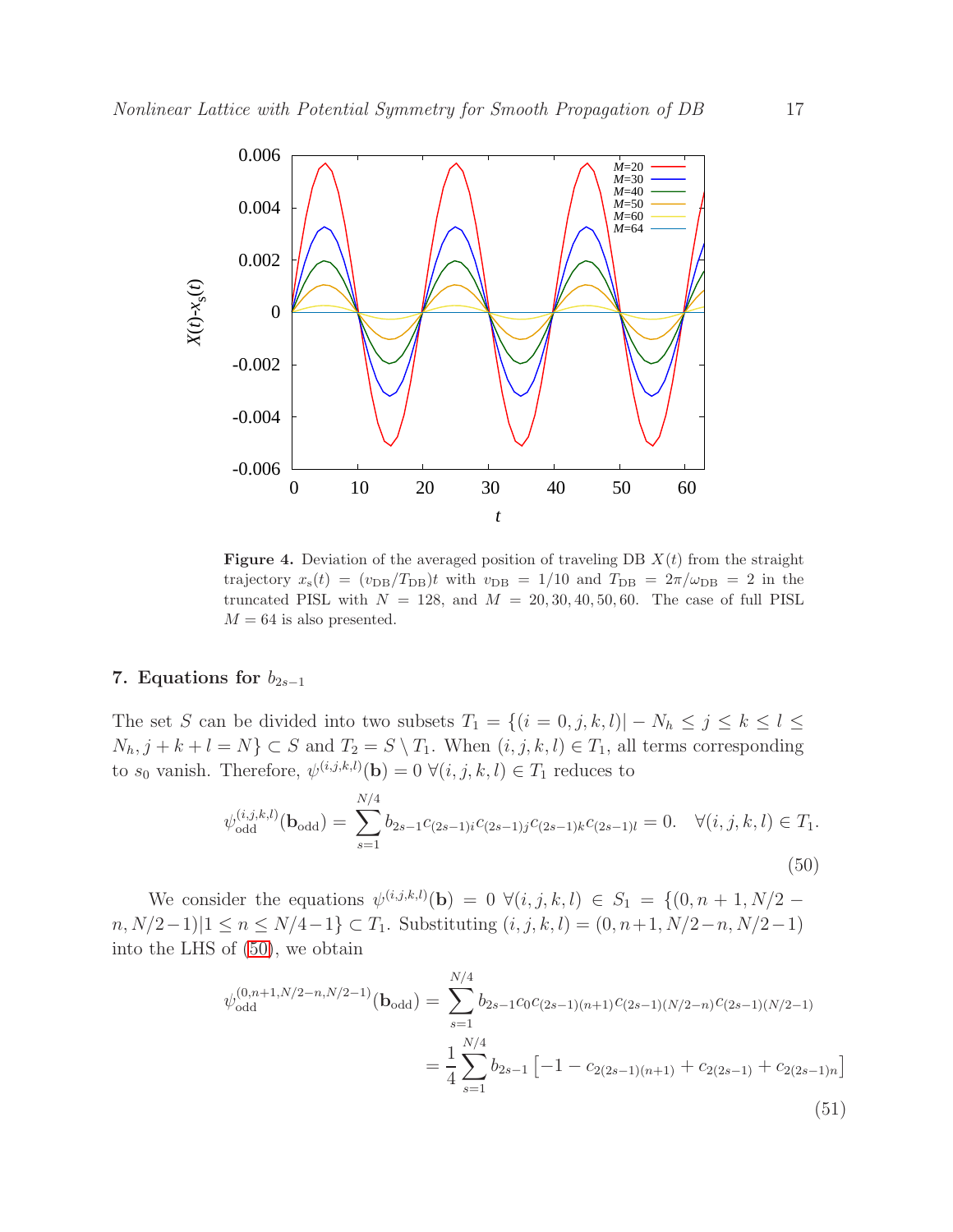Therefore, equation [\(50\)](#page-16-2) reduces to

<span id="page-17-0"></span>
$$
\frac{1}{4} \sum_{s=1}^{N/4} b_{2s-1} \left[ -1 - c_{2(2s-1)(n+1)} + c_{2(2s-1)} + c_{2(2s-1)n} \right] = 0.
$$
\n
$$
(n = 1, 2, \dots, \frac{N}{4} - 1)
$$
\n(52)

Eq.[\(52\)](#page-17-0) can be rewritten into the matrix form,

<span id="page-17-1"></span>
$$
\frac{1}{4}M_1A\mathbf{b}_{\text{odd}} = 0,\t\t(53)
$$

where A is the  $N/4 \times N/4$  matrix whose element is given by  $A_{pq} = c_{2(p-1)(2q-1)}$ . M<sub>1</sub> is the  $(N/4 - 1) \times N/4$  matrix defined by

$$
M_1 = \begin{bmatrix} -1 & 2 & -1 & 0 & & & \cdots & 0 \\ -1 & 1 & 1 & -1 & 0 & & \cdots & 0 \\ -1 & 1 & 0 & 1 & -1 & 0 & & \cdots & 0 \\ \vdots & \vdots & & & & & \ddots & \\ -1 & 1 & 0 & & & & \cdots & 0 & 1 & -1 \\ -1 & 1 & 0 & & & & \cdots & 0 & 0 & 1 \end{bmatrix} .
$$
 (54)

Note that in the last row in  $M_1$ , we use the relation  $c_{2(2s-1)N/4} = 0$ .

For the following discussion we introduce the  $(N/4 - 1) \times (N/4 - 1)$  matrix  $P_1$ defined by:

$$
P_1 = \frac{1}{N/4} \begin{bmatrix} 1 & 1 & \cdots & 1 \\ -(N/4 - 2) & 2 & \cdots & 2 \\ -(N/4 - 3) & -(N/4 - 3) & 3 & \cdots & 3 \\ \vdots & \vdots & \ddots & \vdots \\ -1 & -1 & \cdots & -1 & N/4 - 1 \end{bmatrix} .
$$
 (55)

Lemma 8. P<sup>1</sup> *is regular matrix.*

**Proof:** Let a matrix  $T_{1,p,q}$  be the elementary matrix which represents the elementary row operation of adding  $q$  times of the first row to the  $p$ -th row. Applying  $T_{1,m,N/4-m}$  ( $m = 2,3,\dots, N/4-1$ ) to  $P_1$  from left, we obtain an upper triangular matrix as

$$
T_{1,N/4-1,1}T_{1,N/4-2,2}\cdots T_{1,2,N/4-2}P_1 = \frac{1}{N/4} \begin{bmatrix} 1 & 1 & 1 & \cdots & 1 \\ 0 & N/4 & N/4 & \cdots & N/4 \\ 0 & 0 & N/4 & \cdots & N/4 \\ \vdots & \vdots & & \ddots & \vdots \\ 0 & 0 & \cdots & 0 & N/4 \end{bmatrix} .
$$
\n(56)

The transformed upper triangular matrix is regular. Therefore  $P_1$  is regular matrix.  $\Box$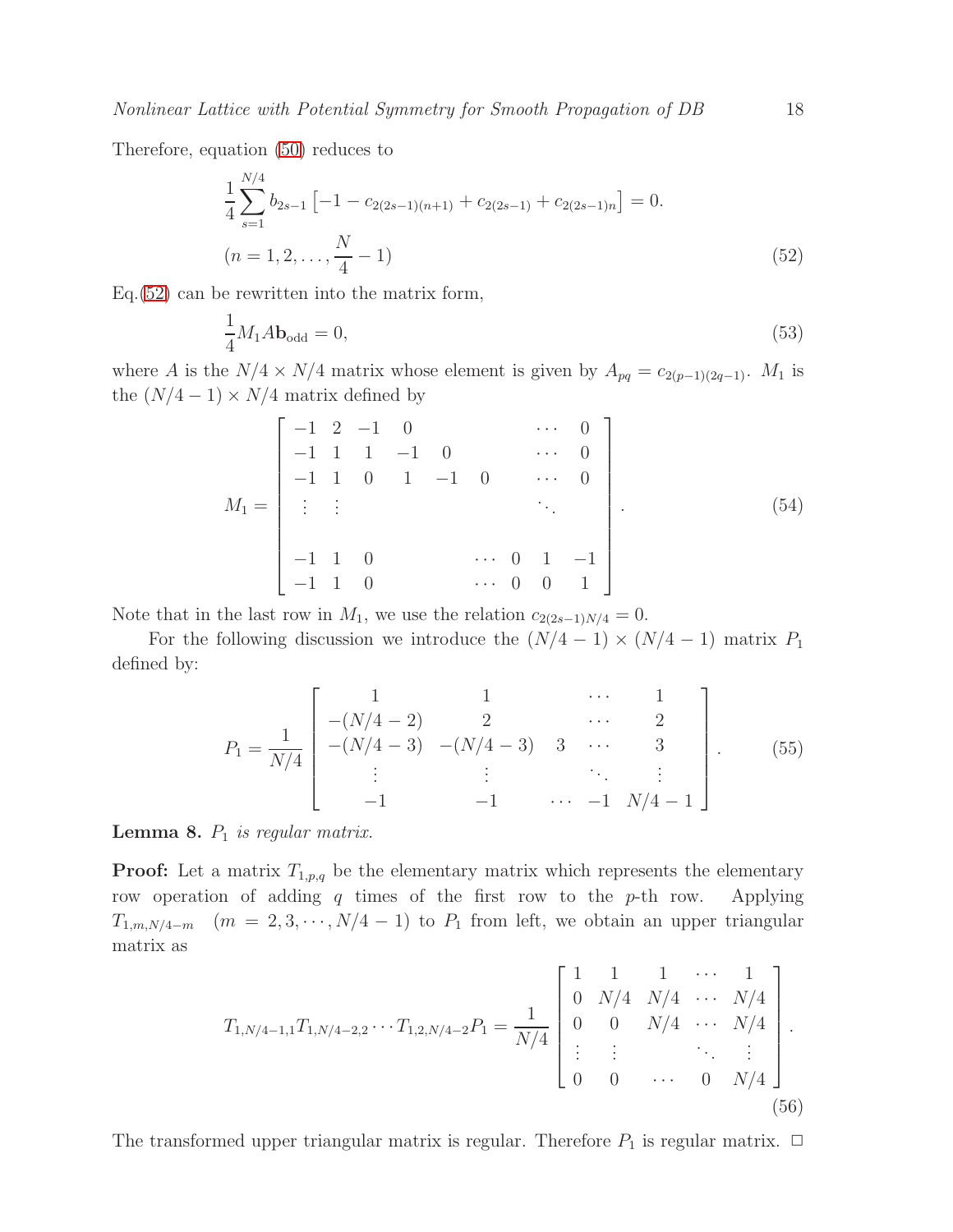Applying  $P_1$  to  $M_1$ , we obtain the  $(N/4-1) \times N/4$  matrix

<span id="page-18-0"></span>
$$
P_1 M_1 = \begin{bmatrix} f_{N/4}(1) & 1 & 0 & \cdots & 0 \\ f_{N/4}(2) & 0 & 1 & \cdots & 0 \\ \vdots & \vdots & \vdots & \ddots & \vdots \\ f_{N/4}(N/4-1) & 0 & 0 & \cdots & 1 \end{bmatrix}
$$
(57)

where  $f_m(n) = -1 + n/m$ . It is clear from Eq.[\(57\)](#page-18-0) that the rank of  $P_1M$  is  $N/4 - 1$ . Then, the following lemma holds:

<span id="page-18-1"></span>**Lemma 9.** *Rank of*  $M_1$  *is*  $N/4 - 1$ *.* 

<span id="page-18-4"></span>The following proposition for the equations  $\psi_{\text{odd}}^{(i,j,k,l)}(\mathbf{b}_{\text{odd}}) = 0, \forall (i,j,k,l) \in S_1$  holds: **Proposition 10.** The equations  $\psi_{\text{odd}}^{(i,j,k,l)}(\mathbf{b}_{\text{odd}}) = 0, \forall (i,j,k,l) \in S_1$  are the  $N/4-1$ *linearly independent equations for*  $b_{2s-1}(s = 1, 2, \ldots, N/4)$ *.* 

**Proof:** The rank of matrix A is  $N/4$  (see [Appendix B\)](#page-30-0) and that of matrix  $M_1$  is  $N/4 - 1$  from Lemma [9.](#page-18-1) Therefore, the rank of matrix  $M_1A$  is  $N/4 - 1$ . Therefore, the equations  $\psi_{\text{odd}}^{(i,j,k,l)}(\mathbf{b}_{\text{odd}}) = 0, \forall (i,j,k,l) \in S_1$  are  $N/4-1$  linearly independent equations for  $b_{2s-1}(s = 1, 2, \cdots, N/4)$ . 
<br>
□

The equations  $\psi_{\text{odd}}^{(i,j,k,l)}(\mathbf{b}_{\text{odd}}) = 0, \forall (i,j,k,l) \in S_1$  are  $N/4-1$  linearly independent equations. On the other hand, the number of unknown variables  $b_{2s-1}$  is  $N/4$ . Therefore, we can express the nontrivial solutions  $b_{2s-1}(s = 2, 3, \ldots, N/4)$  in term of  $b_1$  as follows:

<span id="page-18-2"></span>
$$
b_{2s-1} = w_{2s-1}b_1,\tag{58}
$$

where  $w_{2s-1}$  is a real constant. Substituting [\(58\)](#page-18-2) into [\(53\)](#page-17-1) and then applying  $P_1$  from the left side, we obtain the equations for  $w_{2s-1}$ :

<span id="page-18-3"></span>
$$
\sum_{s=1}^{N/4} \left[ f_{N/4}(n) + c_{2n(2s-1)} \right] w_{2s-1} = 0 \tag{59}
$$

for  $n = 1, 2, \dots, N/4 - 1$ . Note that we define  $w_1 = 1$ .

It can be easily confirmed that Eq.[\(59\)](#page-18-3) also holds for the case of  $n = 0$  and  $n = N/4$ . We next check that Eq.  $(59)$  also holds for a wider range of n. Define a new variable  $n' = N/2 - n$ . Substituting  $n = N/2 - n'$  into Eq.[\(59\)](#page-18-3), we obtain

$$
\sum_{s=1}^{N/4} \left[ f_{N/4}(n') + c_{2n'(2s-1)} \right] w_{2s-1} = 0 \tag{60}
$$

for  $n' = N/4 + 1, N/4 + 2, ..., N/2 - 1$ . This indicates that Eq.[\(59\)](#page-18-3) also holds for  $n = N/4 + 1, N/4 + 2, \ldots, N/2 - 1$ . Finally, it is shown that Eq.[\(59\)](#page-18-3) holds for the extended range  $n = 0, 1, ..., N/2 - 1$ .

Next, we consider the equations  $\psi_{\text{odd}}^{(i,j,k,l)}(\mathbf{b}_{\text{odd}}) = 0, \forall (i,j,k,l) \in T_1$ .

<span id="page-18-5"></span>**Proposition 11.** *The nontrivial solution*  $b_{2s-1} = w_{2s-1}b_1$  *of the equations*  $\psi_{\text{odd}}^{(i,j,k,l)}(\mathbf{b}_{\text{odd}}) = 0, \forall (i,j,k,l) \in S_1$  also solves the other equations in  $T_1$ .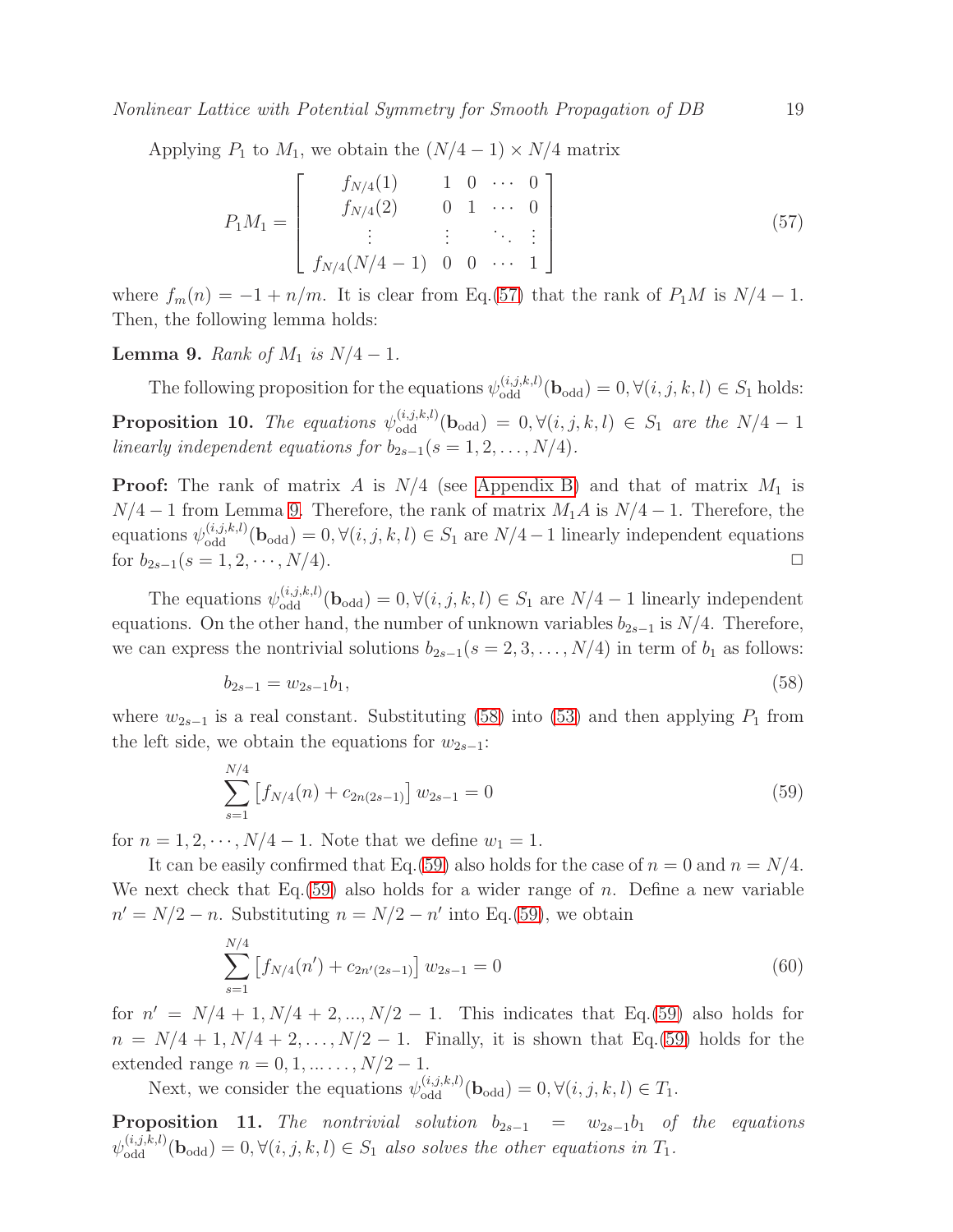**Proof:** The set  $T_1$  can be expressed by  $(i, j, k, l) = (0, a + b, N/2 - b, N/2 - a)$ , where a and b are integer which are in the ranges of  $2 \le a \le N/6$  and  $a \le b \le (N - 2a)/4$ . Substituting solution [\(58\)](#page-18-2) and using  $\sum_{s=1}^{N/4} c_{2n(2s-1)}w_{2s-1} = -\sum_{s=1}^{N/4} f_{N/4}(n)w_{2s-1}$ , the left hand side of equations  $\psi_{odd}^{(i,j,k,l)}(\mathbf{b}_{odd}) = 0, \forall (i,j,k,l) \in T_1$  can be expressed as

$$
\psi_{\text{odd}}^{(0,a+b,N/2-b,N/2-a)}(w_{2s-1}b_1)
$$
\n
$$
= b_1 \sum_{s=1}^{N/4} w_{2s-1} \left[ -1 - c_{2(2s-1)(a+b)} + c_{2(2s-1)b} + c_{2(2s-1)a} \right]
$$
\n
$$
= b_1 \sum_{s=1}^{N/4} w_{2s-1} \left[ -1 + f_{N/4}(a+b) - f_{N/4}(b) - f_{N/4}(a) \right]
$$
\n
$$
= 0
$$
\n(61)

Therefore, the nontrivial solution  $b_{2s-1} = w_{2s-1}b_1$  of the equations  $\psi_{odd}^{(i,j,k,l)}(\mathbf{b}_{odd}) =$  $0, \forall (i, j, k, l) \in S_1$  also solves the other equations in  $T_1$ .

# <span id="page-19-0"></span>8. Equations for  $b_{2s}$

We consider  $\psi^{(i,j,k,l)}(\mathbf{b}) = 0, \forall (i,j,k,l) \in S_2 = \{ (2-m,m,N/2-1,N/2-1) | m =$ 1 or  $3 \leq m \leq N/4 + 1$ } under the condition that  $b_{2s-1} = w_{2s-1}b_1$  is the nontrivial solution of  $\psi_{\text{odd}}^{(i,j,k,l)}(\mathbf{b}_{\text{odd}}) = 0, \forall (i,j,k,l) \in S_1$ . Substituting Eq.[\(58\)](#page-18-2) into  $\psi^{(i,j,k,l)}(\mathbf{b}) =$ 0,  $\forall (i, j, k, l) \in S_2$ , we obtain

<span id="page-19-1"></span>
$$
\psi_{\text{even}}^{(i,j,k,l)}(\mathbf{b}_{\text{even}}) = \mathcal{R}^{(i,j,k,l)}(w_1, w_3, \cdots, w_{N/2-1}), \quad \forall (i,j,k,l) \in S_2,
$$
 (62)

where  $\mathbf{b}_{\text{even}} = [b_2, b_4, \cdots, b_{N/2}]^T$  is the N/4-dimensional vector, and LHS and RHS of Eq.[\(62\)](#page-19-1) are given as

<span id="page-19-2"></span>
$$
\psi_{\text{even}}^{(i,j,k,l)}(\mathbf{b}_{\text{even}}) = \sum_{s=1}^{N/4} b_{2s} s_{2si} s_{2sj} s_{2sk} s_{2sl},
$$
\n(63)  
\n
$$
\mathcal{R}^{(i,j,k,l)}(w_1, w_3, \cdots, w_{N/2-1}) = \psi_{\text{odd}}^{(i,j,k,l)}(\{b_1 w_{2s-1}\}_s)
$$
\n
$$
= \sum_{s=1}^{N/4} b_1 w_{2s-1} c_{(2s-1)i} c_{(2s-1)j} c_{(2s-1)k} c_{(2s-1)l},
$$
\n(64)

respectively.

Substituting  $i = 2-m$ ,  $j = m$ ,  $k = N/2-1$ ,  $l = N/2-1$ , Eq. [\(63\)](#page-19-2) can be rewritten as follows:

$$
\psi_{\text{even}}^{(2-m,m,N/2-1,N/2-1)}(\mathbf{b}_{\text{even}})
$$
\n
$$
= \sum_{s=1}^{N/4} b_{2s} s_{2s(2-m)} s_{2sm} s_{2s(N/2-1)} s_{2s(N/2-1)}
$$
\n
$$
= \frac{1}{8} \sum_{s=1}^{N/4} \left[ 1 - 2c_{4s} + c_{8s} - c_{4s(m-2)} + 2c_{4s(m-1)} - c_{4sm} \right] b_{2s}.
$$
\n(65)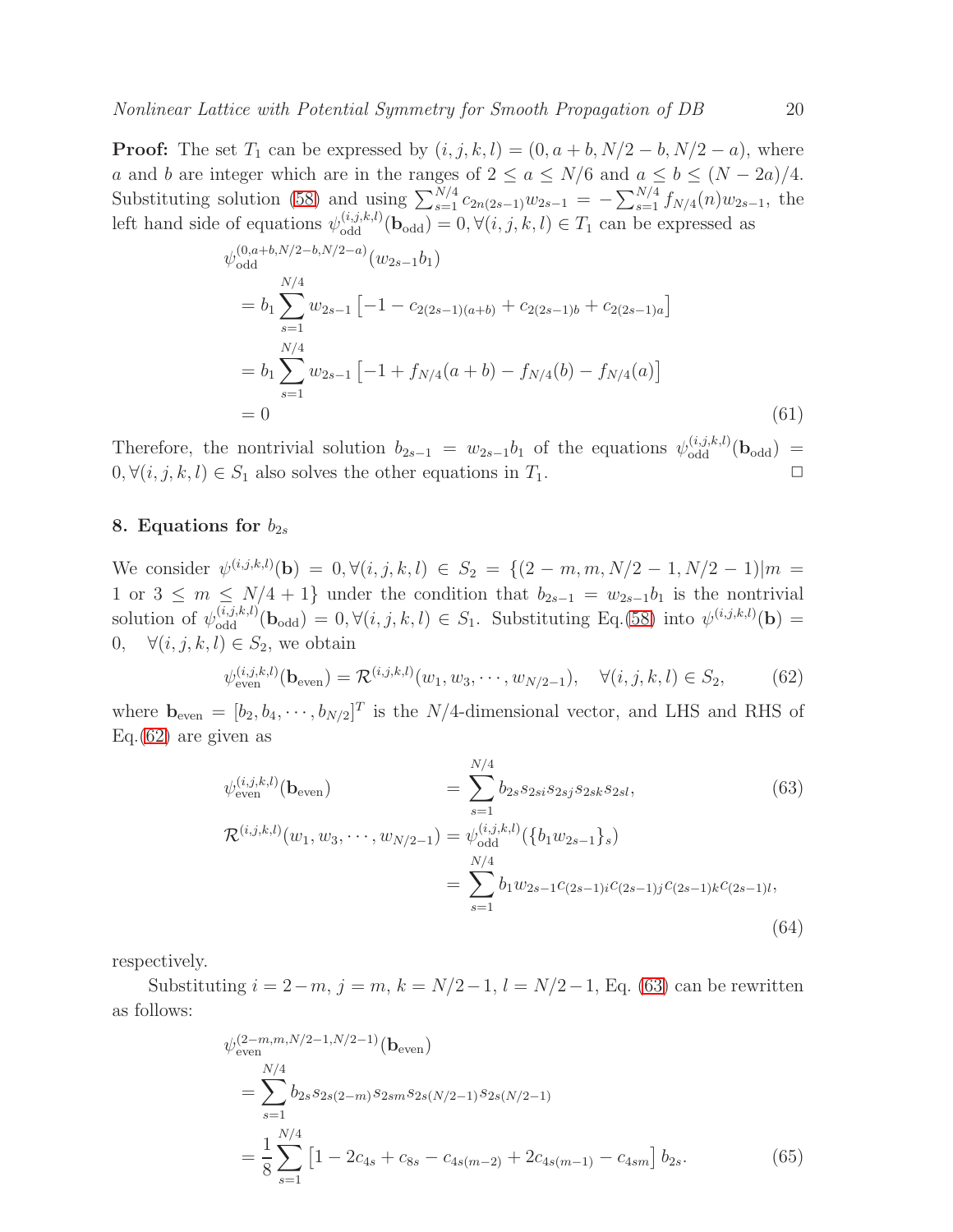On the other hand, Eq.[\(64\)](#page-19-2) becomes,

<span id="page-20-0"></span>
$$
\mathcal{R}^{(2-m,m,N/2-1,N/2-1)}\n= \sum_{s=1}^{N/4} b_1 w_{2s-1} c_{(2s-1)(2-m)} c_{(2s-1)m} c_{(2s-1)(N/2-1)} c_{(2s-1)(N/2-1)}\n= \frac{b_1}{8} \sum_{s=1}^{N/4} w_{2s-1} [-1 + 2c_{2(2s-1)} - c_{4(2s-1)} - c_{(2s-1)(2m-4)} + 2c_{(2s-1)(2m-2)} - c_{2m(2s-1)}].
$$
\n
$$
(m = 1, \text{ or } 3 \le m \le \frac{N}{4} + 1)
$$
\n(66)

Note that the sign of index of the fourth term in Eq.[\(66\)](#page-20-0) can change depending on the value of m. In the case that  $m = 1$ , the index becomes negative. The relation [\(59\)](#page-18-3) is only valid for nonnegative index of  $c_n$ . We use the relation  $c_{-n} = c_n$  to avoid the negative index. Substituting [\(59\)](#page-18-3) into [\(66\)](#page-20-0), we obtain

<span id="page-20-3"></span>
$$
\mathcal{R}^{(1,1,N/2-1,N/2-1)} = \frac{b_1}{N} \sum_{s=1}^{N/4} \omega_{2s-1} \equiv W b_1.
$$
\n(67)

When  $m \geq 3$ , substituting [\(59\)](#page-18-3) into [\(66\)](#page-20-0), we obtain

$$
\mathcal{R}^{(2-m,m,N/2-1,N/2-1)}\n= \frac{b_1}{8} \sum_{s=1}^{N/4} w_{2s-1}[-1 - 2f_{N/4}(1) + f_{N/4}(2) + f_{N/4}(m-2) - 2f_{N/4}(m-1) + f_{N/4}(m)]\n= 0.
$$
\n(68)

Therefore, Eq.[\(62\)](#page-19-1) is rewritten as

<span id="page-20-1"></span>
$$
\begin{cases}\n\frac{1}{8} \sum_{s=1}^{N/4} \left[ 3 - 4c_{4s} + c_{8s} \right] b_{2s} = W b_1 \quad (m = 1), \\
\frac{1}{8} \sum_{s=1}^{N/4} \left[ 1 - 2c_{4s} + c_{8s} - c_{4s(m-2)} + 2c_{4s(m-1)} - c_{4sm} \right] b_{2s} = 0. \quad (m = 3, 4, \dots, \frac{N}{4} + 1)\n\end{cases}
$$
\n(69)

The matrix form of Eq. [\(69\)](#page-20-1) is written as follows:

<span id="page-20-2"></span>
$$
\frac{1}{8}\tilde{M}_2\tilde{D}\mathbf{b}_{\text{even}} = \mathbf{g},\tag{70}
$$

where  $\tilde{M}_2$  is the  $N/4 \times (N/4 + 1)$  matrix

$$
\tilde{M}_2 = \begin{bmatrix}\n3 & -4 & 1 & 0 & & & \cdots & 0 \\
1 & -3 & 3 & -1 & 0 & & \cdots & 0 \\
1 & -2 & 0 & 2 & -1 & 0 & & \cdots & 0 \\
1 & -2 & 1 & -1 & 2 & -1 & 0 & \cdots & 0 \\
\vdots & \vdots & & & & & \ddots & \\
1 & -2 & 1 & 0 & \cdots & -1 & 2 & -1 & 0 \\
1 & -2 & 1 & 0 & \cdots & 0 & -1 & 2 & -1 \\
1 & -2 & 1 & 0 & & \cdots & 0 & -2 & 2\n\end{bmatrix},
$$
\n(71)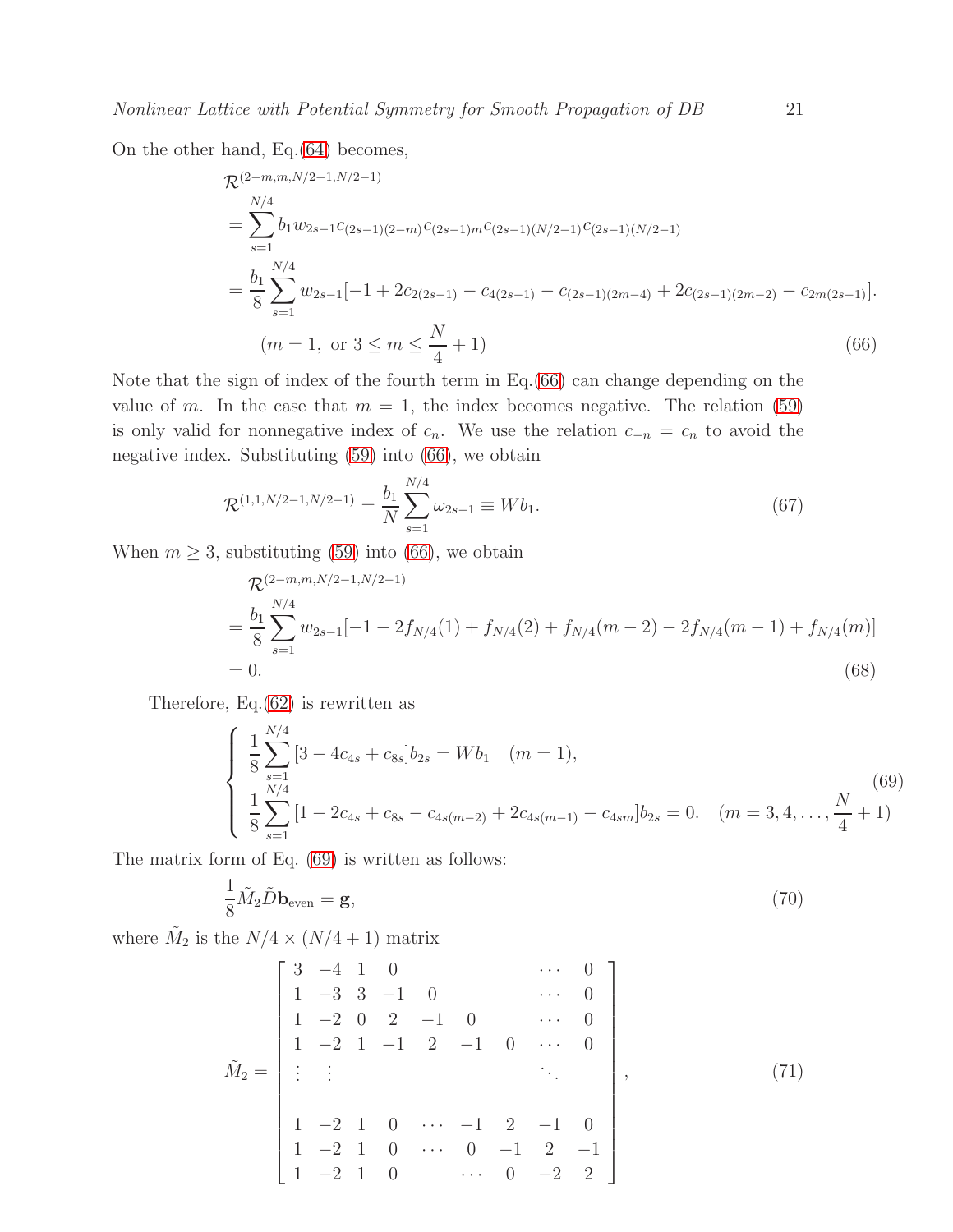Note that in the last row in  $\tilde{M}_2$ , we use the relation  $c_{4s(N/4+1)} = c_{4s(N/4-1)}$ .  $\tilde{D}$  is the  $(N/4 + 1) \times N/4$  matrix that element is given by  $D_{pq} = c_{4(p-1)q}$ , and **g** is the N/4dimensional vector given by

$$
\mathbf{g} = [Wb_1, 0, \cdots, 0]^T. \tag{72}
$$

Since  $\tilde{M}_2$  and  $\tilde{D}$  are not square matrix, we convert these matrices to square ones in order to proceed the proof.

Let 
$$
\tilde{\mathbf{x}} = [\tilde{x}_1, \tilde{x}_2, \cdots, \tilde{x}_{N/4+1}]^T
$$
 be the  $(N/4 + 1)$  vector defined as follows:

<span id="page-21-0"></span>
$$
\tilde{\mathbf{x}} = \tilde{D} \mathbf{b}_{\text{even}},\tag{73}
$$

or

<span id="page-21-2"></span>
$$
\tilde{x}_i = D_{i,1}b_2 + D_{i,2}b_4 + \dots + D_{i,N/4}b_{N/2}.
$$
 (i = 1, 2, \dots, N/4 + 1). (74)

Using the relation [\(73\)](#page-21-0), Eq. [\(70\)](#page-20-2) is rewritten as

<span id="page-21-1"></span>
$$
\frac{1}{8}\tilde{M}_2\tilde{\mathbf{x}} = \mathbf{g}.\tag{75}
$$

Let  $\mathbf{m}_i$   $(i = 1, 2, \cdots, N/4 + 1)$  be the column vectors of  $\tilde{M}_2$ . It can be easily checked that the last column vector  $\mathbf{m}_{N/4+1} = -\sum_{j=1}^{N/4} \mathbf{m}_j$ . Using this relation, Eq. [\(75\)](#page-21-1) can be transformed into

<span id="page-21-4"></span>
$$
\frac{1}{8}M_2\mathbf{x} = \mathbf{g},\tag{76}
$$

where  $M_2$  is the  $N/4 \times N/4$  matrix

$$
M_2 = \begin{bmatrix} 3 & -4 & 1 & 0 & & & \cdots & 0 \\ 1 & -3 & 3 & -1 & 0 & & & \cdots & 0 \\ 1 & -2 & 0 & 2 & -1 & 0 & & \cdots & 0 \\ 1 & -2 & 1 & -1 & 2 & -1 & 0 & \cdots & 0 \\ \vdots & \vdots & & & & & \ddots & \\ 1 & -2 & 1 & 0 & \cdots & 0 & -1 & 2 & -1 \\ 1 & -2 & 1 & 0 & & \cdots & 0 & 0 & -1 & 2 \\ 1 & -2 & 1 & 0 & & \cdots & 0 & 0 & -2 \end{bmatrix},
$$
(77)

and  $\bf{x}$  is the N/4 vector defined by

<span id="page-21-3"></span>
$$
\mathbf{x} = [x_1, x_2, \cdots, x_{N/4}]^T
$$
  
=  $[\tilde{x}_1 - \tilde{x}_{N/4+1}, \tilde{x}_2 - \tilde{x}_{N/4+1}, \cdots, \tilde{x}_{N/4} - \tilde{x}_{N/4+1}]^T$ . (78)

Next, we discuss the matrix  $\tilde{D}$ . Let  $\mathbf{d}_p = [D_{p,1}, D_{p,2}, \cdots, D_{p,N/4}]$   $(p =$  $1, 2, \dots, N/4 + 1$ ) be the row vectors of  $\tilde{D}$ . This immediately leads

$$
\mathbf{d}_1 = [1, 1, \cdots, 1] \tag{79}
$$

$$
\mathbf{d}_{N/4+1} = [-1, 1, \cdots, -1, 1] \tag{80}
$$

Moreover, it can be easily derived that

$$
\mathbf{d}_1 + \mathbf{d}_2 + \dots + \mathbf{d}_{N/4} = [1, 0, \dots, 1, 0].
$$
\n(81)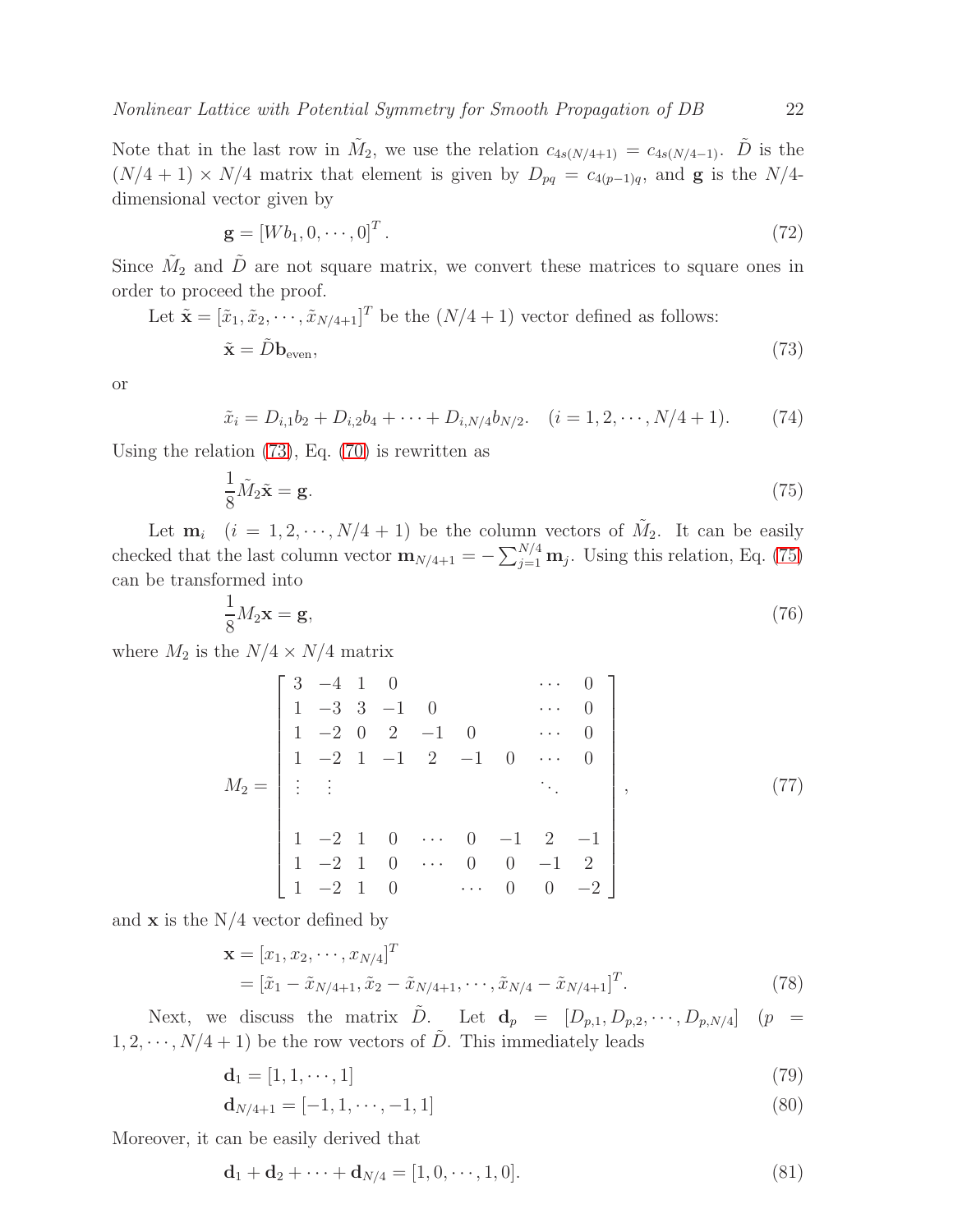Therefore, we obtain the following relation

$$
\mathbf{d}_{N/4+1} = \mathbf{d}_1 - 2(\mathbf{d}_1 + \mathbf{d}_2 + \dots + \mathbf{d}_{N/4})
$$
  
=  $-\mathbf{d}_1 - 2(\mathbf{d}_2 + \mathbf{d}_3 + \dots + \mathbf{d}_{N/4})$  (82)

or

<span id="page-22-0"></span>
$$
D_{N/4+1,j} = -D_{1,j} - 2(D_{2,j} + D_{3,j} + \dots + D_{N/4,j}). \quad (j = 1, 2, \dots, N/4)
$$
\n(83)

Using the relation [\(74\)](#page-21-2), the element of vector [\(78\)](#page-21-3) can be rewritten as:

<span id="page-22-1"></span>
$$
x_i = \tilde{x}_i - \tilde{x}_{N/4+1}
$$
  
=  $(D_{i,1} - D_{N/4+1,1})b_2 + (D_{i,2} - D_{N/4+1,2})b_4$   
+  $\cdots + (D_{i,N/4} - D_{N/4+1,N/4})b_{N/2}$   
( $i = 1, 2, \cdots, N/4$ ) (84)

Substituting [\(83\)](#page-22-0) into [\(84\)](#page-22-1), we obtain

<span id="page-22-2"></span>
$$
x_1 = 2(D_{1,1} + \dots + D_{N/4,1})b_2 + 2(D_{1,2} + \dots + D_{N/4,2})b_4 + \dots + 2(D_{1,N/4} + \dots + D_{N/4,N/4})b_{N/2}
$$
  
\n
$$
x_i = (D_{1,1} + 2D_{2,1} + \dots + 3D_{i,1} + \dots + 2D_{N/4,1})b_2 + (D_{1,2} + 2D_{2,2} + \dots + 3D_{i,2} + \dots + 2D_{N/4,2})b_4 + \dots + (D_{1,N/4} + 2D_{2,N/4} + \dots + 3D_{i,N/4} + \dots + 2D_{N/4,N/4})b_{N/2}. \quad (i = 2, 3, \dots, N/4)
$$
\n(85)

The matrix form of Eq. [\(85\)](#page-22-2) is

<span id="page-22-3"></span>
$$
\mathbf{x} = P_4 D \mathbf{b}_{\text{even}},\tag{86}
$$

where  $P_4$  is the  $N/4 \times N/4$  matrix

<span id="page-22-6"></span>
$$
P_4 = \begin{bmatrix} 2 & 2 & 2 & 2 & \dots & 2 & 2 \\ 1 & 3 & 2 & 2 & \dots & 2 & 2 \\ 1 & 2 & 3 & 2 & \dots & 2 & 2 \\ 1 & 2 & 2 & 3 & \dots & 2 & 2 \\ \vdots & \vdots & \vdots & \ddots & \vdots & \vdots \\ 1 & 2 & 2 & 2 & \dots & 3 & 2 \\ 1 & 2 & 2 & 2 & \dots & 2 & 3 \end{bmatrix},
$$
 (87)

and D is the  $N/4 \times N/4$  matrix constructed by removing the  $(N/4+1)$ -th row from  $\tilde{D}$ . Finally, we obtain the transformed equation of [\(70\)](#page-20-2) by combining [\(76\)](#page-21-4) and [\(86\)](#page-22-3),

<span id="page-22-4"></span>
$$
\frac{1}{8}M_2P_4D\mathbf{b}_{\text{even}} = \mathbf{g}.\tag{88}
$$

As to the matrix  $M_2$ , the following lemma holds:

<span id="page-22-5"></span>Lemma 12. M<sup>2</sup> *is regular matrix.*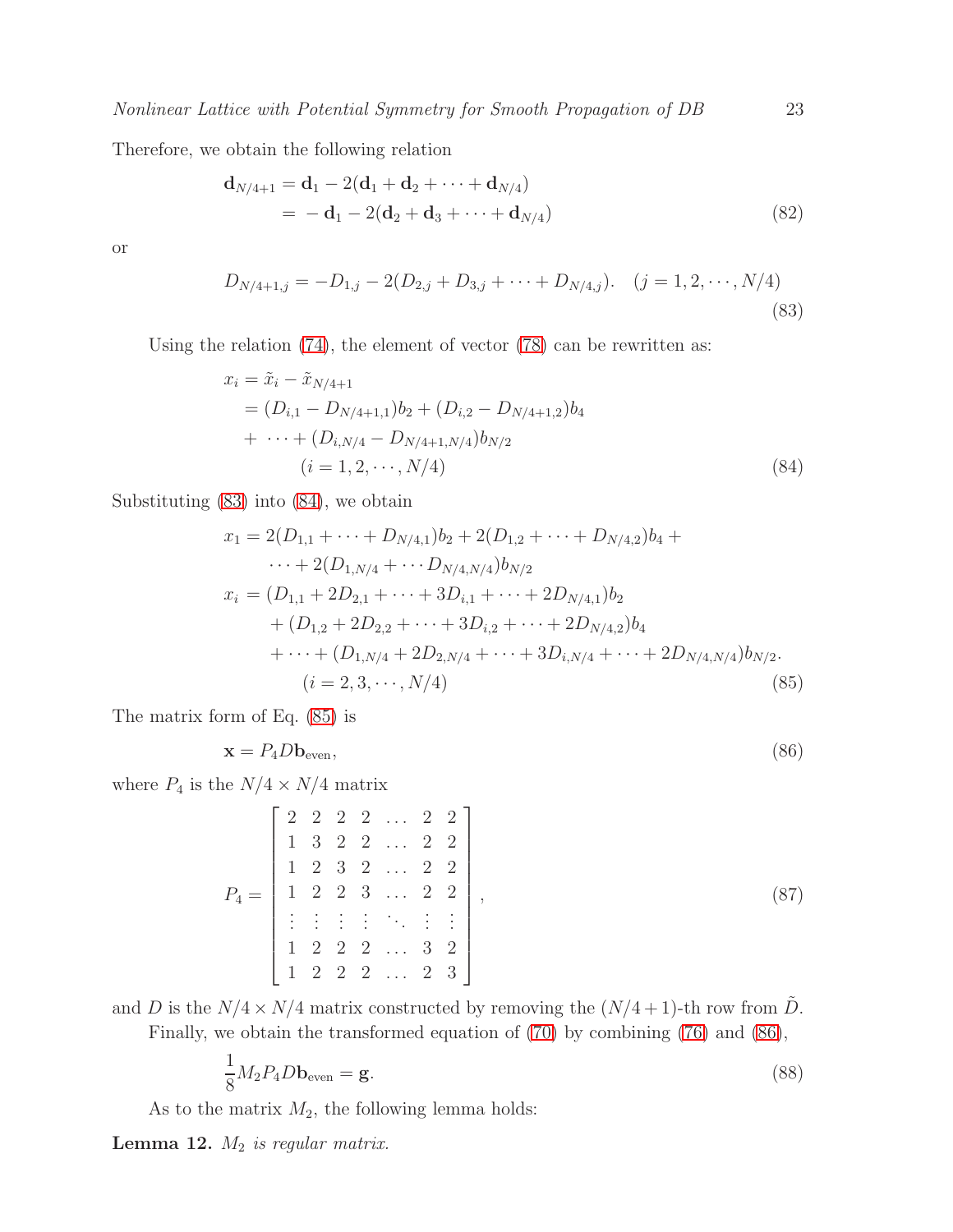**Proof:** Consider the  $N/4 \times N/4$  lower triangular matrix  $P_2$  as follows

$$
P_2 = \begin{bmatrix} 1 & 0 & 0 & 0 & \dots & 0 & 0 & 0 \\ 0 & 1 & 0 & 0 & \dots & 0 & 0 & 0 \\ 0 & 2 & 1 & 0 & \dots & 0 & 0 & 0 \\ 0 & 3 & 2 & 1 & \dots & 0 & 0 & 0 \\ \vdots & \vdots & \vdots & \vdots & \ddots & \vdots & \ddots & 0 & 0 & 0 \\ 0 & N/4 - 3 & N/4 - 4 & N/4 - 5 & \dots & 1 & 0 & 0 \\ 0 & N/4 - 2 & N/4 - 3 & N/4 - 4 & \dots & 2 & 1 & 0 \\ 0 & -2(N/4 - 3) & -2(N/4 - 4) & -2(N/4 - 5) & \dots & -2 & 0 & 1 \end{bmatrix}.
$$
\n(89)

All diagonal components of the matrix  $P_2$  are nonzero. Therefore  $P_2$  is regular. Applying  $P_2$  to  $M_2$ , we obtain

$$
P_2M_2 = \begin{bmatrix} 3 & -4 & 1 & 0 & \cdots & 0 \\ a_{21} & a_{22} & a_{23} & -1 & 0 & \cdots & 0 \\ a_{31} & a_{32} & a_{33} & 0 & -1 & 0 & \cdots & 0 \\ a_{41} & a_{42} & a_{33} & 0 & 0 & -1 & \cdots & 0 \\ \vdots & \vdots & & & & \ddots & \\ a_{N/4-3,1} & a_{N/4-2,2} & a_{N/4-2,3} & 0 & \cdots & 0 & 0 & -1 \\ a_{N/4-1,1} & a_{N/4-1,2} & a_{N/4-1,3} & 0 & \cdots & 0 & 0 \\ a_{N/4,1} & a_{N/4,2} & a_{N/4,3} & 0 & \cdots & 0 & 0 \end{bmatrix},
$$
(90)

where

$$
a_{n,1} = \begin{cases} n(n-1)/2 & n = 2, 3, ..., N/4 - 1 \\ -(N^2 - 20N + 80)/16, & n = N/4 \end{cases}
$$
(91)

$$
a_{n,2} = \begin{cases} 1 - n^2 & n = 2, 3, ..., N/4 - 1 \\ (N^2 - 16N + 32)/8, & n = N/4 \end{cases}
$$
(92)

$$
a_{n,3} = \begin{cases} n(n+1)/2 & n = 2, 3, ..., N/4 - 1 \\ -(N^2 - 12N + 16)/16. & n = N/4 \end{cases}
$$
(93)

Finally, we consider the  $N/4\times N/4$  regular matrix  $P_3$  as follows:

$$
P_3 = \begin{bmatrix} N/16 & 0 & 0 & 0 & \cdots & 0 & 1 - N/8 & -N/16 \\ 0 & 1 & 0 & 0 & \cdots & 0 & 0 & 0 \\ 0 & 0 & 1 & 0 & \cdots & 0 & 0 & 0 \\ \vdots & \vdots & \vdots & \ddots & \vdots & \vdots & \vdots \\ 0 & 0 & 0 & 0 & \cdots & 1 & 0 & 0 \\ \frac{(N-4)^2}{16N} & 0 & 0 & 0 & \cdots & 0 & 1 + 2/N - N/8 & 1/N - N/16 \\ \frac{(N-8)^2}{16N} & 0 & 0 & 0 & \cdots & 0 & 1 + 8/N - N/8 & 4/N - N/16 \end{bmatrix}
$$
(94)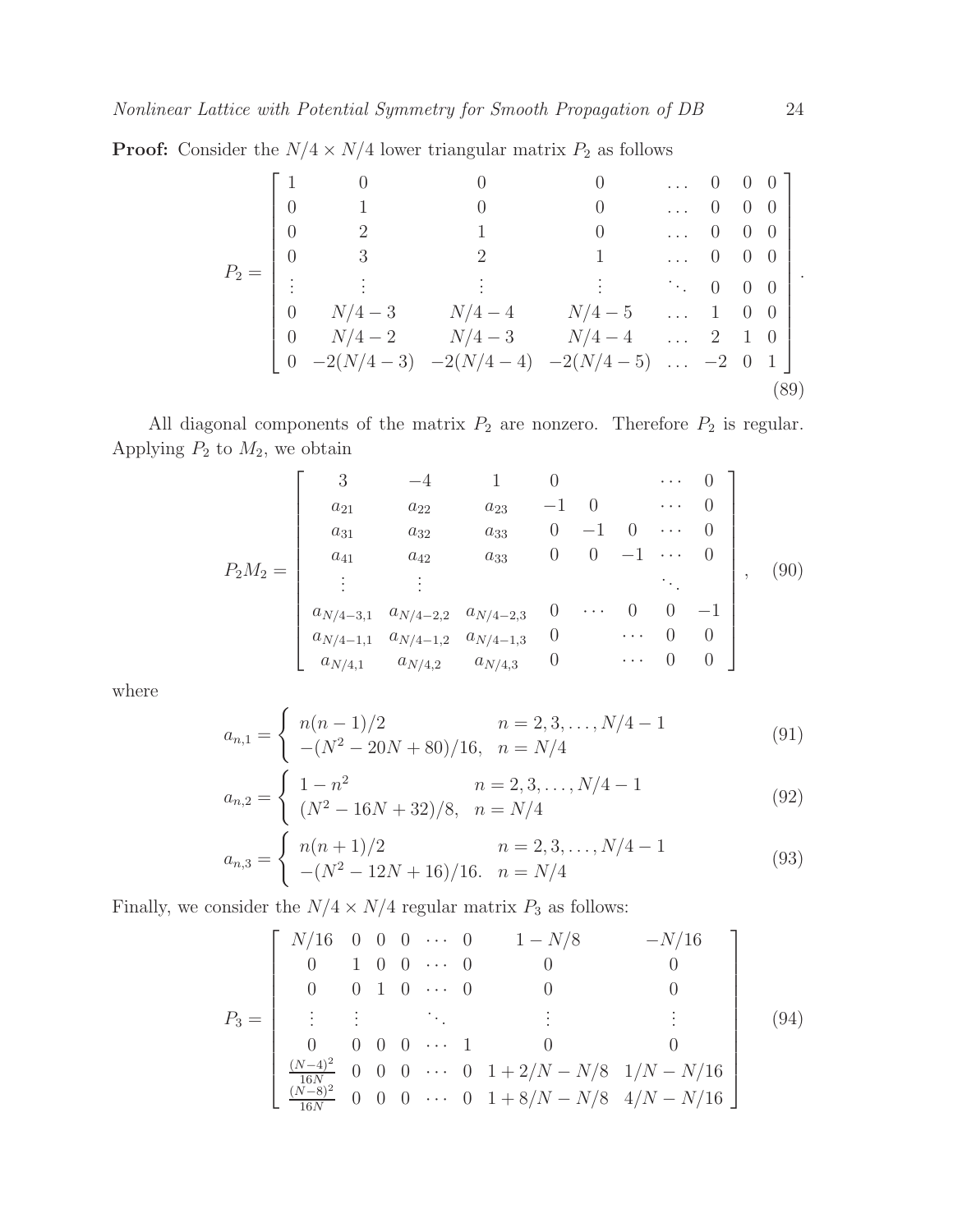Applying  $P_3$  to  $P_2M_2$ , we obtain

$$
P_3 P_2 M_2 = \begin{bmatrix} 1 & 0 & 0 & 0 & \cdots & 0 \\ a_{21} & a_{22} & a_{33} & -1 & 0 & \cdots & 0 \\ a_{31} & a_{32} & a_{43} & 0 & -1 & 0 & \cdots & 0 \\ a_{41} & a_{42} & a_{53} & 0 & 0 & -1 & \cdots & 0 \\ \vdots & \vdots & & & & \ddots & \\ a_{N/4-2,1} & a_{N/4-2,2} & a_{N/4-2,3} & 0 & \cdots & 0 & 0 & -1 \\ 0 & 1 & 0 & 0 & \cdots & 0 & 0 \\ 0 & 0 & 1 & 0 & \cdots & 0 & 0 \end{bmatrix} . (95)
$$

We can eliminate the components  $a_{i,j}$ ,  $2 \leq i \leq N/4 - 2, 1 \leq j \leq 3$  by elementary operations of adding the first,  $N/4 - 1$  and  $N/4$  rows. It is found that the rank of  $P_3P_2M_2$  is  $N/4$ . Since  $P_2$  and  $P_3$  is the regular matrix, the rank of  $M_2$  is equal to  $N/4$ . Therefore  $M_2$  is regular.  $\Box$ 

As to equations  $\psi_{\text{even}}^{(i,j,k,l)}(\mathbf{b}_{\text{even}}) = \sum_{s=1}^{N/4} b_1 w_{2s-1} c_{(2s-1)i} c_{(2s-1)j} c_{(2s-1)k} c_{(2s-1)l}$  $\forall (i, j, k, l) \in S_2$ , the following proposition holds:

<span id="page-24-1"></span>**Proposition 13.** For a given solution  $b_{2n-1} = b_1w_{2n-1}$ ,  $n = 1, 2, \cdots N/4$  for  $the \quad equations \quad \psi_{\text{odd}}^{(i,j,k,l)}(\mathbf{b}_{\text{odd}}) = 0, \forall (i,j,k,l) \quad \in \quad S_1, \quad equations \quad \psi_{\text{even}}^{(i,j,k,l)}(\mathbf{b}_{\text{even}}) =$  $\sum_{s=1}^{N/4} b_1 w_{2s-1} c_{(2s-1)i} c_{(2s-1)j} c_{(2s-1)k} c_{(2s-1)l}$ , ∀(*i*, *j*, *k*, *l*) ∈ S<sub>2</sub> are N/4 *linearly independent equations.*

**Proof:** The equation [\(70\)](#page-20-2) is equivalent to the transformed equation [\(88\)](#page-22-4).  $M_2$  is a  $N/4 \times N/4$  regular matrix from Lemma [12.](#page-22-5) Since  $P_4D$  is the  $N/4 \times N/4$  regular matrix(see [Appendix C\)](#page-31-1),  $M_2P_4D$  is the  $N/4 \times N/4$  regular matrix. Therefore,  $\psi_{\text{even}}^{(i,j,k,l)}(\mathbf{b}_{\text{even}}) = \sum_{s=1}^{N/4} b_1 w_{2s-1} c_{(2s-1)i} c_{(2s-1)j} c_{(2s-1)k} c_{(2s-1)l}, \ \forall (i,j,k,l) \in S_2 \text{ are } N/4$ linearly independent equations.  $\Box$ 

The solution of Eq. [\(88\)](#page-22-4) can be written as  $\mathbf{b}_{\text{even}} = 8(P_4D)^{-1}M_2^{-1}\mathbf{g}$ , which leads to  $b_{2s} = 8[(P_4D)^{-1}M_2^{-1}]_{s,1}Wb_1$   $(s = 1, 2, \cdots, N/4)$ . Therefore, it can be also written in the form

<span id="page-24-0"></span>
$$
b_{2s} = w_{2s}b_1, \quad (s = 1, 2, \cdots, N/4)
$$
\n(96)

where  $w_{2s} = 8[(P_4D)^{(-1)}M_2^{-1}]_{s,1}W$ .

For converting Eq. [\(88\)](#page-22-4) into a simple form, we introduce the  $N/4 \times N/4$  regular matrices  $Q_2$ ,  $Q_3$  and  $Q_4$  as follows:

$$
Q_2 = \begin{bmatrix} 1 & 0 & 0 & \cdots & 0 & 0 & 0 \\ 0 & 1 & 0 & \cdots & 0 & 0 & 0 \\ 0 & 0 & 1 & \cdots & 0 & 0 & 0 \\ \vdots & \vdots & \vdots & \ddots & \vdots & \vdots & \vdots \\ 0 & 0 & 0 & \cdots & 1 & 0 & 0 \\ 0 & 2 & 2 & \cdots & 2 & 1 & 0 \\ 0 & 0 & 0 & \cdots & 0 & 2 & 1 \end{bmatrix}
$$
(97)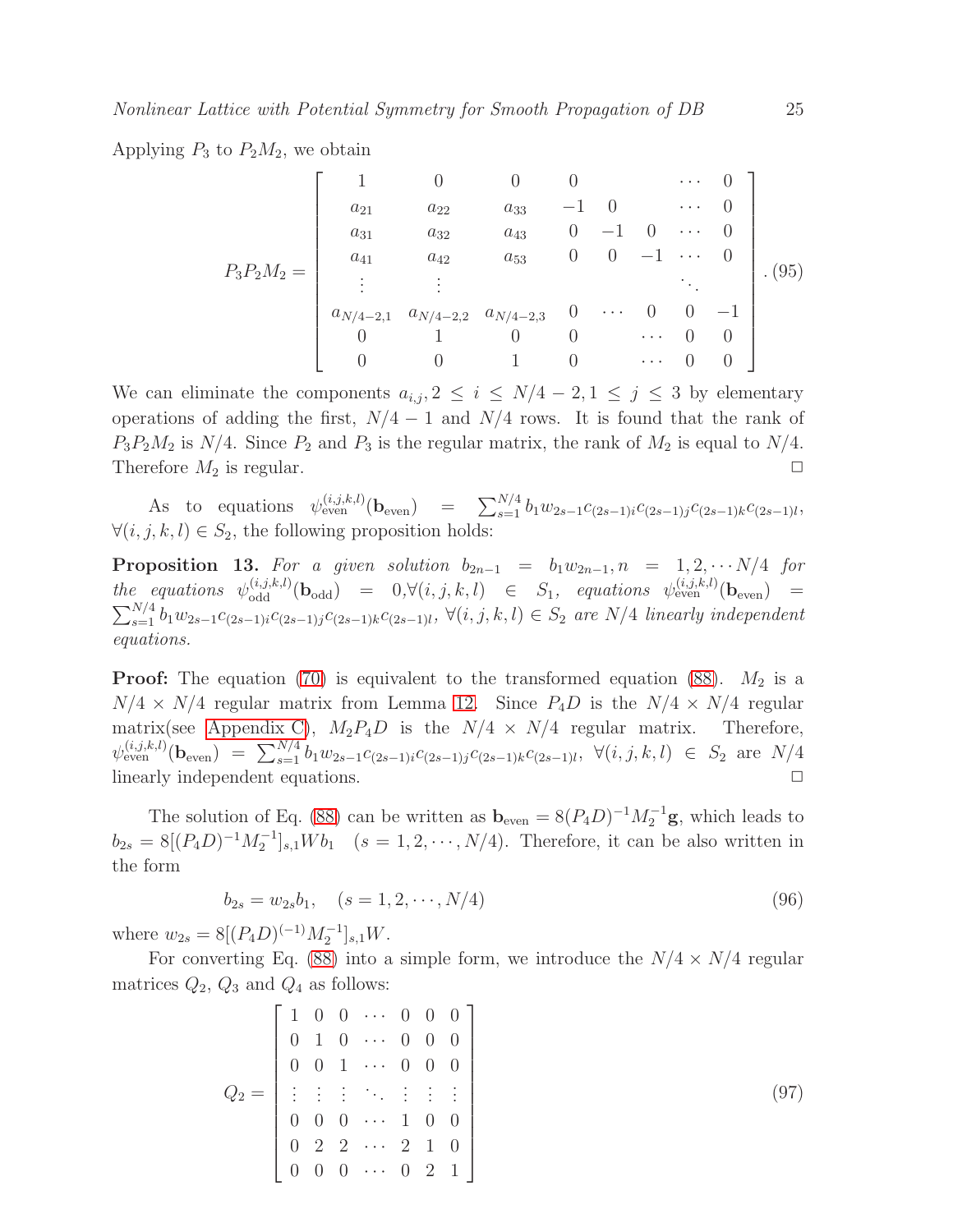$$
Q_3 = \begin{bmatrix} 1 & 0 & 0 & \cdots & 0 & 0 & 0 & 0 \\ 0 & 1 & 0 & \cdots & 0 & 0 & 0 & 0 \\ 0 & 0 & 1 & \cdots & 0 & 0 & 0 & 0 \\ \vdots & \vdots & \vdots & \ddots & \vdots & \vdots & & \vdots & \vdots \\ 0 & 0 & 0 & \cdots & 1 & 0 & 0 \\ 0 & 0 & 0 & \cdots & 0 & \frac{24}{N(N+2)} & -\frac{N-4}{4(N+2)} \\ 0 & 0 & 0 & \cdots & 0 & \frac{48(N-4)}{N(N^2-4)} & -\frac{N^2-12N+8}{2(N^2-4)} \end{bmatrix}
$$
(98)  

$$
Q_4 = \begin{bmatrix} 1 & 0 & 0 & \cdots & 0 & 0 & 0 \\ 0 & -1 & 0 & \cdots & 0 & a_{22} & a_{23} \\ 0 & 0 & -1 & \cdots & 0 & a_{32} & a_{33} \\ \vdots & \vdots & \vdots & \ddots & \vdots & \vdots & \vdots \\ 0 & 0 & 0 & \cdots & -1 & a_{N/4-2,2} & a_{N/4-2,3} \\ 0 & 0 & 0 & \cdots & 0 & 1 & 0 \\ 0 & 0 & 0 & \cdots & 0 & 0 & 1 \end{bmatrix}
$$
(99)

Applying  $Q_4Q_3Q_2P_2$  to [\(88\)](#page-22-4), we obtain

<span id="page-25-0"></span>
$$
\frac{1}{8} \begin{bmatrix} 3 & -4 & 1 & 0 & 0 & 0 & \cdots & 0 \\ h_N(3) & 0 & 0 & 1 & 0 & 0 & \cdots & 0 \\ h_N(4) & 0 & 0 & 0 & 1 & 0 & \cdots & 0 \\ \vdots & \vdots & \vdots & \vdots & \vdots & \ddots & \vdots \\ h_N(N/4-1) & 0 & 0 & 0 & 0 & \cdots & 0 & 1 \\ h_N(1) & 1 & 0 & 0 & 0 & \cdots & 0 \\ h_N(2) & 0 & 1 & 0 & 0 & 0 & \cdots & 0 \end{bmatrix} Db_{even} = g.
$$
 (100)

where  $h_m(n) = -1 - \frac{24n^2 - 12nm}{m^2 - 4}$  $\frac{n^2-12nm}{m^2-4}$ .

Substituting Eq. [\(96\)](#page-24-0) into Eq. [\(100\)](#page-25-0), the following relation holds:

<span id="page-25-2"></span>
$$
\frac{1}{8} \sum_{s=1}^{N/4} [3 - 4c_{4s} + c_{8s}] w_{2s} = W,
$$
\n(101)

and

<span id="page-25-1"></span>
$$
\frac{1}{8} \sum_{s=1}^{N/4} [h_N(n) + c_{4ns}] w_{2s} = 0. \quad (n = 1, 2, \cdots, N/4 - 1)
$$
 (102)

It can be shown that Eq.[\(102\)](#page-25-1) also holds for  $n = 0$  and  $n = N/2$ . Define new variables  $n' = N/2 - n$ . Substituting  $n = N/2 - n'$  into Eq.[\(102\)](#page-25-1), we obtain

$$
\frac{1}{8} \sum_{s=1}^{N/4} [h_N(n') + c_{4n's}] w_{2s} = 0
$$
\n(103)

for  $n' = N/4 + 1, N/4 + 2, \dots, N/2 - 1$ . Therefore, Eq.[\(102\)](#page-25-1) holds for the extended range  $n = 0, 1, \dots, N/2$ .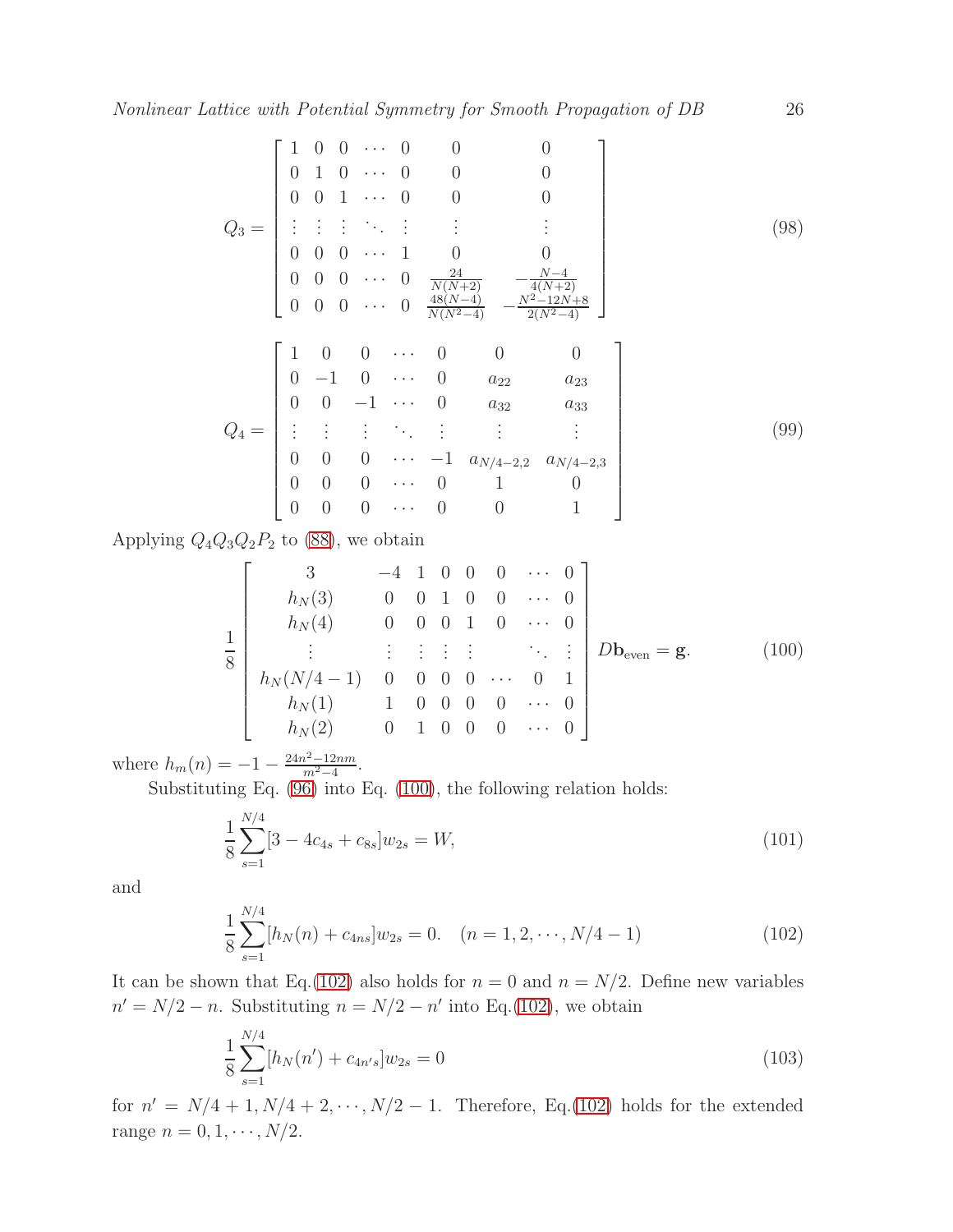Substituting [\(102\)](#page-25-1) for  $n = 1, 2$  into [\(101\)](#page-25-2), we obtain the relation

<span id="page-26-2"></span>
$$
\frac{3N}{N^2 - 4} \sum_{s=1}^{N/4} w_{2s} = W.
$$
\n(104)

We consider the equations  $\psi_{\text{even}}^{(i,j,k,l)}(\mathbf{b}_{\text{even}}) = \sum_{s=1}^{N/4} b_1 w_{2s-1} c_{(2s-1)i} c_{(2s-1)j} c_{(2s-1)k} c_{(2s-1)l}$  $\forall (i, j, k, l) \in T_2.$ 

<span id="page-26-3"></span>**Proposition 14.** For the given solutions  $b_{2n-1} = b_1w_{2n-1}$   $(n = 1, 2, \cdots N/4)$  for the  $equations \psi_{\text{odd}}^{(i,j,k,l)}(\mathbf{b}_{\text{odd}}) = 0, \forall (i,j,k,l) \in S_1$ , the nontrivial solution of equations  $\psi_{\text{even}}^{(i,j,k,l)}(\mathbf{b}_{\text{even}}) = \sum_{s=1}^{N/4} b_1 w_{2s-1} c_{(2s-1)i} c_{(2s-1)j} c_{(2s-1)k} c_{(2s-1)l}, \ \forall (i,j,k,l) \in S_2 \text{ also solves }$ *the other equations in*  $T_2$ *.* 

**Proof:** The set  $T_2$  can be expressed by  $(i, j, k, l) = (a+b-c, c, N/2-b, N/2-a)$ , where a, b and c are integers. Substituting  $i = a + b - c$ ,  $j = c$ ,  $k = N/2 - b$ ,  $l = N/2 - a$  into Eq.  $(63)$  which is LHS of Eq.  $(62)$ , we obtain

<span id="page-26-0"></span>
$$
\psi_{\text{even}}^{(a+b-c,c,N/2-b,N/2-a)}(\mathbf{b}_{\text{even}})
$$
\n
$$
= \sum_{s=1}^{N/4} b_{2s} s_{2(a+b-c)s} s_{2cs} s_{(N-2b)s} s_{(N-2a)s}
$$
\n
$$
= \frac{1}{8} \sum_{s=1}^{N/4} \left[ 1 + c_{4(a+b)s} - c_{4(c-a-b)s} - c_{4as} - c_{4bs} - c_{4cs} + c_{4(c-a)s} + c_{4(c-b)s} \right] b_{2s}.
$$
\n(105)

Since  $i \leq j \leq k \leq l$ , it is found that  $(a + b)/2 \leq c$  and  $a \leq b$ . Therefore, the relation  $a \leq (a + b)/2 \leq c$  holds. Then we have  $c - a \geq 0$ . Moreover, we have  $a, b \geq 1$  since  $N/2 - a \le N/2 - 1$  and  $N/2 - b \le N/2 - 1$ . Therefore, we have  $1 \le a \le c$ . In order to keep the index  $\alpha$  of  $c_{\alpha}$  positive or zero in the 3rd, 7th and last terms in Eq.[\(105\)](#page-26-0), three cases of RHS of Eq. [\(105\)](#page-26-0) should be considered.

(i) 
$$
a + b - c < 0
$$
,  $c - a \ge 0$  and  $c - b \ge 0$   
\n
$$
L_1 = \frac{1}{8} \sum_{s=1}^{N/4} \left[ 1 + c_{4(a+b)s} - c_{4(c-a-b)s} - c_{4as} - c_{4bs} - c_{4cs} + c_{4(c-a)s} + c_{4(c-b)s} \right] b_{2s}
$$
\n(106)

(ii) 
$$
a + b - c \ge 0
$$
,  $c - a \ge 0$  and  $c - b \ge 0$ 

<span id="page-26-1"></span>
$$
L_2 = \frac{1}{8} \sum_{s=1}^{N/4} \left[ 1 + c_{4(a+b)s} - c_{4(a+b-c)s} - c_{4as} - c_{4bs} - c_{4cs} \right. \left. + c_{4(c-a)s} + c_{4(c-b)s} \right] b_{2s}
$$
\n(107)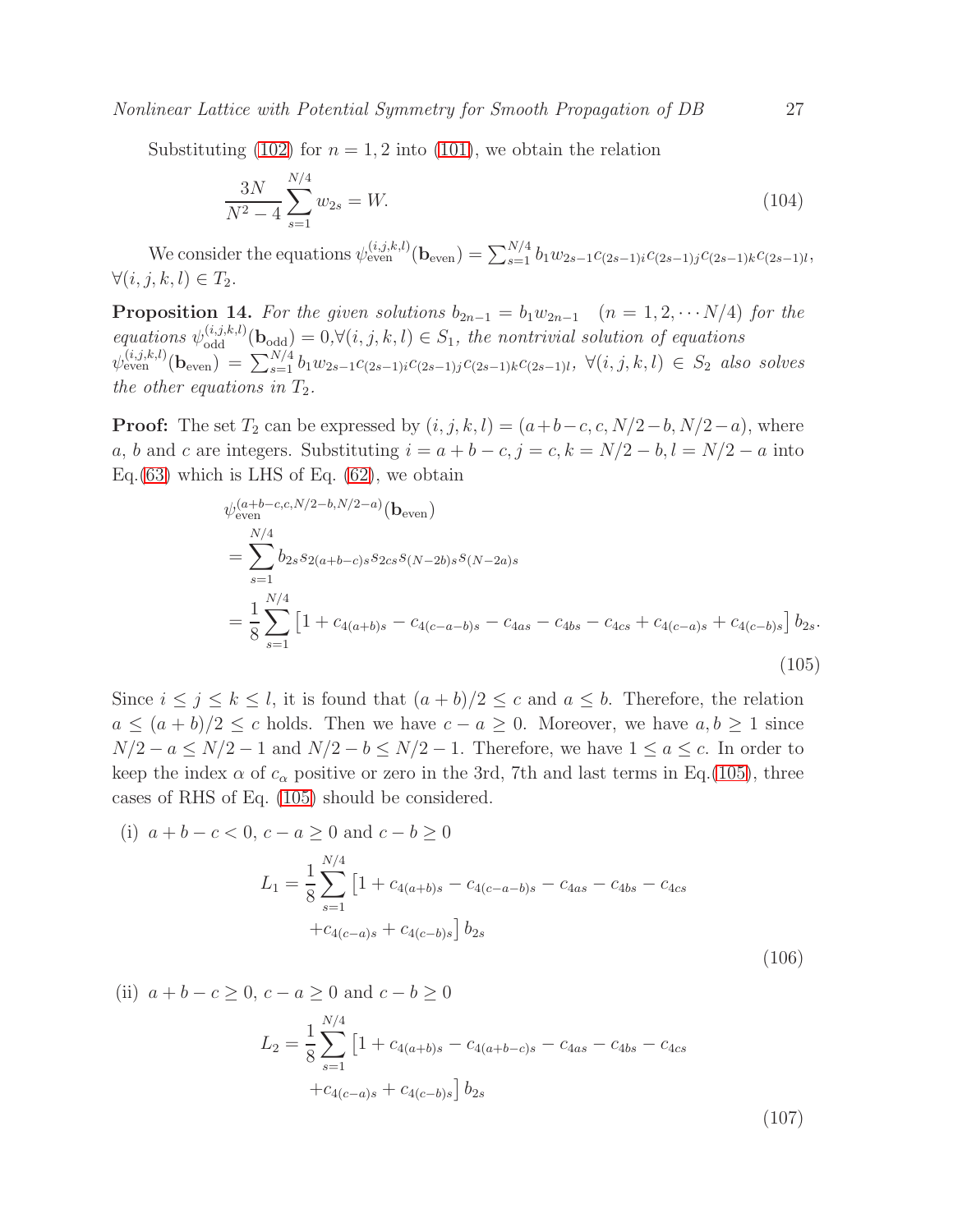(iii) 
$$
a + b - c \ge 0
$$
,  $c - a \ge 0$  and  $c - b < 0$   

$$
L_3 = \frac{1}{8} \sum_{s=1}^{N/4} \left[ 1 + c_{4(a+b)s} - c_{4(a+b-c)s} - c_{4as} - c_{4bs} - c_{4cs} + c_{4(c-a)s} + c_{4(b-c)s} \right] b_{2s}
$$
(108)

Using  $(96)$  and  $(102)$ , Eq. $(106)-(108)$  $(106)-(108)$  $(106)-(108)$  are simplified as follows:

<span id="page-27-0"></span>
$$
L_1 = \frac{b_1}{8} \sum_{s=1}^{N/4} \left[ 1 - h_N(a+b) + h_N(c-a-b) + h_N(a) + h_N(b) + h_N(c) -h_N(c-a) - h_N(c-b) \right] w_{2s}
$$
  
= 0. (109)

$$
L_2 = \frac{b_1}{8} \sum_{s=1}^{N/4} \left[ 1 - h_N(a+b) + h_N(a+b-c) + h_N(a) + h_N(b) + h_N(c) -h_N(c-a) - h_N(c-b) \right] w_{2s}
$$
  
= 
$$
\frac{3Nb_1}{N^2 - 4} (a+b-c) \sum_{s=1}^{N/4} w_{2s}.
$$
 (110)

$$
L_3 = \frac{b_1}{8} \sum_{s=1}^{N/4} \left[ 1 - h_N(a+b) + h_N(a+b-c) + h_N(a) + h_N(b) + h_N(c) -h_N(c-a) - h_N(b-c) \right] w_{2s}
$$
  
= 
$$
\frac{3Nb_1}{N^2 - 4} a \sum_{s=1}^{N/4} w_{2s}.
$$
 (111)

Substituting  $i = a + b - c, j = c, k = N/2 - b, l = N/2 - a$  into Eq.[\(64\)](#page-19-2) which is the RHS of Eq. $(62)$ , we obtain

$$
\mathcal{R}^{(a+b-c,c,N/2-b,N/2-a)} = \sum_{s=1}^{N/4} \left[ c_{(2s-1)(a+b-c)} c_{(2s-1)c} c_{(2s-1)(N/2-b)} c_{(2s-1)(N/2-a)} \right] b_1 w_{2s-1}
$$
  

$$
= \frac{1}{8} \sum_{s=1}^{N/4} \left[ -1 - c_{2(2s-1)(a+b)} + c_{2(2s-1)a} + c_{2(2s-1)b} - c_{2(2s-1)c} -c_{2(2s-1)(a+b-c)} + c_{2(2s-1)(a-c)} + c_{2(2s-1)(b-c)} \right] b_1 w_{2s-1}.
$$
\n(112)

As same as the LHS, three cases should be considered in order to keep the index  $\alpha$  of  $c_{\alpha}$  positive or zero. In each case, the equation is simplified by using the relation [\(59\)](#page-18-3).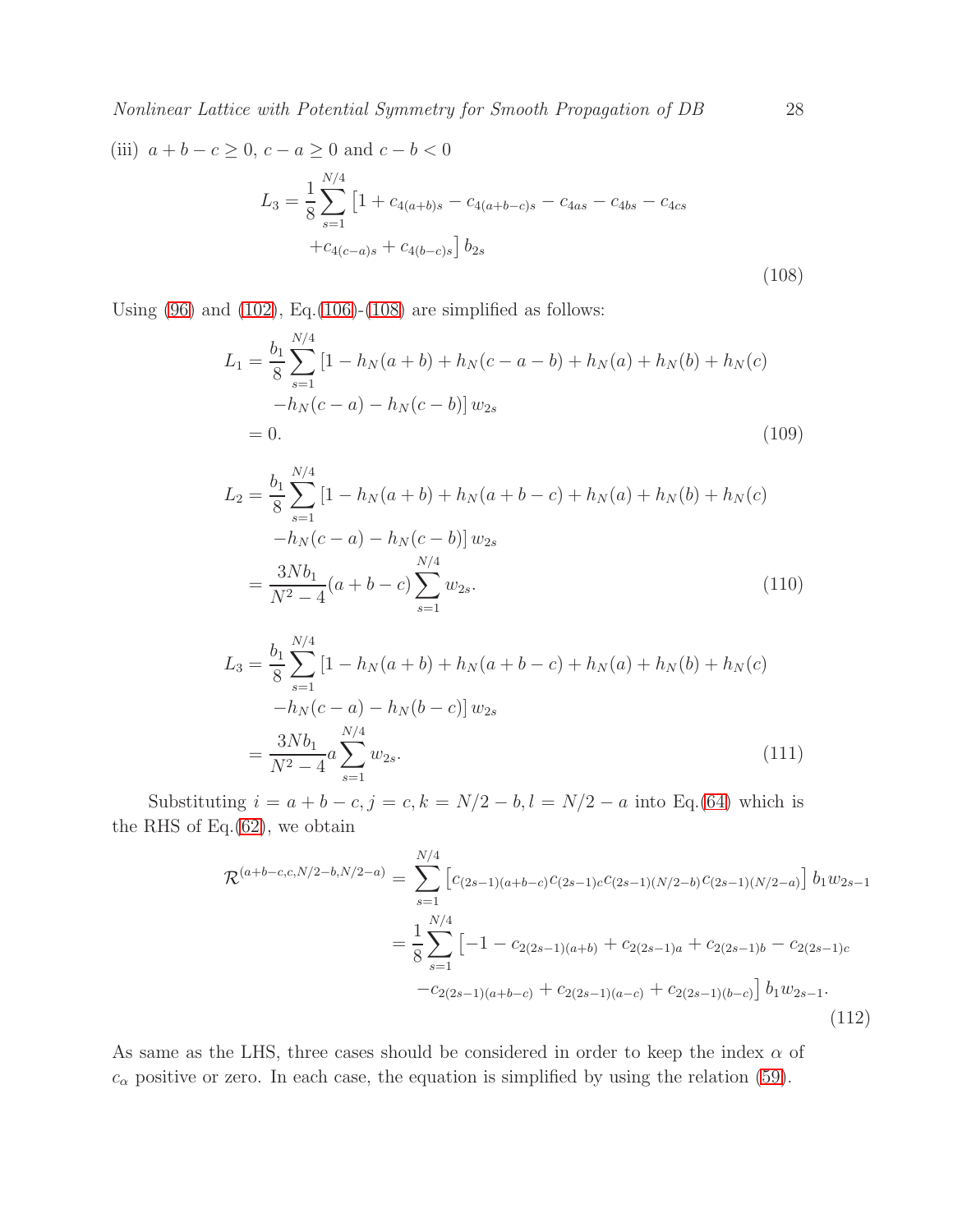(i) 
$$
a + b - c < 0
$$
,  $c - a \ge 0$  and  $c - b \ge 0$   
\n
$$
R_1 = \frac{b_1}{8} \sum_{s=1}^{N/4} \left[ -1 - c_{2(2s-1)(a+b)} + c_{2(2s-1)a} + c_{2(2s-1)b} - c_{2(2s-1)c} - c_{2(2s-1)(c-a-b)} + c_{2(2s-1)(c-a)} + c_{2(2s-1)(c-b)} \right] w_{2s-1}
$$
\n
$$
= \frac{b_1}{8} \sum_{s=1}^{N/4} \left[ -1 + f_{N/4}(a+b) - f_{N/4}(a) - f_{N/4}(b) + f_{N/4}(c) + f_{N/4}(c-a-b) - f_{N/4}(c-a) - f_{N/4}(c-b) \right] w_{2s-1}
$$
\n
$$
= 0.
$$
\n(113)

(ii)  $a + b - c \ge 0$ ,  $c - a \ge 0$  and  $c - b \ge 0$ 

$$
R_2 = \frac{b_1}{8} \sum_{s=1}^{N/4} \left[ -1 - c_{2(2s-1)(a+b)} + c_{2(2s-1)a} + c_{2(2s-1)b} -c_{2(2s-1)c} - c_{2(2s-1)(a+b-c)} + c_{2(2s-1)(c-a)} + c_{2(2s-1)(c-b)} \right] w_{2s-1}.
$$
  

$$
= \frac{b_1}{8} \sum_{s=1}^{N/4} \left[ -1 + f_{N/4}(a+b) - f_{N/4}(a) - f_{N/4}(b) -f_{N/4}(b) +f_{N/4}(c) + f_{N/4}(a+b-c) - f_{N/4}(c-a) - f_{N/4}(c-b) \right] w_{2s-1}
$$
  

$$
= Wb_1(a+b-c).
$$
 (114)

(iii)  $a + b - c > 0$ ,  $c - a > 0$  and  $c - b < 0$ 

$$
R_3 = \frac{b_1}{8} \sum_{s=1}^{N/4} \left[ -1 - c_{2(2s-1)(a+b)} + c_{2(2s-1)a} + c_{2(2s-1)b} -c_{2(2s-1)c} - c_{2(2s-1)(a+b-c)} + c_{2(2s-1)(c-a)} + c_{2(2s-1)(b-c)} \right] w_{2s-1}
$$
  
= 
$$
\frac{b_1}{8} \sum_{s=1}^{N/4} \left[ -1 + f_{N/4}(a+b) - f_{N/4}(a) - f_{N/4}(b) -f_{N/4}(b) -f_{N/4}(c-a) -f_{N/4}(b-c) \right] w_{2s-1}
$$
  
= 
$$
Wb_1a.
$$
 (115)

From the relation [\(104\)](#page-26-2), it follows that  $L_i - R_i = 0$   $(i = 1, 2, 3)$ . This indicates that the solution  $\mathbf{b}_{even}$  of the equation  $\psi_{even}^{(i,j,k,l)}(\mathbf{b}_{even})$  =  $\sum_{s=1}^{N/4} b_1 w_{2s-1} c_{(2s-1)i} c_{(2s-1)j} c_{(2s-1)k} c_{(2s-1)l}, \ \forall (i, j, k, l) \in S_2$  also solves the other equations in  $T_2$  when  $b_{2n-1} = b_1w_{2n-1}$   $(n = 1, 2, \cdots, N/4)$  is the solution of the equations  $\psi_{\text{odd}}^{(i,j,k,l)}(\mathbf{b}_{\text{odd}}) = 0, \forall (i,j,k,l) \in S_1.$ 

# <span id="page-28-0"></span>9. Proof of Main Results

Proof of Lemma [5.](#page-6-1) From Proposition [10](#page-18-4) and Proposition [13,](#page-24-1) the equations  $\psi^{(i,j,k,l)}(\mathbf{b}) = 0, \forall (i,j,k,l) \in S_1 \cup S_2$  are  $N-1$  linearly independent equations. Therefore, they have a nontrivial solution  $\mathbf{b} \neq 0$  for given  $b_1$ . From Proposition [11](#page-18-5) and Proposition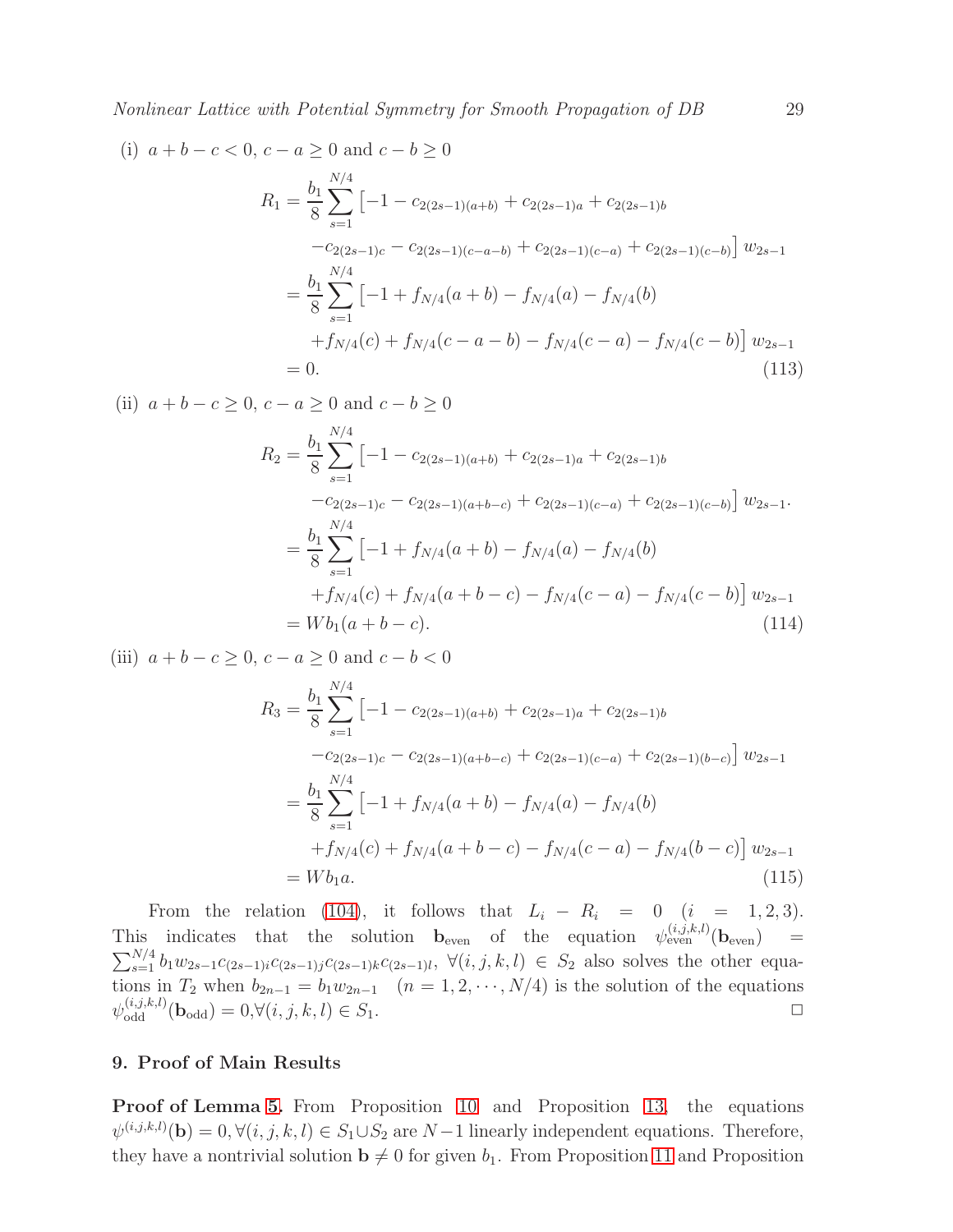[14,](#page-26-3) the nontrivial solution also solves the equations  $\psi^{(i,j,k,l)}(\mathbf{b}) = 0, \forall (i,j,k,l) \in T_1 \cup T_2 =$ S. From Lemma [4,](#page-6-0) the solution also solves the equations for  $S_0$ .

**Proof of Theorem [7.](#page-7-3)** From Lemma [5,](#page-6-1) a trivial solution **b** for  $\psi^{(i,j,k,l)}(\mathbf{b})$  =  $0, \forall (i, j, k, l) \in S_1 \cup S_2$  also solves  $\psi^{(i, j, k, l)}(\mathbf{b}) = 0, \forall (i, j, k, l) \in S_0$ . Therefore, the asymmetric part  $\Psi_a$  of Hamiltonian [\(9\)](#page-4-2) vanishes for such **b**. Therefore, from Definition [1,](#page-4-4) the system [\(9\)](#page-4-2) with the solution **b** is a symmetric lattice.  $\Box$ 

## Acknowledgements

The first author (Y.D.) was partially supported by a Grant-in-Aid for Scientific Research (C), No. 19K12003 from Japan Society for the Promotion of Science (JSPS). The authors were supported by a Grant-in-Aid for Scientific Research (C), No. 19K03654 from Japan Society for the Promotion of Science (JSPS).

# <span id="page-29-0"></span>Appendix A. Estimating velocity  $v_{DB}$  of approximated traveling DB

The map  $\mathcal{T}_{\lambda}$  with an arbitrary  $\lambda$  defined by Eq.[\(5\)](#page-3-6) represents the arbitrary space shifting and sign-inverting transformation. This map corresponds to the rotation by the angle  $-m\lambda$  in each  $U_m$  component on the complex plane. Therefore, we can estimate the distance that a DB travels in the lattice from the angle that the component  $U_m$  rotates in the complex plane.

Figure [A1](#page-30-1) shows the trajectory of component  $U_m$  for an approximated traveling DB on the complex plane. The trajectory can be decomposed into the fast vibration corresponding to the internal vibration and the slow rotation corresponding to the propagation of a traveling DB. From the definition of map  $(5)$ , the component  $U_m$  rotates  $-2m\pi$  during the DB propagated N lattice spacing. Therefore, the rotation angle  $\theta_1 = -2m\pi/N$  of the component  $U_m$  corresponds to an one-lattice-space propagation of the traveling DB.

We can estimate  $v_{DB}$  by the following steps:

- (i) Perform the numerical integration of [\(22\)](#page-7-2) and [\(23\)](#page-7-2) for the traveling DB with a certain small perturbation  $\delta l_0$  [\(29\)](#page-8-3). Transform the obtained temporal evolution  $q_n$ into  $U_m$ .
- (ii) Find the time  $t_1$  and  $t_3$  of the first and third extreama of  $|U_m|$ .
- (iii) Estimate the rotation angle  $|\Delta\theta|$  between  $t_1$  and  $t_3$ . This corresponds to the rotation angle one internal vibration:

$$
|\Delta \theta| = \arg U_m(t_3) - \arg U_m(t_1), \tag{A.1}
$$

where arg indicates the argument of complex numbers.

(iv) Calculate the velocity  $v_{DB}$  by

$$
v_{\rm DB} = \left| \frac{\Delta \theta}{\theta_1} \right| = \left| \frac{N \Delta \theta}{2m\pi} \right|.
$$
\n(A.2)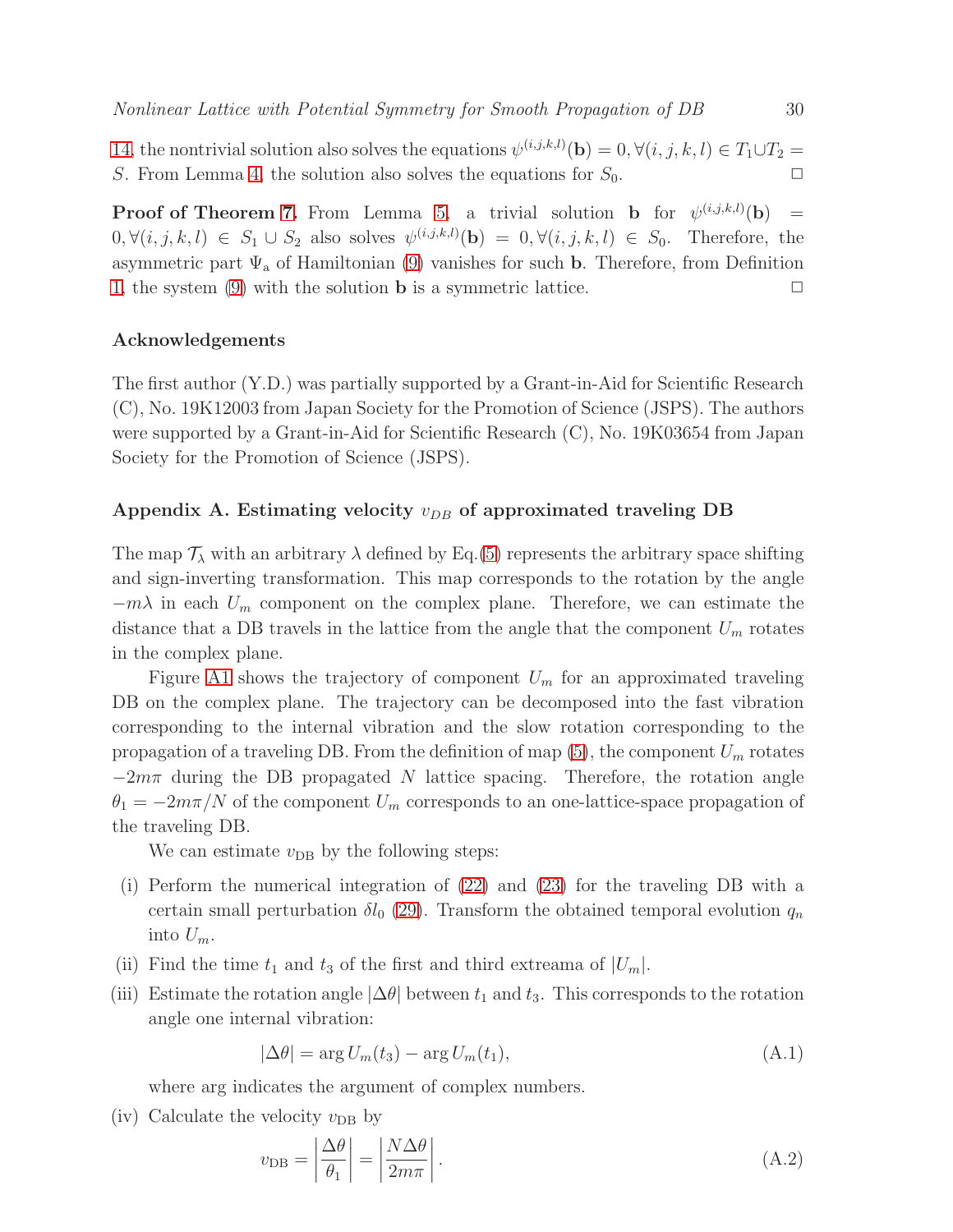

<span id="page-30-1"></span>**Figure A1.** Trajectory of the component  $U_m$  in the complex coordinate.  $\Delta\theta$  indicates the change of angle in one internal vibration. Numerical results are the cases that  $T_{\text{DB}} = 2, \delta l = 0.02, \text{ and } m = 20.$ 

As is shown in Fig. [1,](#page-12-0) the velocity  $v_{DB}$  of approximated traveling DB is precisely proportional to  $\delta l$ . Therefore, we obtain the relation  $v_{DB} = K \delta l$ . The coefficient K can be calculated from one pair of  $\delta l_0$  and  $v_{\text{DB}}$  for a certain  $T_{\text{DB}}$  following the above procedure. Finally, the  $\delta l$  for desired  $v_{\text{DB}}$  can be obtained by  $\delta l = v_{\text{DB}}/K$ .

## <span id="page-30-0"></span>Appendix B. Proof of regularity of A

A is the  $N/4 \times N/4$  matrix whose element is given by  $A_{pq} = \cos \frac{2\pi}{N}(p-1)(2q-1)$ . Consider the  $N/4 \times N/4$  matrix  $\overline{A}$  as follows,

$$
\bar{A} = \frac{8}{N} \begin{bmatrix} \frac{1}{2}A_{11} & A_{21} & A_{31} & \cdots & A_{\frac{N}{4}1} \\ \frac{1}{2}A_{12} & A_{22} & A_{32} & \cdots & A_{\frac{N}{4}2} \\ \frac{1}{2}A_{13} & A_{23} & A_{33} & \cdots & A_{\frac{N}{4}3} \\ \vdots & \vdots & \vdots & \ddots & \vdots \\ \frac{1}{2}A_{1\frac{N}{4}} & A_{2\frac{N}{4}} & A_{3\frac{N}{4}} & \cdots & A_{\frac{N}{4}\frac{N}{4}} \end{bmatrix}
$$
(B.1)

It can be easily shown that  $A\overline{A} = \overline{A}A = I$ . Therefore,  $A^{-1} = \overline{A}$  and this means that A is regular.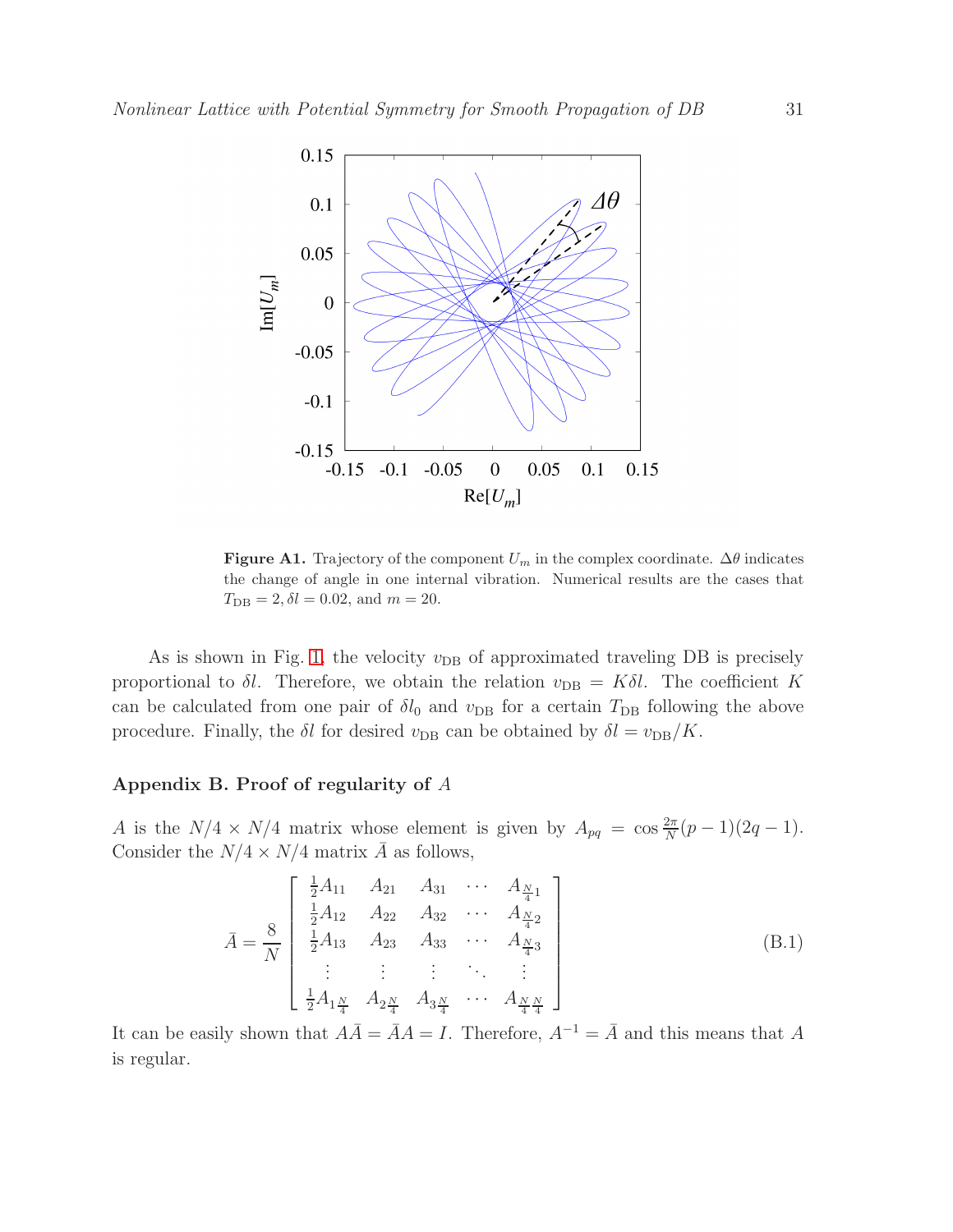# <span id="page-31-1"></span>Appendix C. Proof of regularity of  $P_4D$

 $P_4$  is the  $N/4 \times N/4$  matrix given in [\(87\)](#page-22-6) and D is the  $N/4 \times N/4$  matrix that element is given by  $D_{pq} = \cos \frac{4(p-1)q\pi}{N}$  $\frac{-1}{N}$ . Consider the  $N/4 \times N/4$  matrix  $\bar{D}$  as follows:

$$
\bar{D} = \frac{8}{N} \begin{bmatrix} \frac{1}{2}D_{11} & D_{21} & D_{31} & \cdots & D_{N/4,1} \\ \frac{1}{2}D_{12} & D_{22} & D_{32} & \cdots & D_{N/4,2} \\ \frac{1}{2}D_{13} & D_{23} & D_{33} & \cdots & D_{N/4,3} \\ \vdots & \vdots & \vdots & \ddots & \vdots \\ \frac{1}{2}D_{1,N/4-1} & D_{2,N/4-1} & D_{3,N/4-1} & \cdots & D_{N/4,N/4-1} \\ \frac{1}{4}D_{1,N/4} & \frac{1}{2}D_{2,N/4} & \frac{1}{2}D_{3,N/4} & \cdots & \frac{1}{2}D_{N/4,N/4} \end{bmatrix} .
$$
 (C.1)

It can be shown that  $\overline{D}P_4D = P_4D\overline{D} = I$ . Therefore,  $(P_4D)^{-1} = \overline{D}$  and this means that  $P_4D$  is regular.

#### <span id="page-31-0"></span>Appendix D. Derivation of explicit solution

At first, we consider Eq.  $(53)$ . Applying the matrix  $P_1$  from left side, we obtain

<span id="page-31-2"></span>
$$
P_1 M_1 A \mathbf{b}_{\text{odd}} = 0 \tag{D.1}
$$

The matrix  $P_1M_1$  is given in [\(57\)](#page-18-0). We introduce the N/4-vector **B** as follows:

<span id="page-31-5"></span>
$$
\mathbf{B} = [B_1, B_2, \cdots, B_{N/4}]^T = A\mathbf{b}_{\text{odd}}.\tag{D.2}
$$

The equation [\(D.1\)](#page-31-2) is rewritten to

$$
P_1M_1\mathbf{B} = 0,\tag{D.3}
$$

and this equation leads to the relation

<span id="page-31-3"></span>
$$
B_n = -f_{N/4}(n-1)B_1. \quad (n = 2, 3, \cdots, N/4)
$$
\n(D.4)

Using  $(D.4)$ , **B** can be rewritten to

<span id="page-31-4"></span>
$$
\mathbf{B} = B_1[1, -f_{N/4}(1), -f_{N/4}(2), \cdots, -f_{N/4}(N/4-1)]^T.
$$
 (D.5)

Using  $(D.1)$  and  $(D.5)$ , and considering [Appendix C,](#page-31-1) we obtain

$$
\mathbf{b}_{\text{odd}} = B_1 A^{-1} [1, -f_{N/4}(1), -f_{N/4}(2), \cdots, -f_{N/4}(N/4-1)]^T
$$
\n
$$
= B_1 \bar{A} [1, -f_{N/4}(1), -f_{N/4}(2), \cdots, -f_{N/4}(N/4-1)]^T
$$
\n
$$
= \frac{8B_1}{N} \begin{bmatrix} \frac{1}{2}A_{11} & A_{21} & A_{31} & \cdots & A_{\frac{N}{4}1} \\ \frac{1}{2}A_{12} & A_{22} & A_{32} & \cdots & A_{\frac{N}{4}2} \\ \frac{1}{2}A_{13} & A_{23} & A_{33} & \cdots & A_{\frac{N}{4}3} \\ \vdots & \vdots & \vdots & \ddots & \vdots \\ \frac{1}{2}A_{1\frac{N}{4}} & A_{2\frac{N}{4}} & A_{3\frac{N}{4}} & \cdots & A_{\frac{N}{4}\frac{N}{4}} \end{bmatrix} \begin{bmatrix} 1 \\ -f_{N/4}(1) \\ -f_{N/4}(2) \\ \vdots \\ -f_{N/4}(N/4-1) \end{bmatrix}.
$$
\n(D.6)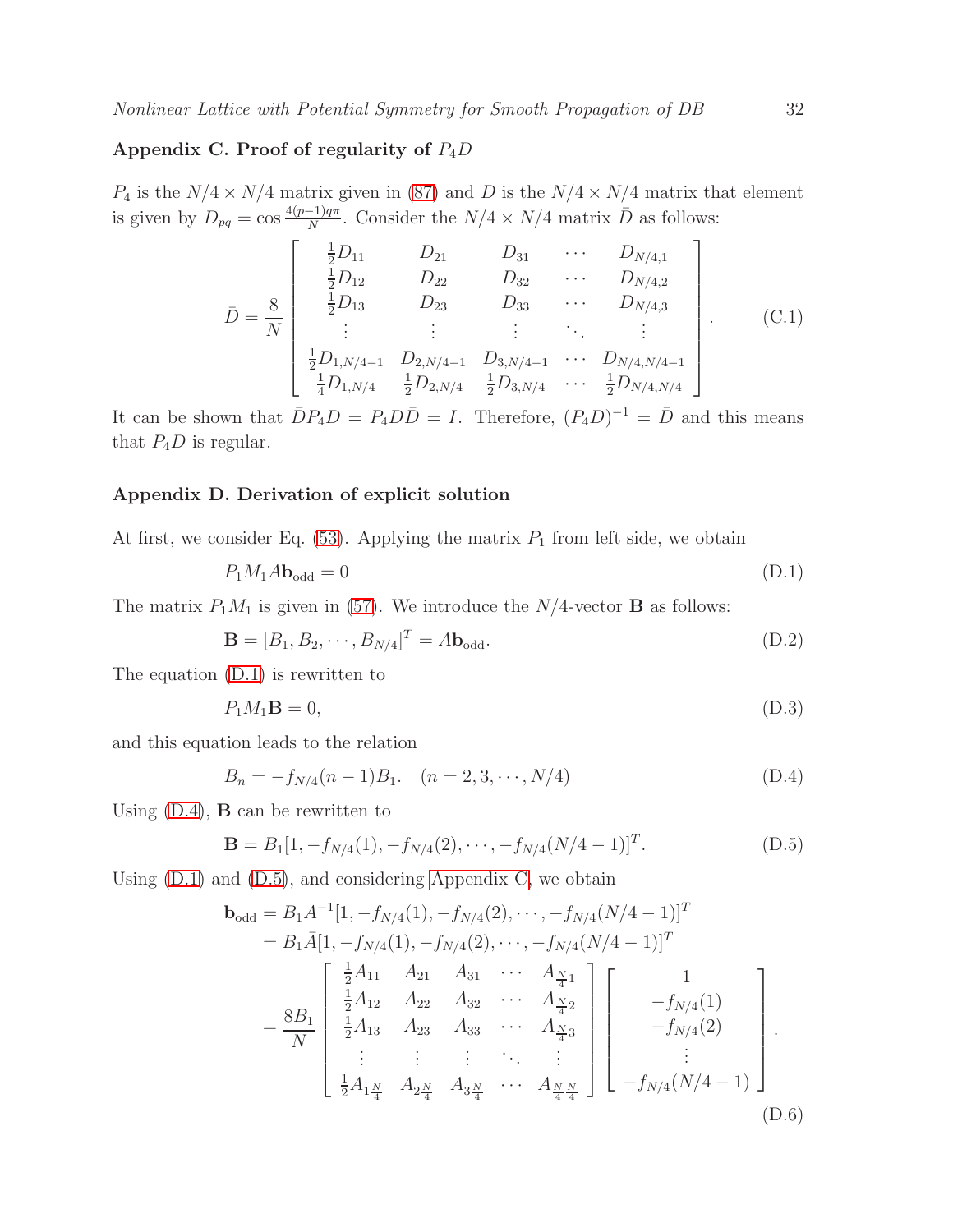Therefore, we obtain

<span id="page-32-0"></span>
$$
b_{2s-1} = \frac{8B_1}{N} \left[ \frac{1}{2} A_{1s} - \sum_{k=1}^{N/4-1} A_{k+1,s} f_{N/4}(k) \right]
$$
  
=  $\frac{8B_1}{N} \left[ \frac{1}{2} - \sum_{k=1}^{N/4-1} \cos \frac{2\pi k (2s-1)}{N} f_{N/4}(k) \right]$   
=  $\frac{8B_1}{N^2} \frac{1}{\sin^2 ((2s-1)\pi/N)}$ .  $(s = 1, 2, \dots, N/4)$  (D.7)

Moreover, we obtain

<span id="page-32-7"></span>
$$
w_{2s-1} = \frac{b_{2s-1}}{b_1} = \frac{\sin^2(\pi/N)}{\sin^2((2s-1)\pi/N)} \quad (s = 1, 2, \cdots, N/4). \tag{D.8}
$$

Following additional calculations are performed for the further discussion. From the first row in Eq. [\(D.2\)](#page-31-5), the following relation holds:

<span id="page-32-1"></span>
$$
B_1 = \sum_{s'=1}^{N/4} b_{2s'-1} = b_1 \sum_{s'=1}^{N/4} w_{2s'-1} = b_1 NW,
$$
\n(D.9)

In the last equality, we use Eq. [\(67\)](#page-20-3). It is also obtained from Eq. [\(D.7\)](#page-32-0) by setting  $s = 1$ .

<span id="page-32-2"></span>
$$
B_1 = \frac{b_1}{8} N^2 \sin^2 \frac{\pi}{N}.
$$
 (D.10)

Comparing Eq.[\(D.9\)](#page-32-1) and [\(D.10\)](#page-32-2), we obtain

<span id="page-32-4"></span>
$$
W = \frac{N}{8}\sin^2\frac{\pi}{N}
$$
 (D.11)

Next, we consider Eq. [\(88\)](#page-22-4). Applying  $Q_4Q_3Q_2P_2$  from the left side, we obtain Eq. [\(100\)](#page-25-0). We introduce  $N/4$ -vector:

<span id="page-32-5"></span>
$$
\mathbf{G} = [G_1, G_2, \cdots, G_{N/4}]^T = D\mathbf{b}_{\text{even}}.
$$
\n(D.12)

Equation [\(100\)](#page-25-0) is rewritten to

$$
\frac{1}{8} \begin{bmatrix} 3 & -4 & 1 & 0 & 0 & 0 & \cdots & 0 \\ h_N(3) & 0 & 0 & 1 & 0 & 0 & \cdots & 0 \\ h_N(4) & 0 & 0 & 0 & 1 & 0 & \cdots & 0 \\ \vdots & \vdots & \vdots & \vdots & \vdots & \ddots & \vdots \\ h_N(N/4-1) & 0 & 0 & 0 & 0 & \cdots & 0 & 1 \\ h_N(1) & 1 & 0 & 0 & 0 & \cdots & 0 \\ h_N(2) & 0 & 1 & 0 & 0 & 0 & \cdots & 0 \end{bmatrix} \mathbf{G} = \mathbf{g}, \qquad (D.13)
$$

and we obtain the relations

<span id="page-32-3"></span>
$$
3G_1 - 4G_2 + G_3 = 8Wb_1, \tag{D.14}
$$

$$
G_n = -h_N(n-1)G_1 \quad (n = 2, \cdots, N/4). \tag{D.15}
$$

Substituting [\(D.15\)](#page-32-3) into [\(D.14\)](#page-32-3), we obtain

<span id="page-32-6"></span>
$$
G_1 = \frac{N^2 - 4}{3N} W b_1 = \frac{N^2 - 4}{24} b_1 \sin^2 \frac{\pi}{N},
$$
\n(D.16)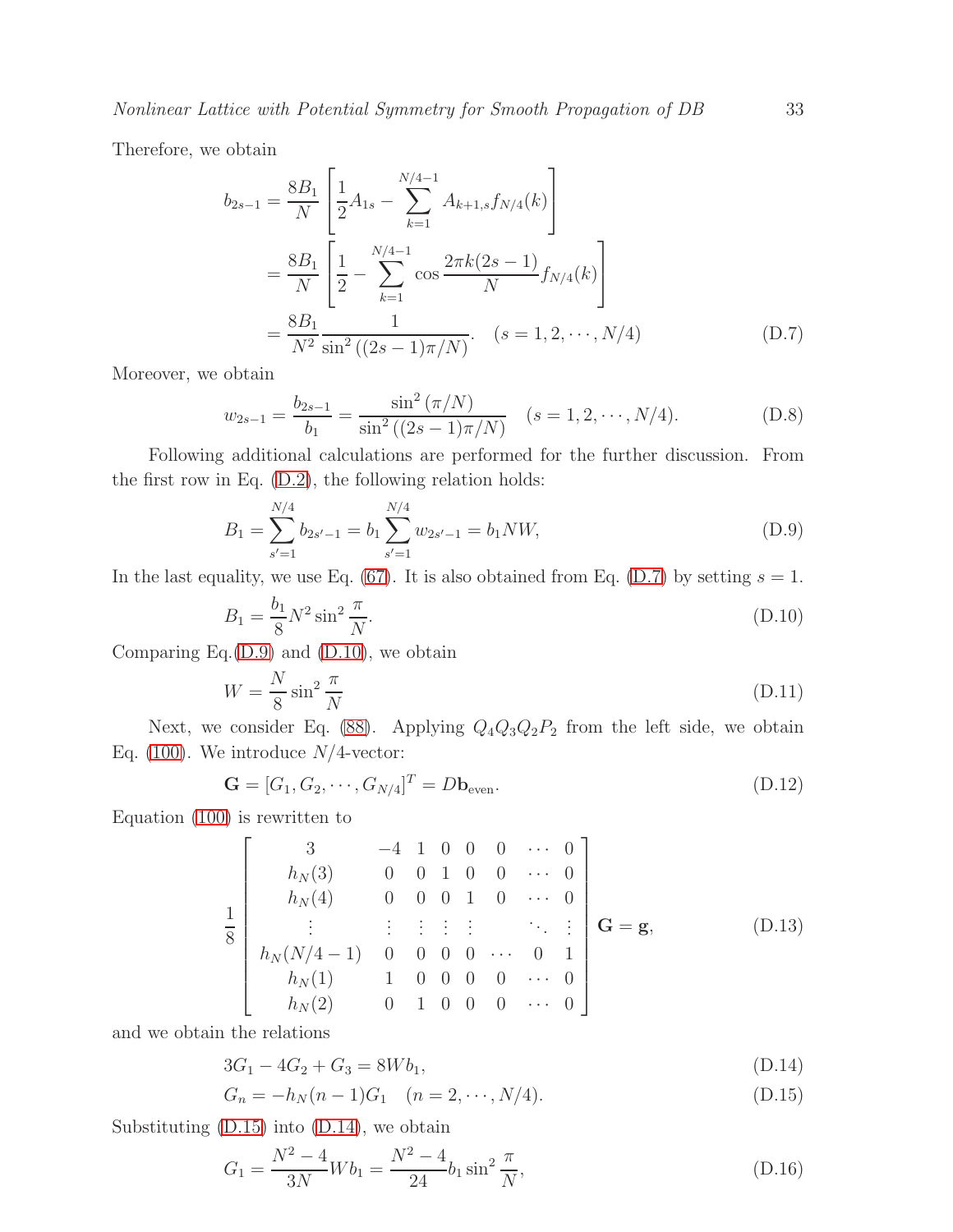where we use Eq. [\(D.11\)](#page-32-4) for the last equality.

Applying  $P_4$  to [\(D.12\)](#page-32-5) from the left side and substituting [\(D.15\)](#page-32-3), we obtain

$$
P_4 D \mathbf{b}_{\text{even}} = G_1 P_4 [1, -h_N(1), -h_N(2), \cdots, -h_N(N/4-1)]^T.
$$
 (D.17)

Let  $P_4[1, -h_N(1), -h_N(2), \cdots, -h_N(N/4-1)]^T = [H_1, H_2, \cdots, H_{N/4}]^T = \mathbf{H}$ . Elements of H are given by

$$
H_1 = 2(1 - \sum_{n=1}^{N/4-1} h_N(n)) = \frac{3N^2}{2(N^2 - 4)},
$$
\n(D.18)

$$
H_m = H_1 - 1 - h_N(m - 1) = \frac{3(N - 4m + 4)^2}{2(N^2 - 4)} \quad (m = 2, 3, \cdots, N/4)
$$
\n(D.19)

Using the relation  $(P_4D)^{-1} = \overline{D}$  (see [Appendix C\)](#page-31-1), we obtain

$$
\mathbf{b}_{\text{even}} = G_1 \bar{D} \mathbf{H}
$$
\n
$$
= \frac{8G_1}{N} \begin{bmatrix} \frac{1}{2}D_{11} & D_{21} & D_{31} & \cdots & D_{N/4,1} \\ \frac{1}{2}D_{12} & D_{22} & D_{32} & \cdots & D_{N/4,2} \\ \frac{1}{2}D_{13} & D_{23} & D_{33} & \cdots & D_{N/4,3} \\ \vdots & \vdots & \vdots & \ddots & \vdots \\ \frac{1}{2}D_{1,N/4-1} & D_{2,N/4-1} & D_{3,N/4-1} & \cdots & D_{N/4,N/4-1} \\ \frac{1}{4}D_{1,N/4} & \frac{1}{2}D_{2,N/4} & \frac{1}{2}D_{3,N/4} & \cdots & \frac{1}{2}D_{N/4,N/4} \end{bmatrix} \begin{bmatrix} H_1 \\ H_2 \\ \vdots \\ H_{N/4} \end{bmatrix}.
$$
\n(D.20)

Therefore, we obtain

$$
b_{2s} = \frac{8G_1}{N} \left[ \frac{1}{2} D_{1s} H_1 + \sum_{k=2}^{N/4} D_{ks} H_k \right]
$$
  
=  $\frac{8G_1}{N} \left[ \frac{1}{2} H_1 + \sum_{k=2}^{N/4} \cos \frac{4(k-1)s\pi}{N} H_k \right]$   
=  $\frac{24G_1}{(N^2 - 4) \sin^2 (2s\pi/N)}$   $(s = 1, 2, \dots, N/4 - 1)$   
 $b_{N/2} = \frac{12G_1}{N^2 - 4}$  (D.21)

From the relation [\(D.16\)](#page-32-6), we obtain

<span id="page-33-0"></span>
$$
w_{2s} = \frac{b_{2s}}{b_1} = \frac{\sin^2(\pi/N)}{\sin^2(2s\pi/N)} \quad (s = 1, 2, \cdots, N/4 - 1)
$$

$$
w_{N/2} = \frac{b_{N/2}}{b_1} = \frac{\sin^2(\pi/N)}{2} \quad (s = N/4)
$$
(D.22)

Combining [\(D.8\)](#page-32-7) and [\(D.22\)](#page-33-0), the explicit solution is

$$
b_r = b_1 \frac{\sin^2 (\pi/N)}{\sin^2 (r\pi/N)} \quad (r = 1, 2, \cdots, N/2 - 1)
$$
  

$$
b_{N/2} = \frac{b_1}{2} \sin^2 (\pi/N) \quad (r = N/2).
$$
 (D.23)